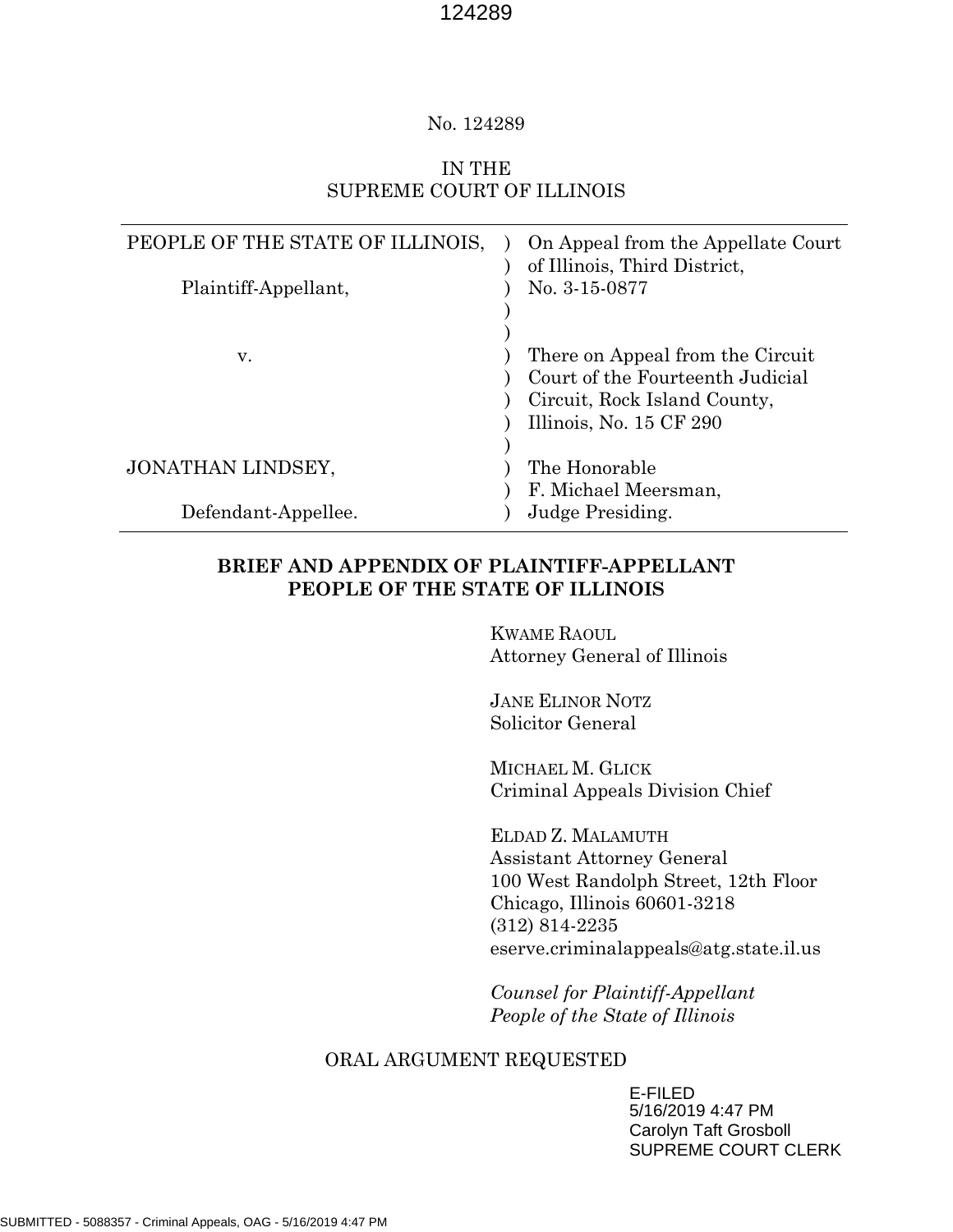# **POINTS AND AUTHORITIES**

| Defendant Had No Reasonable Expectation<br>Ι.<br>of Privacy in the Motel Common Area, And the<br>Use of the Trained Drug-Detection Dog Does Not |
|-------------------------------------------------------------------------------------------------------------------------------------------------|
|                                                                                                                                                 |
|                                                                                                                                                 |
|                                                                                                                                                 |
|                                                                                                                                                 |
|                                                                                                                                                 |
|                                                                                                                                                 |
| <i>People v. Bonilla, 2018 IL 122484, cert. pending, No. 18-1219 </i> 9                                                                         |
|                                                                                                                                                 |
|                                                                                                                                                 |
|                                                                                                                                                 |
|                                                                                                                                                 |
|                                                                                                                                                 |
|                                                                                                                                                 |
| П.<br>Jardines Does Not Apply Because the Motel                                                                                                 |
|                                                                                                                                                 |
|                                                                                                                                                 |
|                                                                                                                                                 |
|                                                                                                                                                 |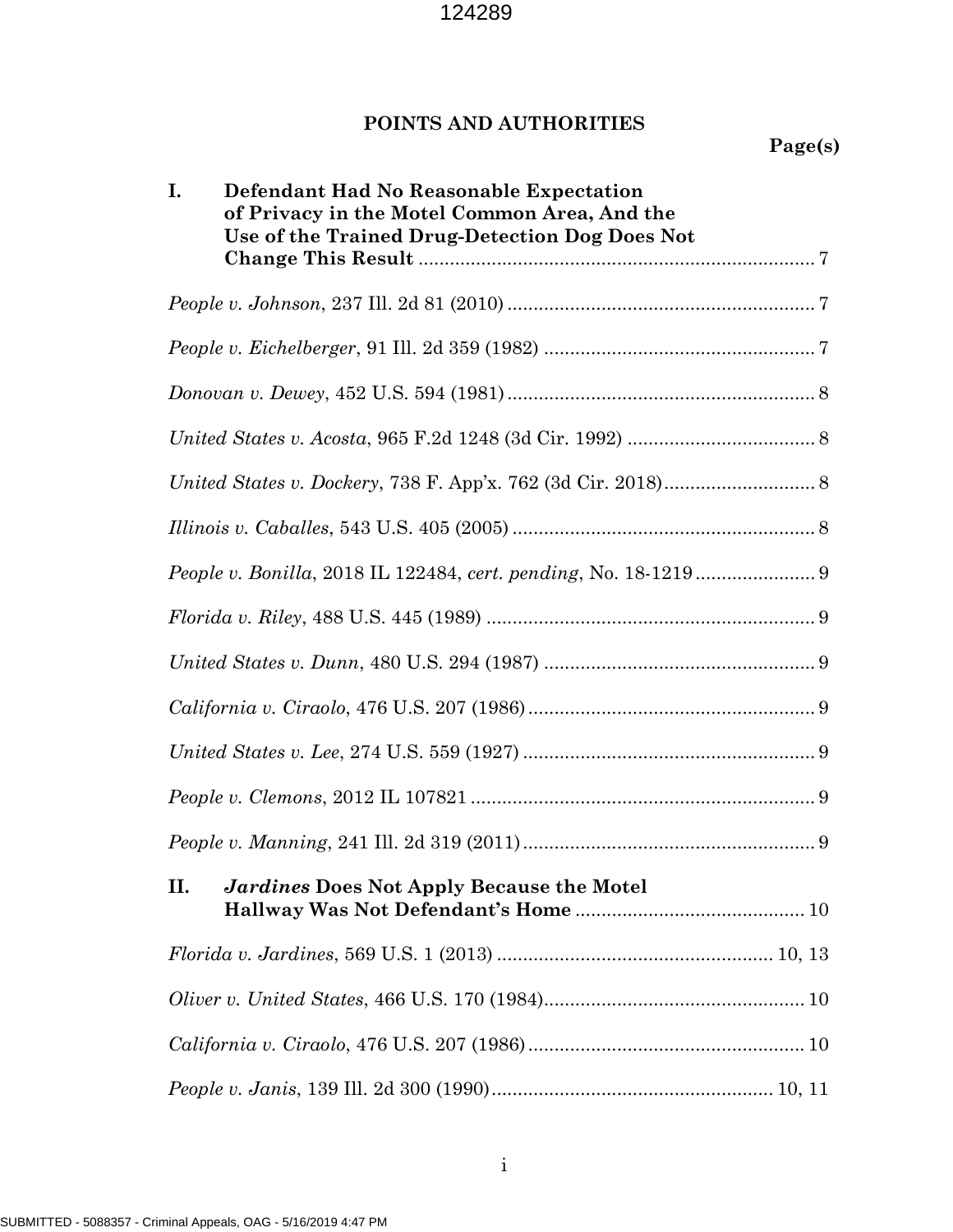| <i>Esser v. McIntyre, 267 Ill. App. 3d 611 (1st Dist. 1996),</i>                                                                     |
|--------------------------------------------------------------------------------------------------------------------------------------|
|                                                                                                                                      |
|                                                                                                                                      |
| State v. Edstrom, 916 N.W.2d 512 (Minn. 2018),                                                                                       |
|                                                                                                                                      |
|                                                                                                                                      |
| United States v. Makell, 721 F. App'x 307 (4th Cir. 2018),                                                                           |
|                                                                                                                                      |
|                                                                                                                                      |
| Seay v. United States, No. 14-0614, 2018 WL 1583555<br>(D. Md. Apr. 2, 2018), appeal dismissed,                                      |
| United States v. Bain, 155 F. Supp. 3d 107 (D. Mass. 2015),                                                                          |
| United States v. Penaloza-Romero, No. 13 CR 36,                                                                                      |
| <i>United States v. Mathews, No. 13 CR 79, 2013 WL 5781566</i><br>(D. Minn. Oct. 25, 2013), aff'd, 784 F.3d 1232 (8th Cir. 2015)  12 |
|                                                                                                                                      |
| United States v. Lewis, No. 15 CR 10,                                                                                                |
|                                                                                                                                      |
| Sanders v. Commonwealth, 772 S.E.2d 15 (Va. Ct. App. 2015) 12                                                                        |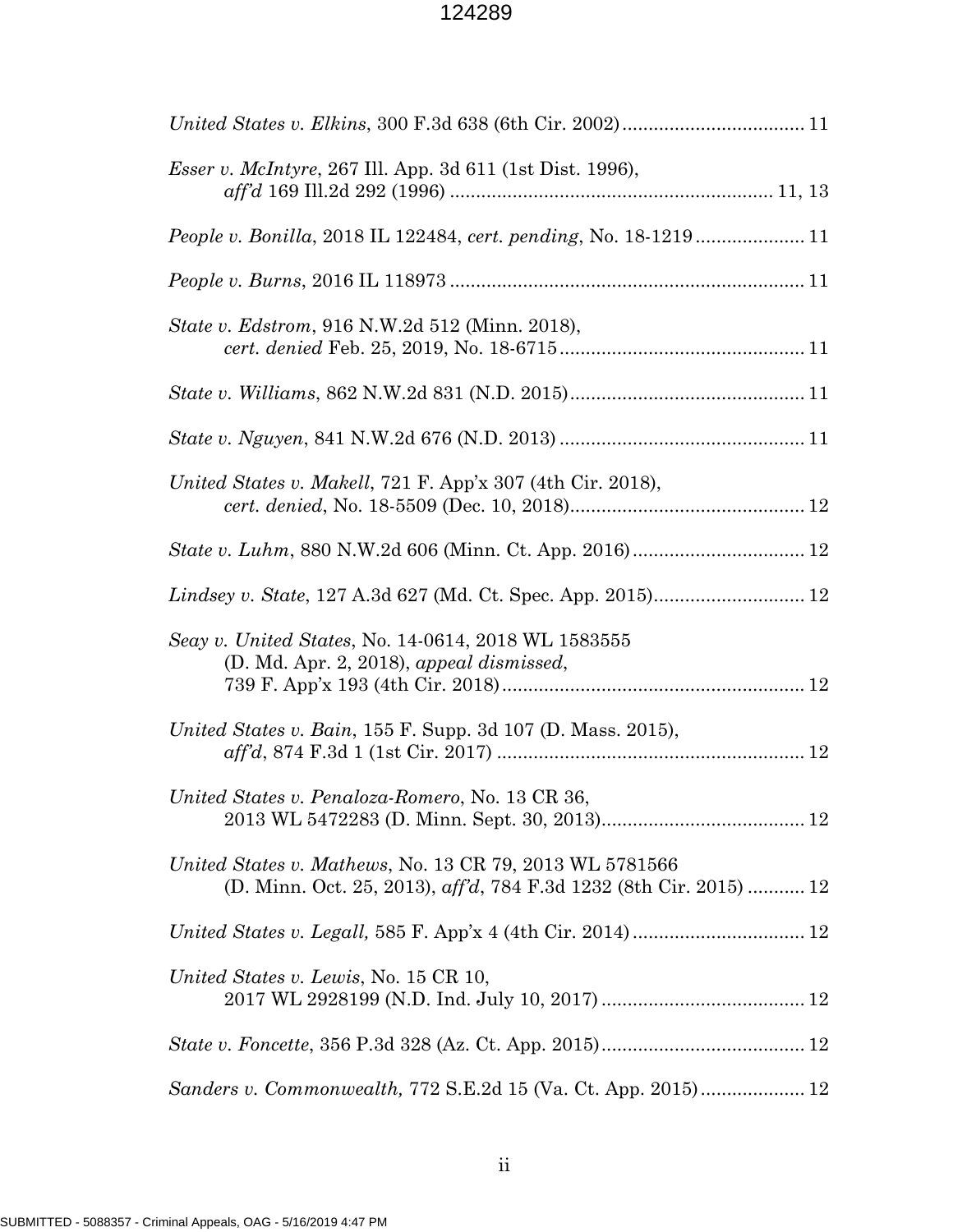| United States v. Lewis, 1:15-CR-10-TLS,                                                                                                            |
|----------------------------------------------------------------------------------------------------------------------------------------------------|
| <b>Application of the Exclusionary Rule Is</b><br>III.<br><b>Inappropriate Because The Officers Followed</b>                                       |
|                                                                                                                                                    |
|                                                                                                                                                    |
| A.<br>The exclusionary rule is a last resort and<br>inapplicable when officers act in good faith  14                                               |
|                                                                                                                                                    |
|                                                                                                                                                    |
|                                                                                                                                                    |
|                                                                                                                                                    |
|                                                                                                                                                    |
| В.<br>This Court has instructed that motel common<br>areas do not enjoy the same expectation of                                                    |
|                                                                                                                                                    |
| United States v. Burns, 624 F.2d 95 (10th Cir. 1980) 16                                                                                            |
| United States v. Agapito, 620 F.2d 324 (2d Cir. 1980)  16, 17                                                                                      |
| $\mathbf{C}$ .<br>Under the precedents of the United States<br>Supreme Court and this Court, the dog sniff<br>was not a Fourth Amendment search 17 |
|                                                                                                                                                    |
|                                                                                                                                                    |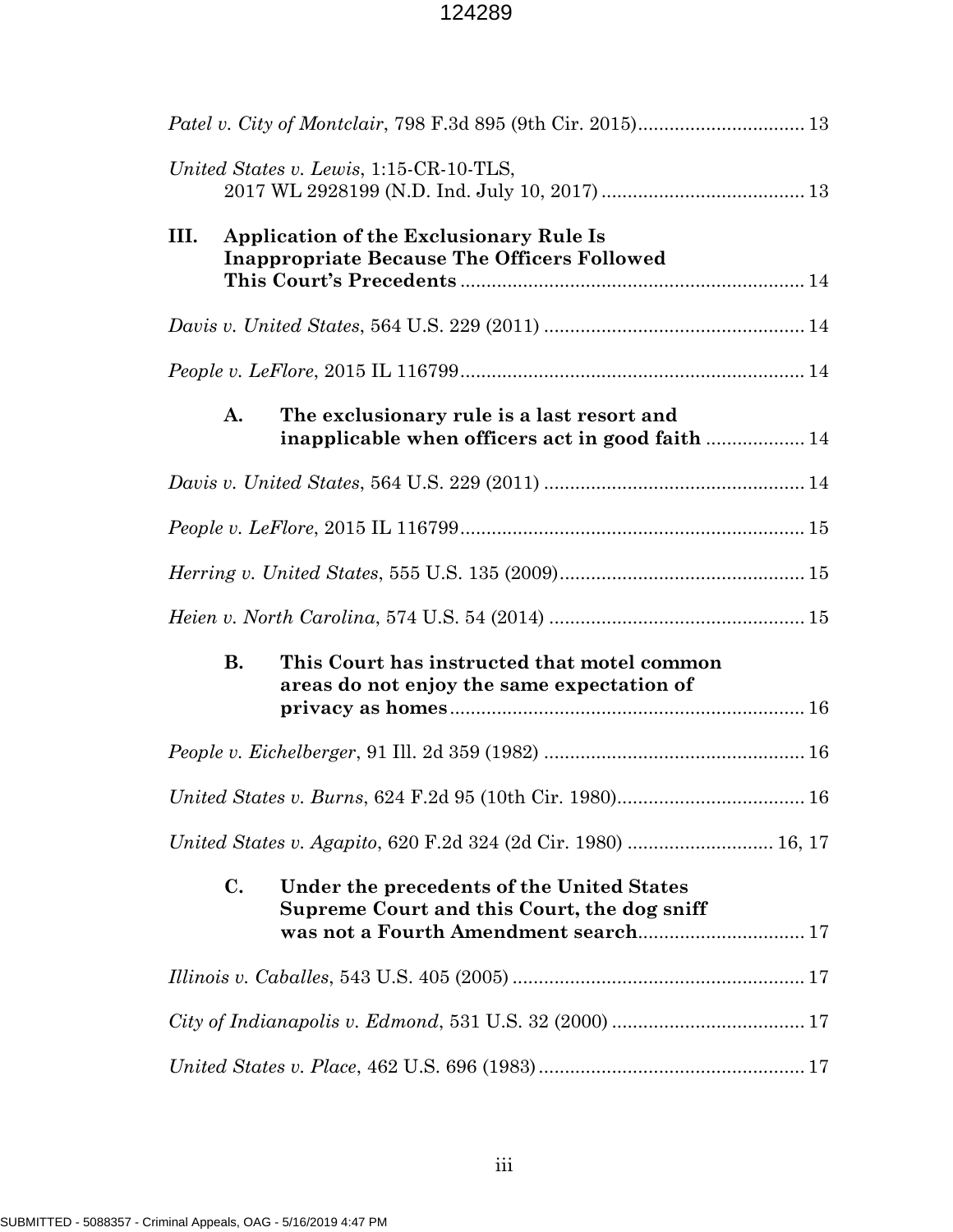| <i>People v. Bonilla, 2018 IL 122484, cert. pending, No. 18-1219 </i> 18                                                                     |
|----------------------------------------------------------------------------------------------------------------------------------------------|
| D.<br>Courts have sanctioned dog sniffs in                                                                                                   |
|                                                                                                                                              |
|                                                                                                                                              |
| United States v. Lewis, No. 15 CR 10,                                                                                                        |
|                                                                                                                                              |
|                                                                                                                                              |
|                                                                                                                                              |
|                                                                                                                                              |
|                                                                                                                                              |
| Е.<br>The appellate majority wrongly faulted<br>officers for failing follow the <i>Jardines</i><br>concurrence and cases not involving motel |
|                                                                                                                                              |
| $Florida\ v.\ Jardines,\ 569\ U.S.\ 1\ (2013)\ {}{}{}{}{}{}{}{}\ 19,20$                                                                      |
|                                                                                                                                              |
|                                                                                                                                              |
|                                                                                                                                              |
|                                                                                                                                              |
| People v. Bonilla, 2018 IL 122484, cert. pending, No. 18-1219  21                                                                            |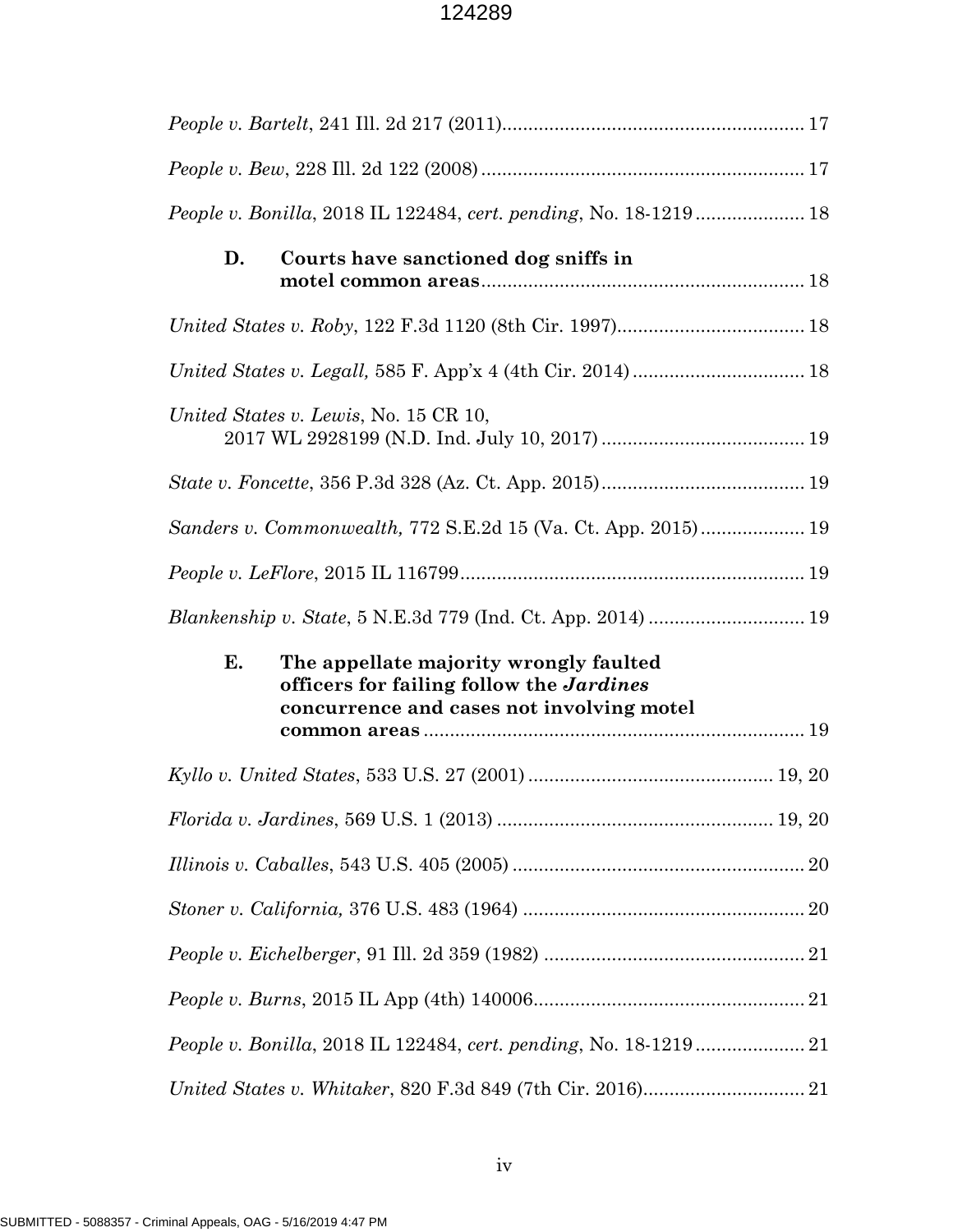#### **NATURE OF THE CASE**

As part of a narcotics investigation, police brought a trained drugdetection dog into a common area of a motel, and the dog alerted at the door to defendant's motel room. Based on the dog's alert and other information, officers obtained and executed a search warrant for the room, where they discovered heroin. Defendant was charged with unlawfully possessing heroin with intent to deliver within 1000 feet of a school. The circuit court denied defendant's motion to suppress, which argued that the dog sniff was an unlawful search under the property-based analysis set forth in *Florida v. Jardines*, 569 U.S. 1 (2013). The People appeal from the appellate court's judgment finding instead that the dog sniff was an unlawful search because it violated defendant's reasonable expectation of privacy.

No question is raised on the pleadings.

#### **ISSUES PRESENTED FOR REVIEW**

1. Whether a motel guest has no reasonable expectation of privacy in motel common areas accessible to the public.

2. Whether motel common areas accessible to the public are not properly considered the "curtilage" of a motel room.

3. Whether the exclusionary rule should not apply when police officers conform their conduct to this Court's precedents.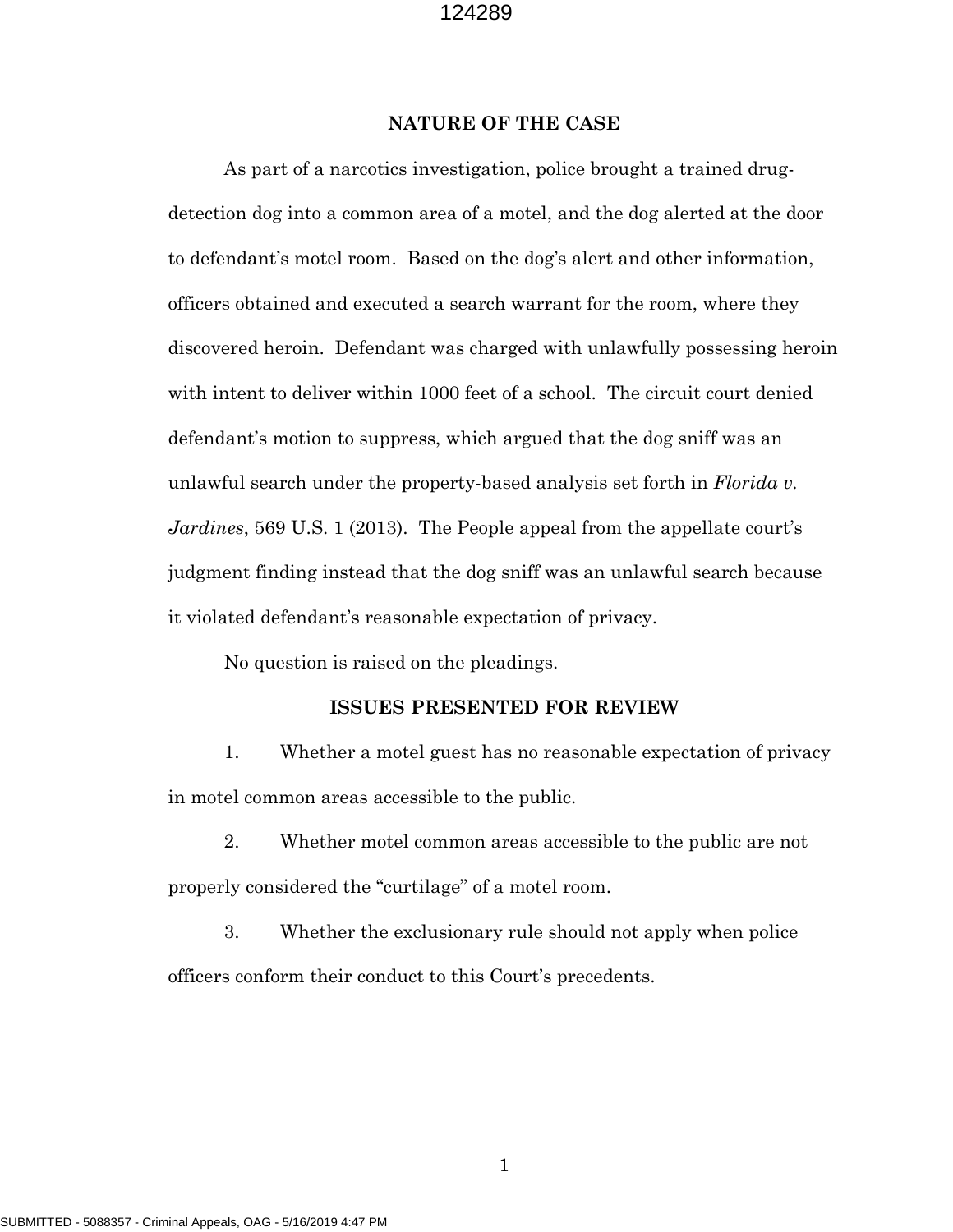#### **JURISDICTION**

Jurisdiction lies under Supreme Court Rules 315(a), 317, 604(a)(2), and 612(b)(2). On January 31, 2019, this Court allowed the People's petition for leave to appeal.

#### **CONSTITUTIONAL PROVISION INVOLVED**

The Fourth Amendment to the United States Constitution provides that "The right of the people to be secure in their persons, houses, papers, and effects, against unreasonable searches and seizures, shall not be violated, and no warrants shall issue, but upon probable cause, supported by oath or affirmation, and particularly describing the place to be searched, and the persons or things to be seized."

#### **STATEMENT OF FACTS**

#### **Officers used a trained drug dog in a motel common area and, after obtaining a search warrant, seized heroin from defendant's room.**

Rock Island Police learned from a confidential informant that defendant was selling narcotics out of the American Motor Inn in Rock Island. C16.[1](#page-6-0) After a background check revealed defendant's past involvement in multiple crimes involving controlled substances, *id.*, an undercover officer contacted defendant, who agreed to sell narcotics but then refused to complete the sale, C17. After the aborted sale, the officers watched defendant walk to the Motor Inn but did not see which room he entered. *Id*.

<span id="page-6-0"></span><sup>&</sup>lt;sup>1</sup> "C " and "R " refer to the common law record and report of proceedings, respectively.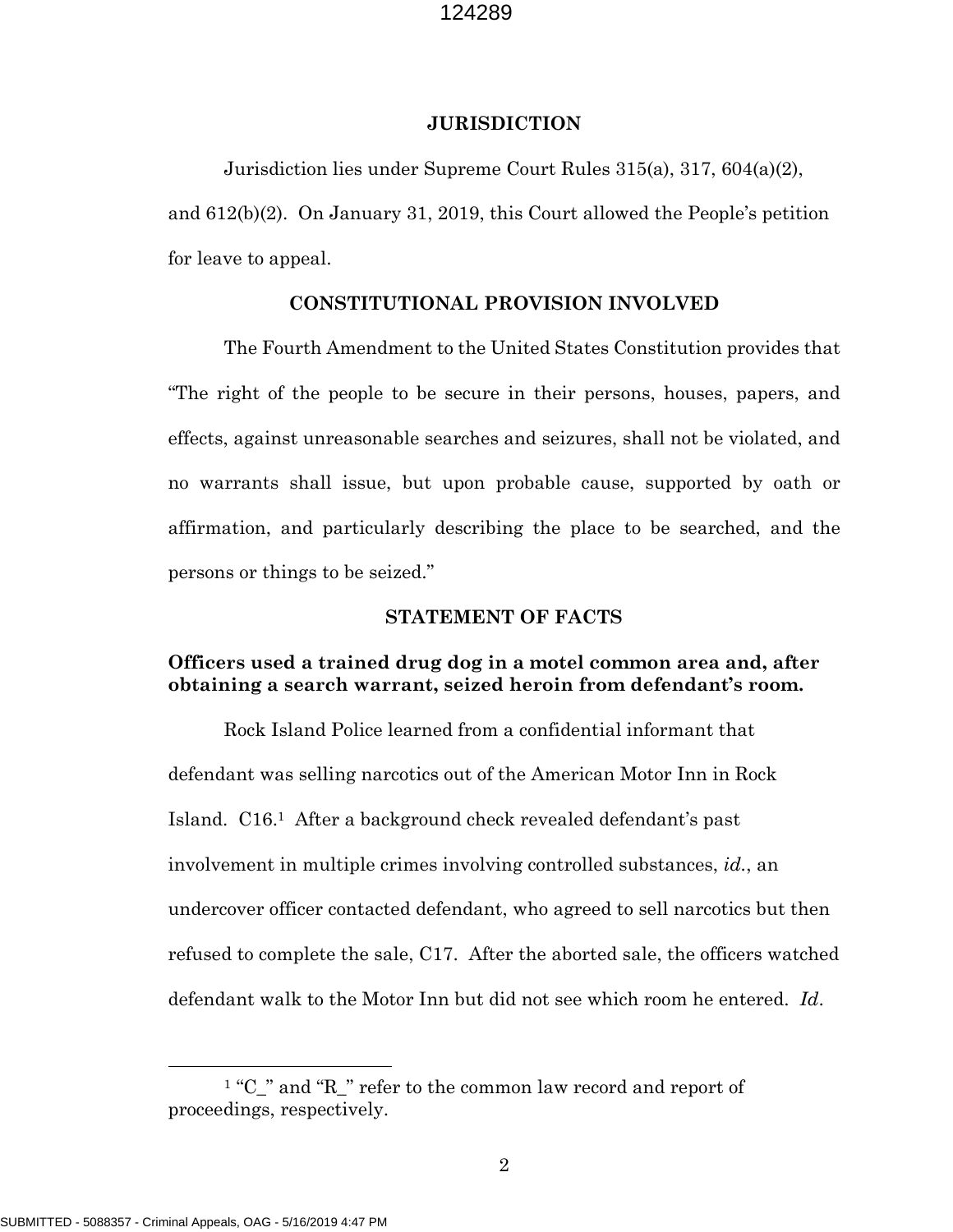On April 27, 2015, Rock Island Police Officer Tim Muehler was conducting surveillance at the Motor Inn and observed defendant drive out of the parking lot. *Id.* Defendant's driver's license had been suspended, and a patrolman was dispatched to conduct a traffic stop of defendant. *Id.* Defendant was arrested for driving with a suspended license and transported to the Rock Island Police Department. *Id.*

Officer Muehler interviewed defendant, who said that he was staying in room #129 at the Motor Inn; a fellow officer learned from motel staff that defendant was registered to room #130. *Id.*

Rock Island County Sheriff's Deputy Jason Pena brought his trained drug dog, Rio, to conduct a free air sniff outside of room #130. *Id.*; R29. Some rooms in the motel were accessible from the outside sidewalk, while others, like rooms #130 and 131, faced each other in a small hallway inside an external door. The hallway was open to the public as the door was propped open; no key was necessary to reach the common area. C17; R29, 34. Deputy Pena directed Rio to search the general area for narcotics, and Rio alerted at the door handle and seal. C17; R9, 34. After being informed of the alert, defendant admitted to Officer Muehler that he was staying in room #130. C17.

A judge authorized a search warrant, and officers executed it and found heroin and paraphernalia, including a scale and baggies, in room #130.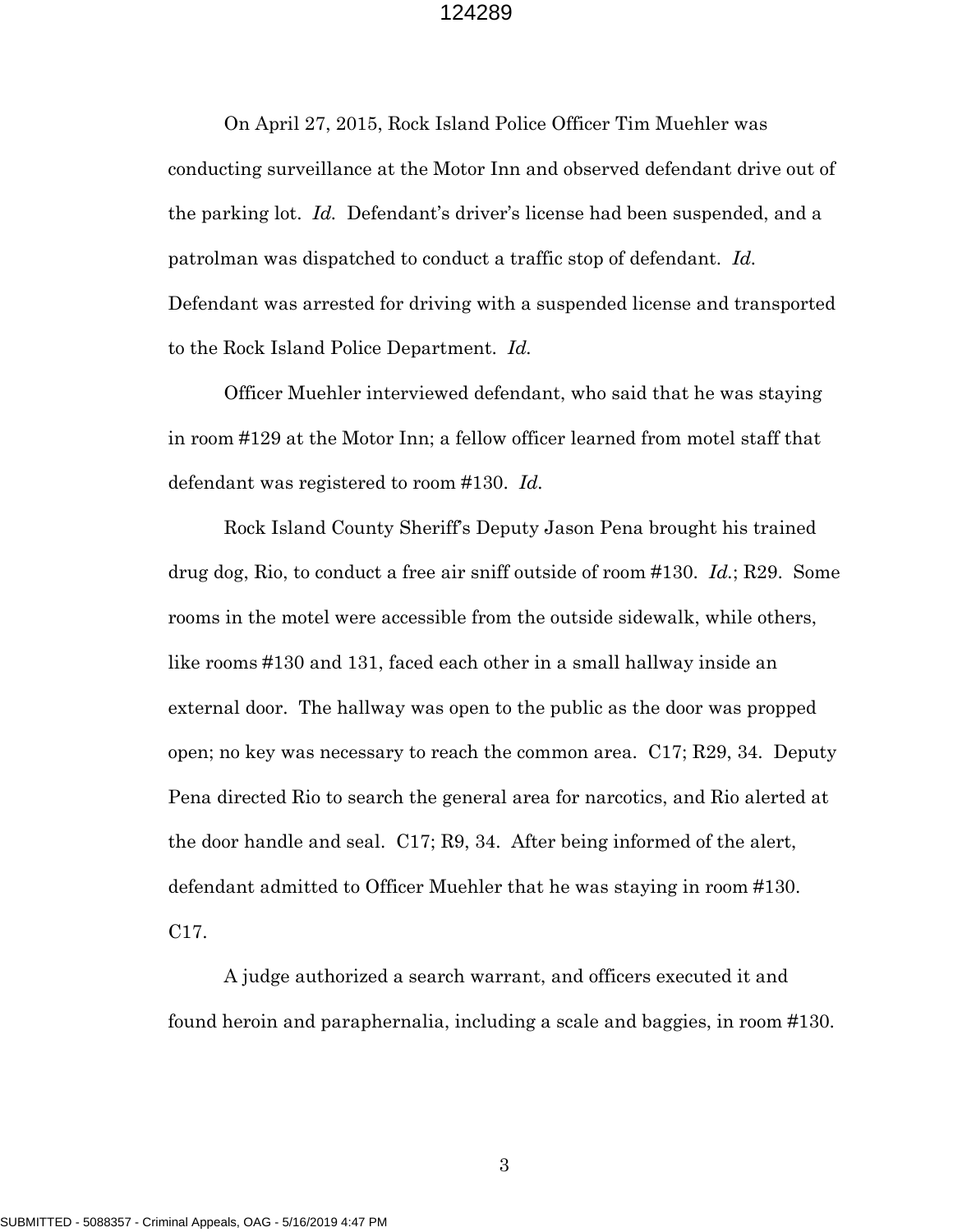C20; R29. Defendant later admitted that he was selling heroin, claiming that he did so to pay for his brother's funeral. R7.

#### **The circuit court denied defendant's motion to suppress.**

Defendant, who was charged with unlawfully possessing heroin with intent to deliver within 1000 feet of a school, C6, moved to suppress the seized evidence, arguing that the dog sniff was an unreasonable search conducted from the curtilage of his motel room, in violation of *Florida v. Jardines*, 569 U.S. 1 (2013). C32-34. Defendant conceded that cases addressing the diminished expectation of privacy in motel common areas "would be controlling in a sense," and that they would justify a finding that no Fourth Amendment search occurred, but he argued that he was proceeding under the property-based approach of *Jardines*. R51.

The circuit court denied the motion to suppress, explaining that while a dog sniff in an apartment building common area would have been an unreasonable search under the Fourth District's then-recent decision in *People v. Burns*, 2015 IL App (4th) 140006, case law clearly provided that motels were to be treated differently. R59-64.

Following a bench trial — at which it was stipulated that heroin was discovered in defendant's motel room, defendant subsequently confessed to possessing heroin, and the motel was 631 feet from a junior high school — the circuit court found defendant guilty and sentenced him to seven years in prison and three years of mandatory supervised release. C57-59; R87, 95-96.

SUBMITTED - 5088357 - Criminal Appeals, OAG - 5/16/2019 4:47 PM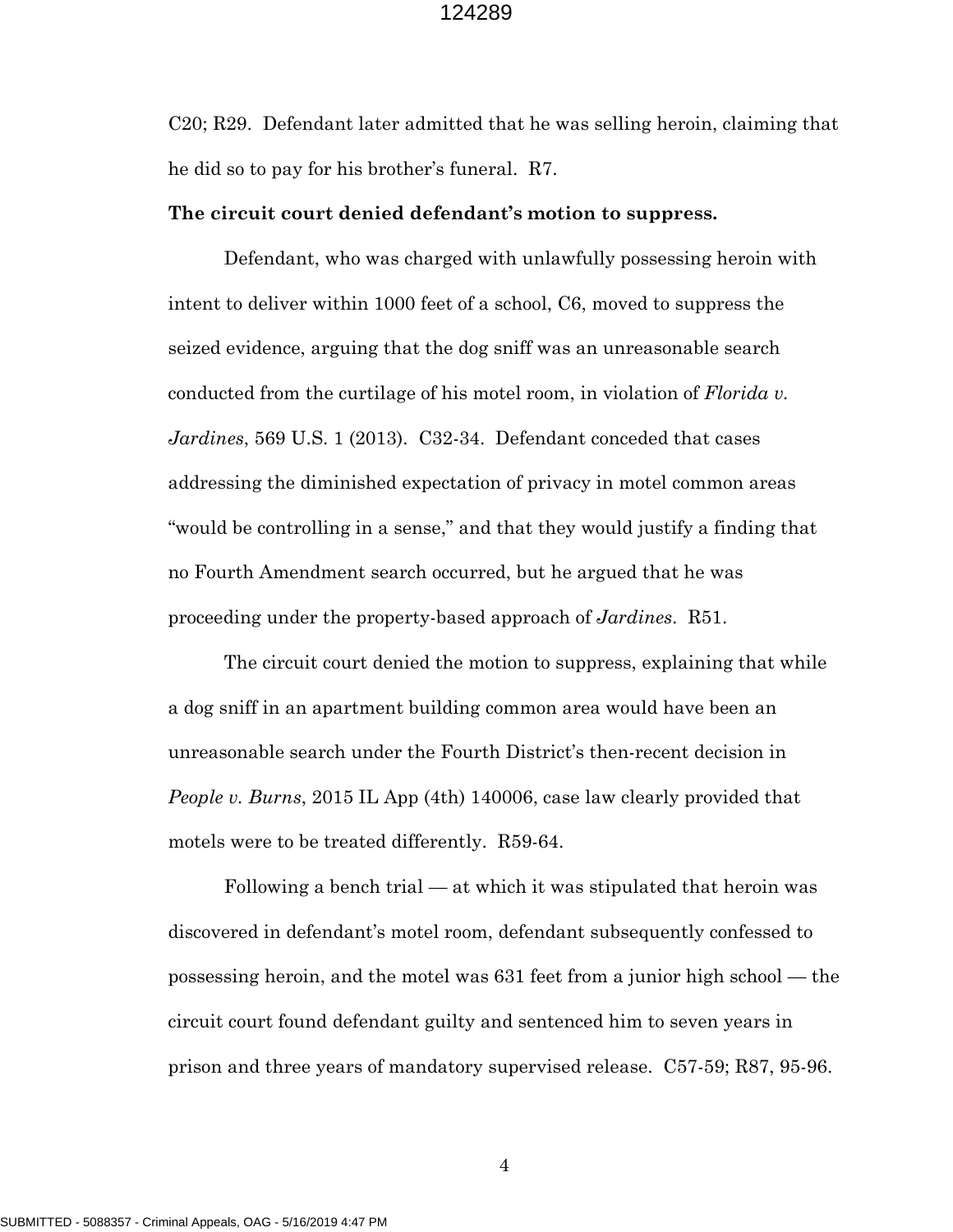#### **The appellate court reversed, holding that the dog sniff violated defendant's reasonable expectation of privacy.**

Relying on the approach set forth by Justice Kagan in her concurring opinion in *Jardines*, the appellate court reversed. Switching gears, defendant argued, and the majority agreed, that the dog sniff was an unlawful search in violation of his Fourth Amendment rights under the privacy-based approach, because defendant had a reasonable expectation of privacy in his motel room that was violated when police used "a sophisticated sensing device not available to the general public" – the trained drug-detection dog – outside of that room. A5-7, A10-11.

The majority further declined to apply the good-faith exception to the exclusionary rule. A12-16. Although it acknowledged this Court's precedent holding that a hotel occupant's reasonable expectation of privacy was "reduced with regard to the common area adjoining the room," A13, the majority held that a reasonably well-trained officer would have known, based on, inter alia, Justice Kagan's concurrence in *Jardines* and the United States Supreme Court's decision in *Kyllo v. United States*, 533 U.S. 27 (2001), that the sniff violated defendant's reasonable expectation of privacy. A8-9. Justice Schmidt dissented, asserting that the good-faith exception applied because "the relevant authority indicates that canine sniffs in the common corridors of hotels are not fourth amendment searches." A18.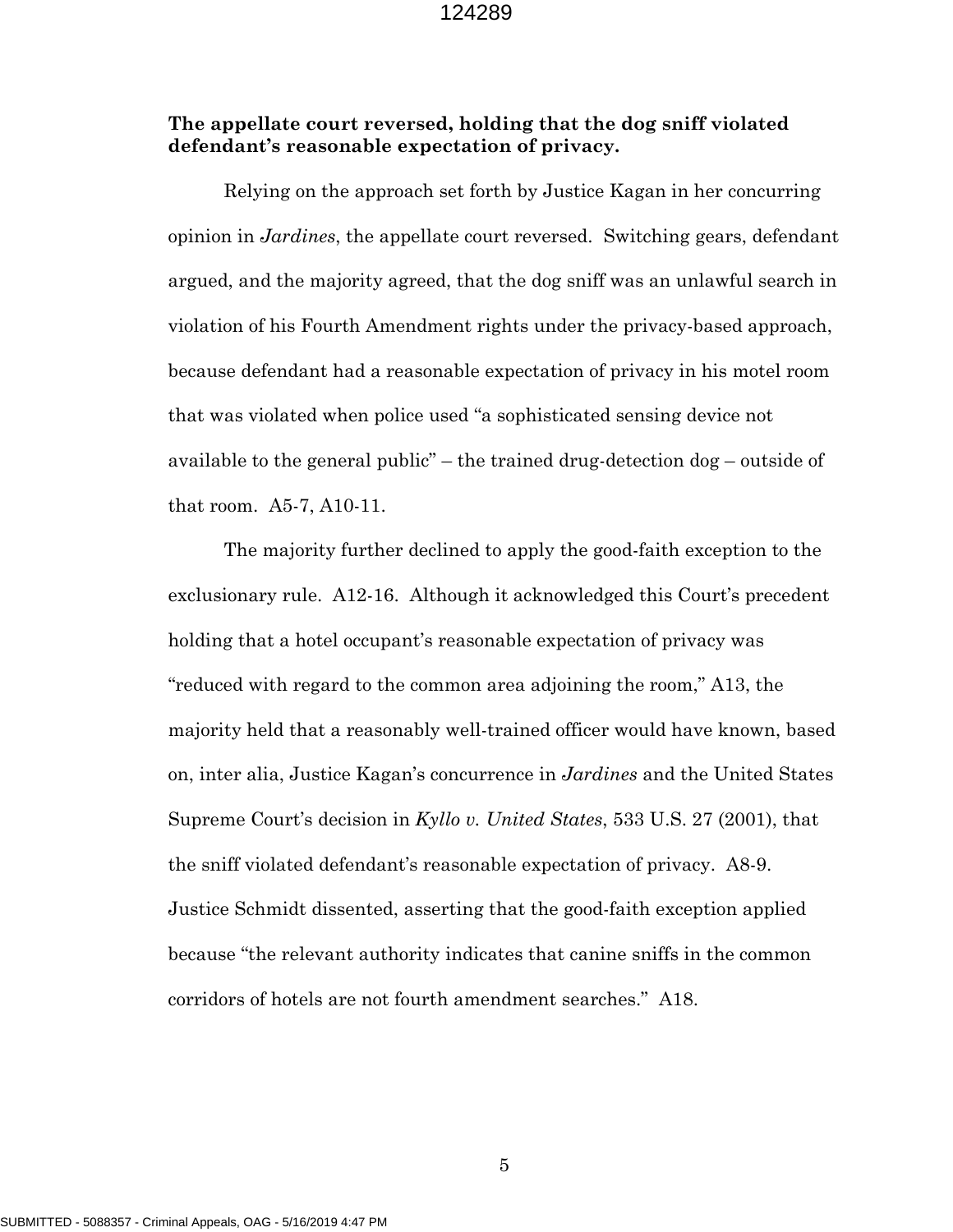#### **STANDARD OF REVIEW**

This Court reverses a trial court's findings of fact when ruling on a motion to suppress only if they are against the manifest weight of the evidence. *People v. Burns*, 2016 IL 118973, ¶ 15. This Court reviews de novo the trial court's legal ruling on whether to suppress evidence. *Id.* ¶ 16.

#### **ARGUMENT**

A Fourth Amendment search occurs in two circumstances: (1) when government agents engage in unlicensed physical intrusion on a constitutionally protected area possessed by the defendant to obtain information, and (2) when government action violates a person's reasonable expectation of privacy. *Florida v. Jardines*, 569 U.S. 1, 5-6 (2013).

Here, Deputy Pena and his trained drug dog Rio were in a motel common area that was open to the general public, in which, under this Court's precedents, defendant had a reduced expectation of privacy. And the United States Supreme Court and this Court have repeatedly affirmed that a sniff by a drug detection dog does not constitute a search at all, and thus does not violate an individual's reasonable expectation of privacy. Under these circumstances, it is inappropriate to suppress the reliable, trustworthy evidence of defendant's heroin dealing.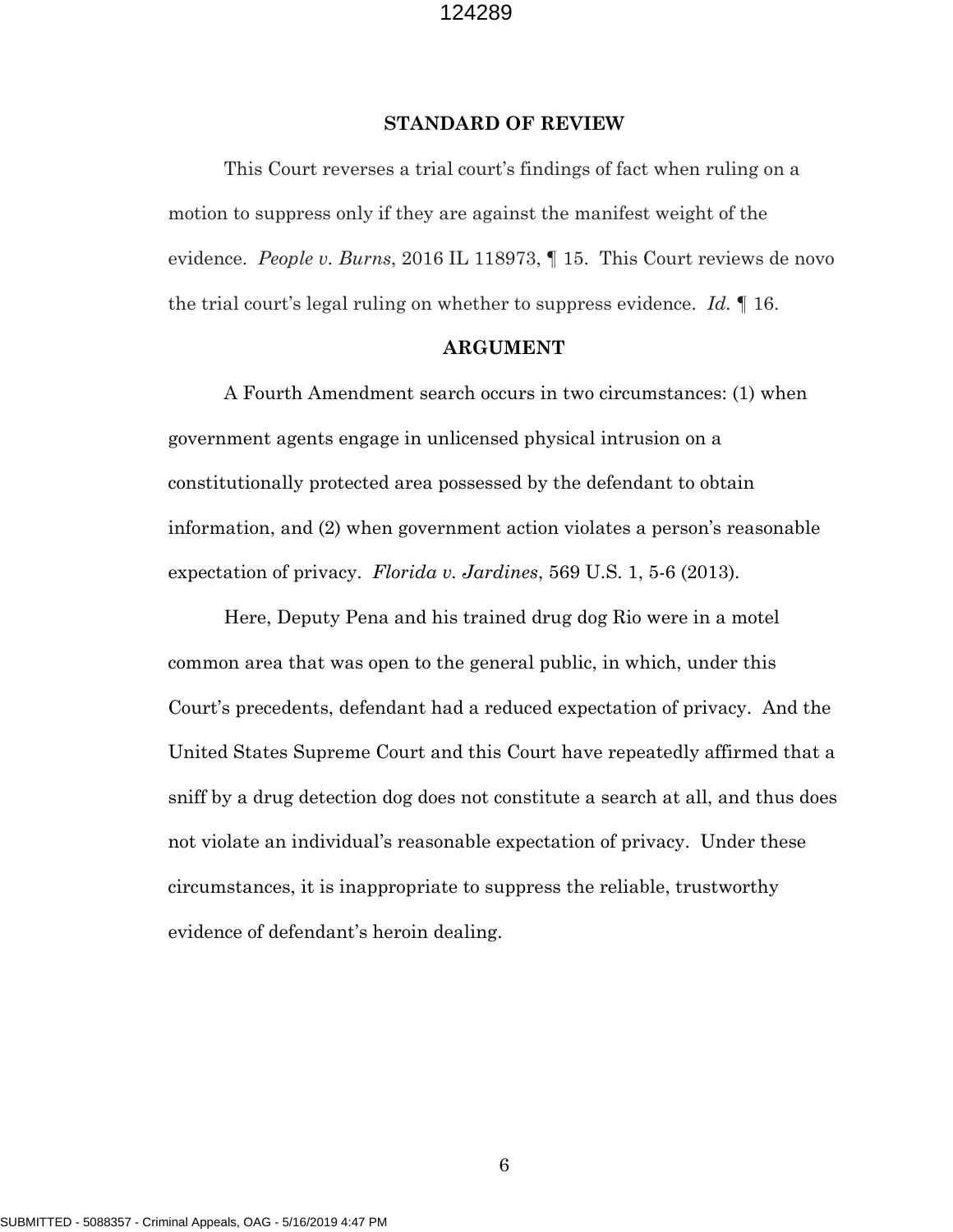#### **I. Defendant Had No Reasonable Expectation of Privacy in the Motel Common Area, and the Use of the Trained Drug-Detection Dog Does Not Change This Result.**

To establish a Fourth Amendment violation, defendant bore the "burden of establishing that [he] had a legitimate expectation of privacy" in the motel hallway. *People v. Johnson*, 237 Ill. 2d 81, 90 (2010). In determining whether an individual has a reasonable expectation of privacy, this Court considers (1) whether the person has an ownership or possessory interest in the property; (2) whether the person has exercised prior use of the property; (3) whether the person has the ability to control or exclude others' use of the property; and (4) the person's subjective expectation of privacy. *Id.*

Here, defendant established no legitimate expectation of privacy in the motel hallway. As a motel guest, he had no ownership of the common hallway outside his motel room door. He had exercised no private use of, nor did he have any ability to exclude others from, the hallway. And defendant demonstrated no subjective expectation of privacy in the hallway. To the contrary, before the dog sniff, he exhibited no subjective expectation of privacy even in the room itself, claiming to police that he was staying in a different room, #129, which was not accessed from the hallway. C17.

To conclude that the dog sniff here violated defendant's reasonable expectations of privacy would be inconsistent with this Court's discussion of motel common areas in *People v. Eichelberger*, 91 Ill. 2d 359 (1982). *Eichelberger* explained that while "a defendant does have a legitimate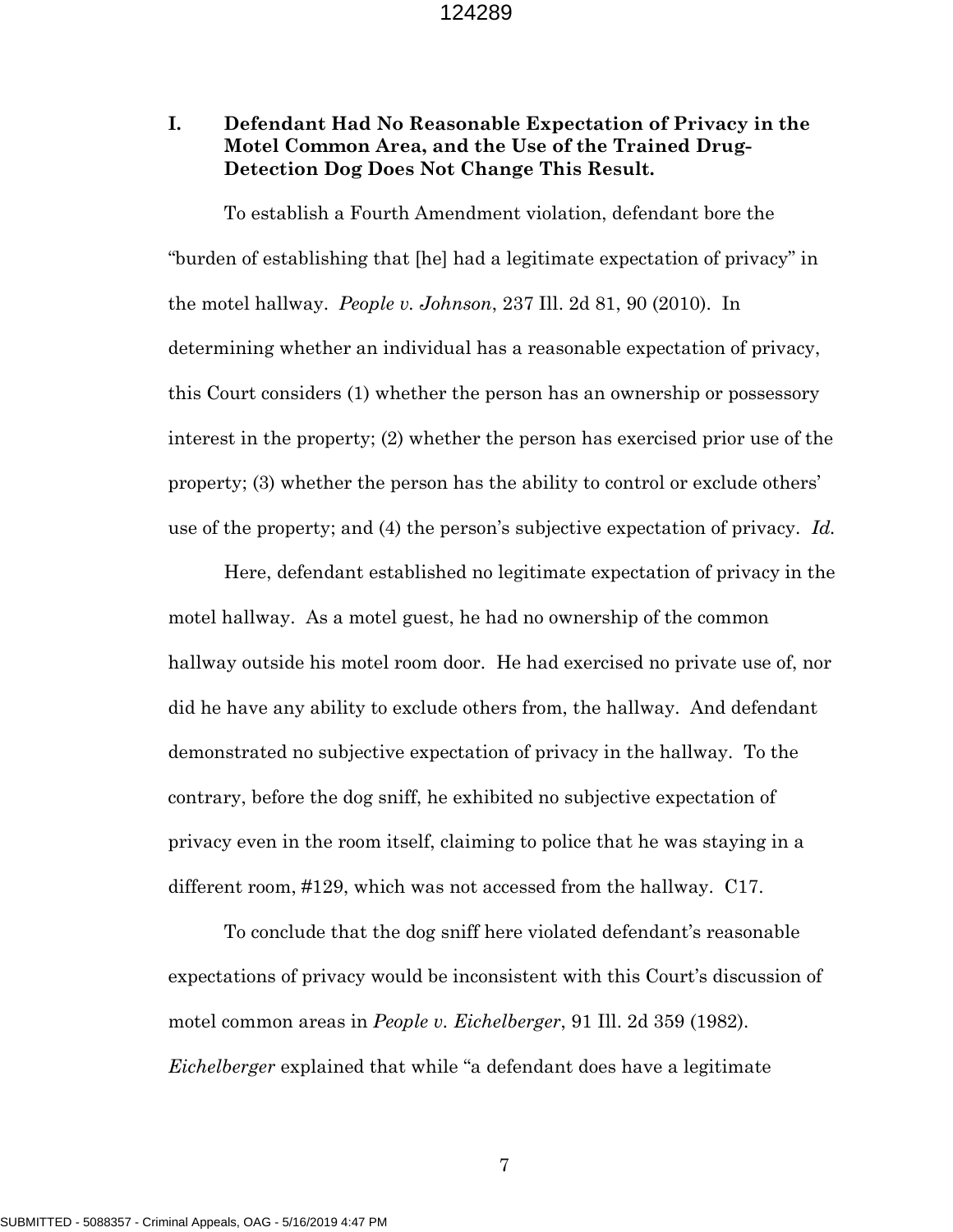expectation of privacy within his hotel room," "in contrast to the occupant of a private dwelling who has the exclusive enjoyment of the land he possesses immediately surrounding his home, the hotel occupant's reasonable expectations of privacy are reduced with regard to the area immediately adjoining his room." *Id.* at 366; *see also Donovan v. Dewey*, 452 U.S. 594, 598- 99 (1981) (discussing "the fact that the expectation of privacy that the owner of commercial property enjoys in such property differs significantly from the sanctity accorded an individual's home"); *United States v. Dockery*, 738 F. App'x 762, 764 (3d Cir. 2018) ("Appellant had no reasonable expectation of privacy in this common area of the motel, which was open to guests and the public alike[.]") (citing *United States v. Acosta*, 965 F.2d 1248, 1252 (3d Cir. 1992)).

In short, it is well settled that defendant had no reasonable expectation of privacy in the hallway outside his motel room such that the police activity in the hallway implicated his Fourth Amendment rights. The use of the trained drug-detection dog does not counsel in favor of a different result. The United States Supreme Court has held that dog sniffs are not Fourth Amendment searches. *See Illinois v. Caballes*, 543 U.S. 405, 409-10 (2005) ("the use of a well-trained narcotics dog . . . generally does not implicate legitimate privacy interests" because, unlike a "thermal imaging device" that will detect "perfectly lawful activity," a well-trained narcotics dog "reveals no information other than the location of a substance that no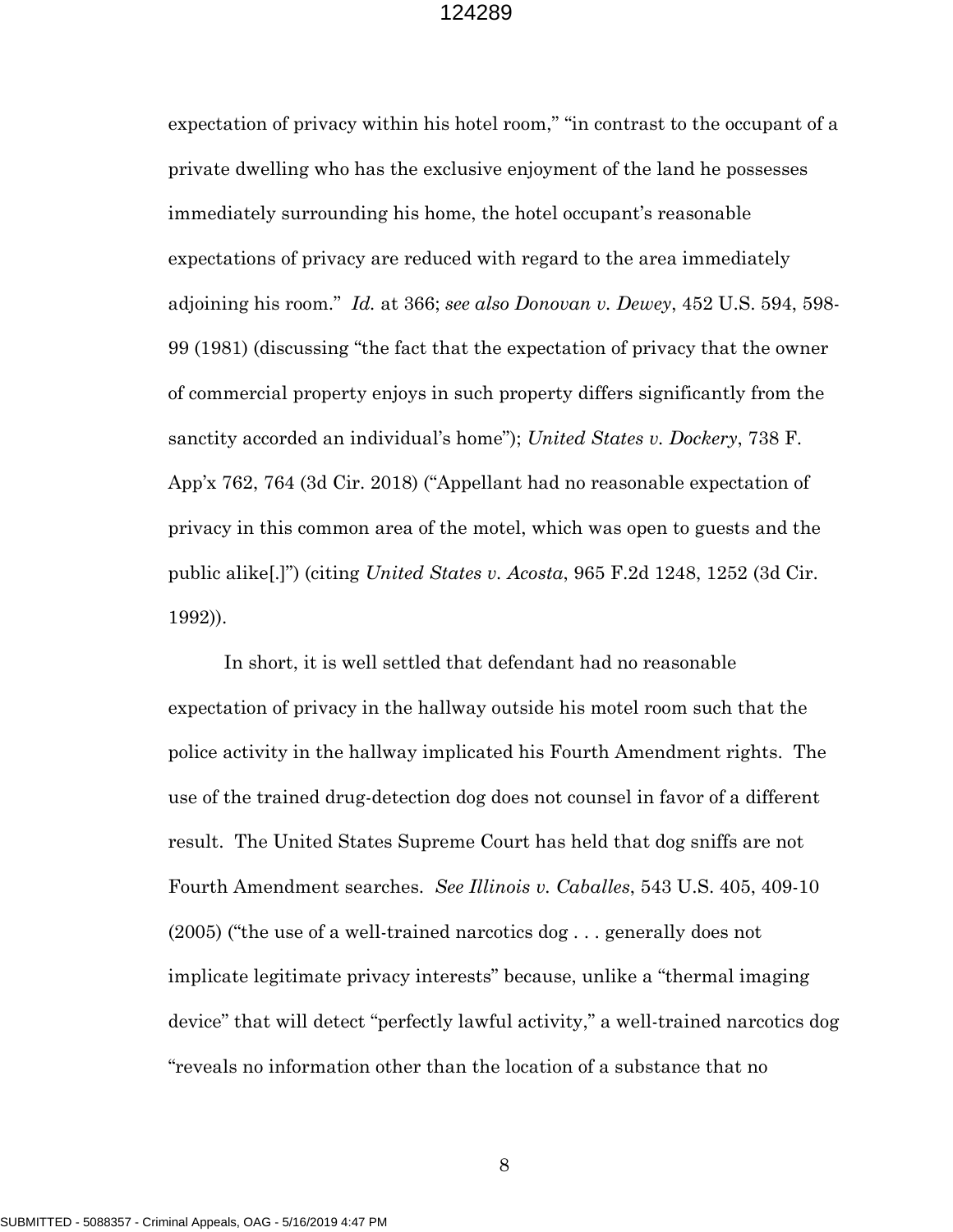individual has any right to possess"); *see also infra* Section III.C. And this Court has never departed from that established precedent outside the context of private residences. *See infra* Section III.C; *cf. People v. Bonilla*, 2018 IL 122484, ¶ 42, *cert. pending*, No. 18-1219. This is consistent with other cases holding that not all uses of sense-enhancing devices constitute Fourth Amendment searches. *See Florida v. Riley*, 488 U.S. 445, 448-52 (1989) (officer's observation of greenhouse from helicopter was not search); *United States v. Dunn*, 480 U.S. 294, 303-04 (1987) (officers' act of shining flashlight into defendant's barn from nearby field was not search); *California v. Ciraolo*, 476 U.S. 207, 213 (1986) (no search when officers flew airplane over defendant's property); *United States v. Lee*, 274 U.S. 559, 563 (1927) (no search when agents used searchlight to observe cases of liquor on deck before boarding boat).

This Court should not depart from these established precedents. *See People v. Clemons*, 2012 IL 107821, ¶ 9 ("any departure from *stare decisis* demands special justification" and "prior decisions will not be overruled absent 'good cause' or "compelling reasons") (internal quotation marks omitted); *People v. Manning*, 241 Ill. 2d 319, 332 (2011) ("*Stare decisis* enables both the people and the bar of this state to rely upon this court's decisions with assurance that they will not be lightly overruled.") (internal quotation marks and brackets omitted). Applying both applicable case law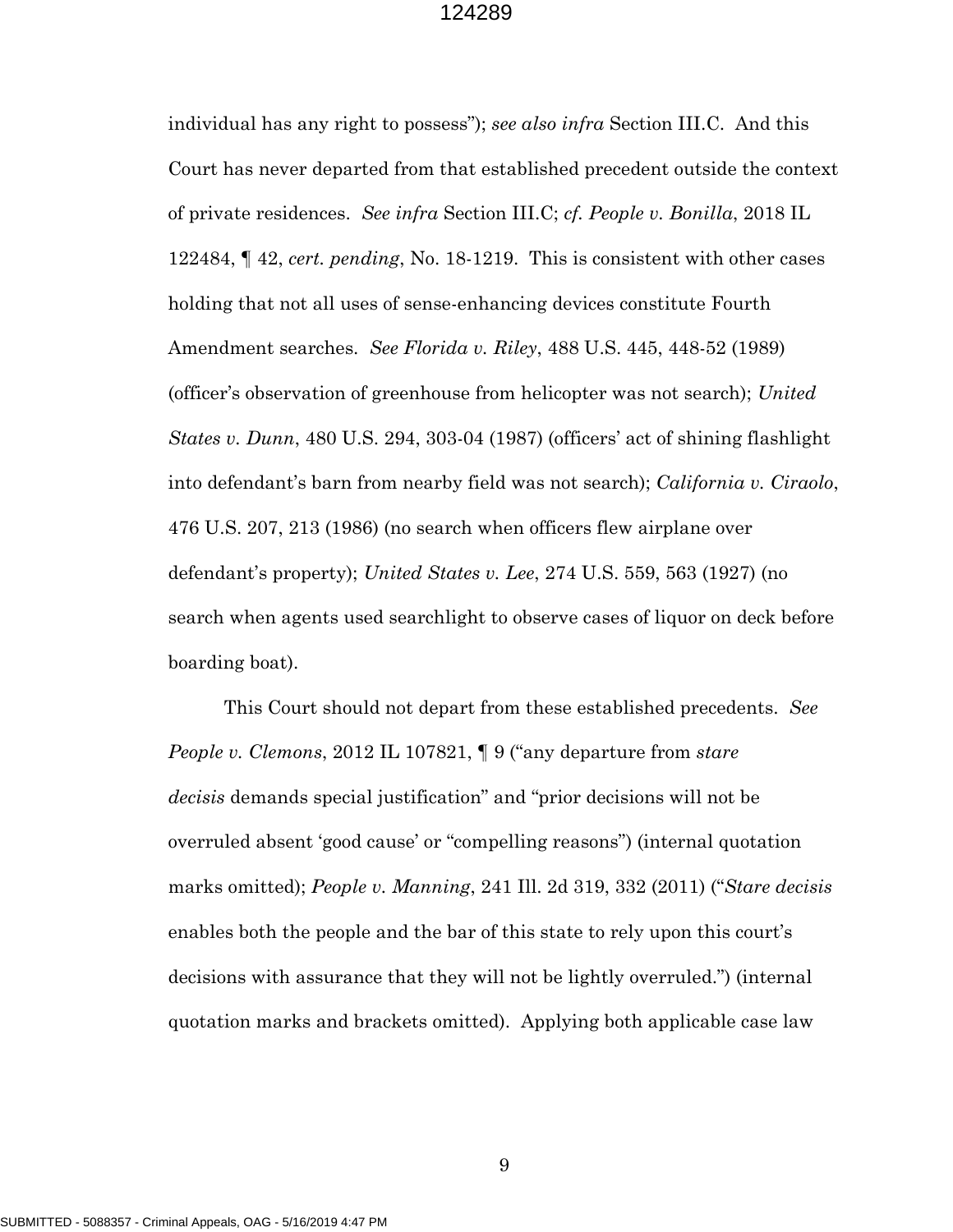and relevant general principles, defendant established no legitimate expectation of privacy in the motel hallway.

#### **II.** *Jardines* **Does Not Apply Because the Motel Hallway Was Not Defendant's Home.**

Despite having relied on it in the circuit court, in the appellate court defendant properly disclaimed any argument that the dog sniff in the motel hallway was a search under the property-based test applied by the United States Supreme Court in *Jardines*. Nor did the appellate court embrace such an argument. Nevertheless, in the interest of completeness, it is addressed here.

"The Fourth Amendment 'indicates with some precision the places and things encompassed by its protections': persons, houses, papers, and effects." *Jardines*, 569 U.S. at 6 (quoting *Oliver v. United States*, 466 U.S. 170, 176 (1984)). For private residences, this protection extends to the "curtilage," an area "'intimately linked to the home, both physically and psychologically,'" "where 'privacy expectations are most heightened.'" *Id.* at 7 (quoting *Ciraolo*, 476 U.S. at 213). "The protection afforded the curtilage is essentially a protection of families and personal privacy," *Ciraolo*, 476 U.S. at 212-13, as the curtilage is "considered part of home itself for Fourth Amendment purposes," *Oliver*, 466 U.S. at 180; *see also People v. Janis*, 139 Ill. 2d 300, 310 (1990) ("The term 'curtilage' refers to the area immediately surrounding a dwelling house which is so intimately associated with the home and the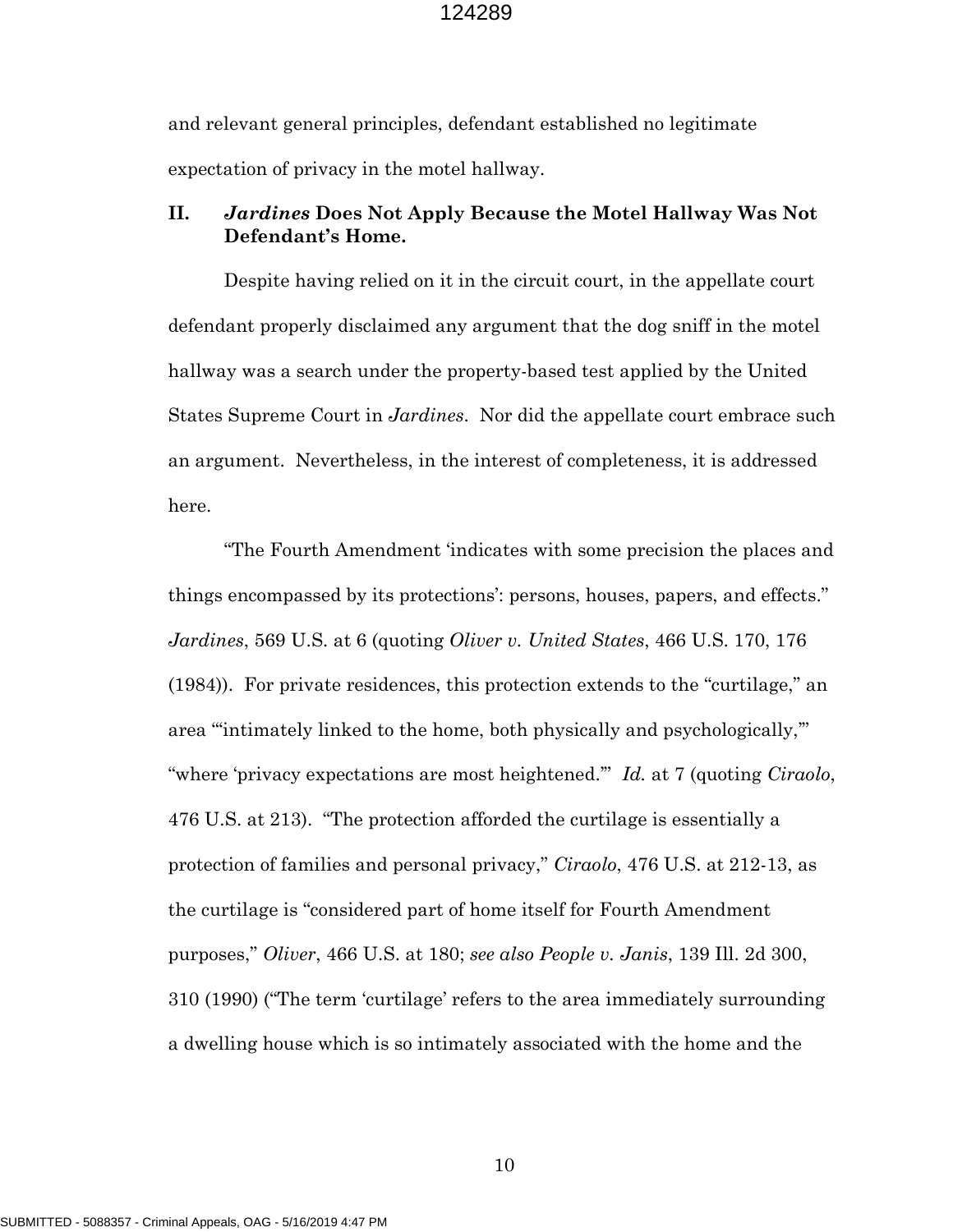privacies of life that it is given the same protection under the fourth amendment as is afforded to the home itself.").

But this Court has concluded that "the curtilage concept does not apply to the open areas immediately adjacent to or surrounding a commercial establishment." *Janis*, 139 Ill. 2d at 313; *see also Elkins*, 300 F.3d at 653 ("Moreover, it is clear that areas that adjoin a commercial building but are accessible to the public do not receive curtilage-like protection. Indeed, even inside a building, the Fourth Amendment is not violated when police walk into parts of a business that are knowingly exposed to the public."). And "[u]nder Illinois law, a hotel guest is a business invitee of the hotel." *Esser v. McIntyre*, 267 Ill. App. 3d 611, 617 (1st Dist. 1996), *aff'd* 169 Ill.2d 292 (1996). Thus, consistent with precedents of this Court and the United States Supreme Court, the motel common area was not curtilage. There is therefore no basis to find that a dog sniff occurring in that area implicated defendant's Fourth Amendment rights.

True, this Court recently adopted the minority position that dog sniffs in the common areas of multi-unit residences are Fourth Amendment searches because the dog sniff takes place in the residents' curtilage. *See Bonilla*, [2](#page-15-0)018 IL 122484; *People v. Burns*, 2016 IL 118973.<sup>2</sup> But courts have

<span id="page-15-0"></span><sup>2</sup> *Compare State v. Edstrom*, 916 N.W.2d 512, 518-19 (Minn. 2018), *cert. denied* Feb. 25, 2019, No. 18-6715 (dog sniff in apartment building common hallway not within unit's curtilage); *State v. Williams*, 862 N.W.2d 831, 838 (N.D. 2015) (dog sniff in hallway outside condominium unit was not search under *Jardines*); *State v. Nguyen*, 841 N.W.2d 676, 682 (N.D. 2013) (same for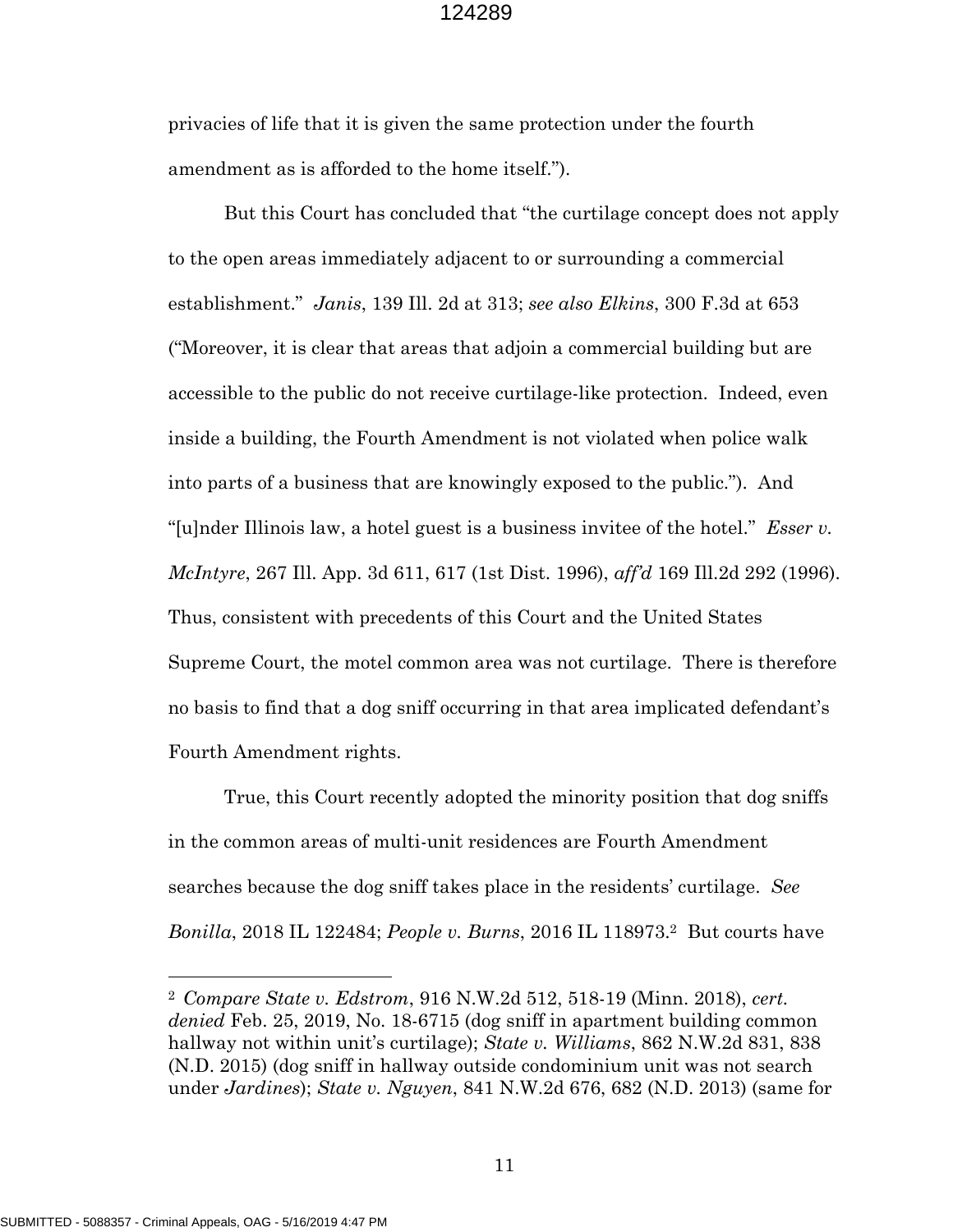uniformly declined to find that common areas in hotels and motels are curtilage and therefore that a dog sniff occurring in such an area is a Fourth Amendment search. *See United States v. Legall,* 585 F. App'x 4, 5-6 (4th Cir. 2014) (dog sniff at threshold of hotel room door not unlawful search under *Jardines*); *United States v. Lewis*, No. 15 CR 10, 2017 WL 2928199, at \*7–8 (N.D. Ind. July 10, 2017) (dog sniff in external hotel walkway was not within room's curtilage); *State v. Foncette*, 356 P.3d 328, 331 (Az. Ct. App. 2015) (no *Jardines* search when sniff performed in hotel hallway because hallway not constitutionally protected area); *Sanders v. Commonwealth,* 772 S.E.2d 15, 23 (Va. Ct. App. 2015) (walkway outside motel room not curtilage and dog sniff not search under *Jardines*).

These courts are correct in their unanimous determinations. *Jardines* articulated a "straightforward" principle: a Fourth Amendment search occurred because officers exceeded an implied license and gathered information "in an area *belonging to Jardines* and immediately surrounding

apartment building hallway); *United States v. Makell*, 721 F. App'x 307, 308 (4th Cir. 2018) (per curiam), *cert. denied*, No. 18-5509 (Dec. 10, 2018) (same for "common hallway of the apartment building, including the area in front of [defendant's] door"); *State v. Luhm*, 880 N.W.2d 606, 618 (Minn. Ct. App. 2016) (same for hallway outside defendant's condominium); *Lindsey v. State*, 127 A.3d 627, 642-43 (Md. Ct. Spec. App. 2015) (same for hallway outside apartment door); *Seay v. United States*, No. 14-0614, 2018 WL 1583555, at \*4–5 (D. Md. Apr. 2, 2018), *appeal dismissed*, 739 F. App'x 193 (4th Cir. 2018) (same); *United States v. Bain*, 155 F. Supp. 3d 107, 118-19 (D. Mass. 2015), *aff'd*, 874 F.3d 1 (1st Cir. 2017) (same); *United States v. Penaloza-Romero*, No. 13 CR 36, 2013 WL 5472283, at \*7 (D. Minn. Sept. 30, 2013) (same); *United States v. Mathews*, No. 13 CR 79, 2013 WL 5781566, at \*3 (D. Minn. Oct. 25, 2013), *aff'd*, 784 F.3d 1232 (8th Cir. 2015) (same).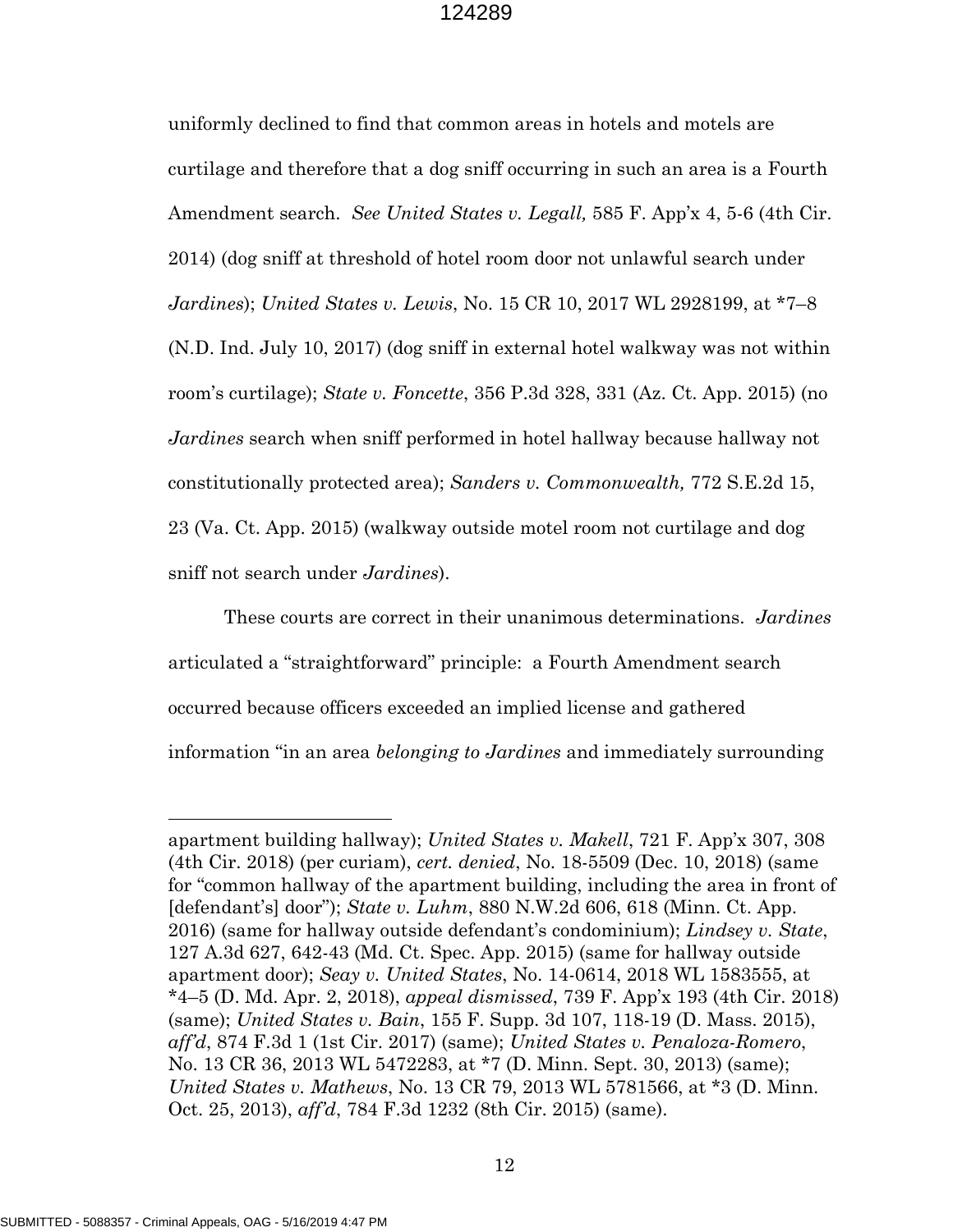his house." 569 U.S. at 5-6 (emphasis added). Thus, the property-based test does not apply to an area in which a defendant has no possessory interest. And whatever possessory interest an apartment resident might be said to have in a nearby common area, a motel common area does not belong to a guest in any meaningful way. *See Esser*, 267 Ill. App. 3d at 617 (hotel guest is "business invitee"). For example, a motel guest does not have the same rights as an apartment tenant: a motel need not resort to eviction proceedings if a guest refuses to leave at check-out time; a person with a reservation who arrives at a fully-occupied motel cannot institute an action against motel occupants for recovery of possession of a room. Similarly, unlike an apartment tenant, a motel guest has no right to exclude others from a common area. Because, as a motel guest, defendant had no possessory interest in the motel hallway, *Jardines* does not apply. *See also Patel v. City of Montclair*, 798 F.3d 895, 898-99 (9th Cir. 2015) (officers' entry into publicly accessible portion of motel not search under *Jardines*, as commercial property was not one of Fourth Amendment's enumerated areas); *United States v. Lewis*, 1:15-CR-10-TLS, 2017 WL 2928199, at \*8 (N.D. Ind. July 10, 2017) (no *Jardines* search because as "a guest who registered with the hotel that morning, the Defendant did not obtain either a property interest in any of the areas outside the rented room or a right to exclude others from those areas or to protect it from observation").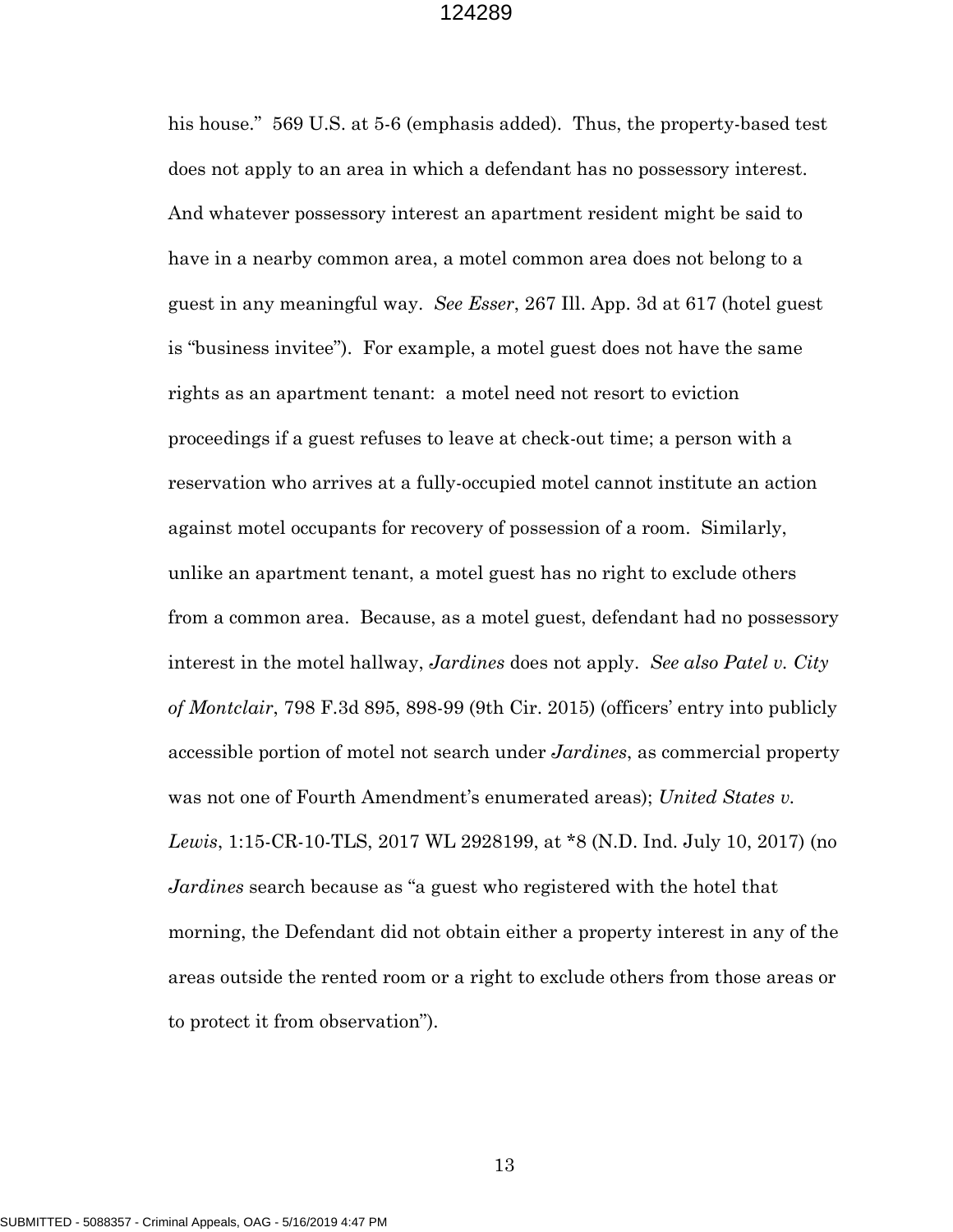For similar reasons, the officers did not exceed any implied license. The hallway was unlocked, and, in addition to other motel guests and staff, members of the public could freely walk into it. Nor is it customary for motel guests to limit or even be aware of who may enter unlocked common areas of the motel. In short, because the conduct occurred in an unlocked motel common area readily accessible to the public and shared with motel staff and other guests, *Jardines* does not apply.

#### **III. Application of the Exclusionary Rule Is Inappropriate Because The Officers Followed This Court's Precedents.**

In criminal trials, courts exclude evidence obtained in violation of the Fourth Amendment when police officers act culpably. *Davis v. United States*, 564 U.S. 229, 236 (2011). Under the good-faith exception, the exclusionary rule does not apply when officers conform their actions with precedent permitting their conduct. *People v. LeFlore*, 2015 IL 116799, ¶ 23. Here, binding appellate opinions advised the officers that motel room occupants have reduced expectations of privacy in motel common areas and that dog sniffs are not Fourth Amendment searches. Because the officers thus did not act culpably by conducting the dog sniff from the unlocked motel common area, the exclusionary rule does not apply.

#### **A. Excluding evidence is a last resort, inapplicable when officers act in good faith.**

The exclusionary rule is a "prudential doctrine" that judges created to deter culpable Fourth Amendment violations. *Davis*, 564 U.S. at 236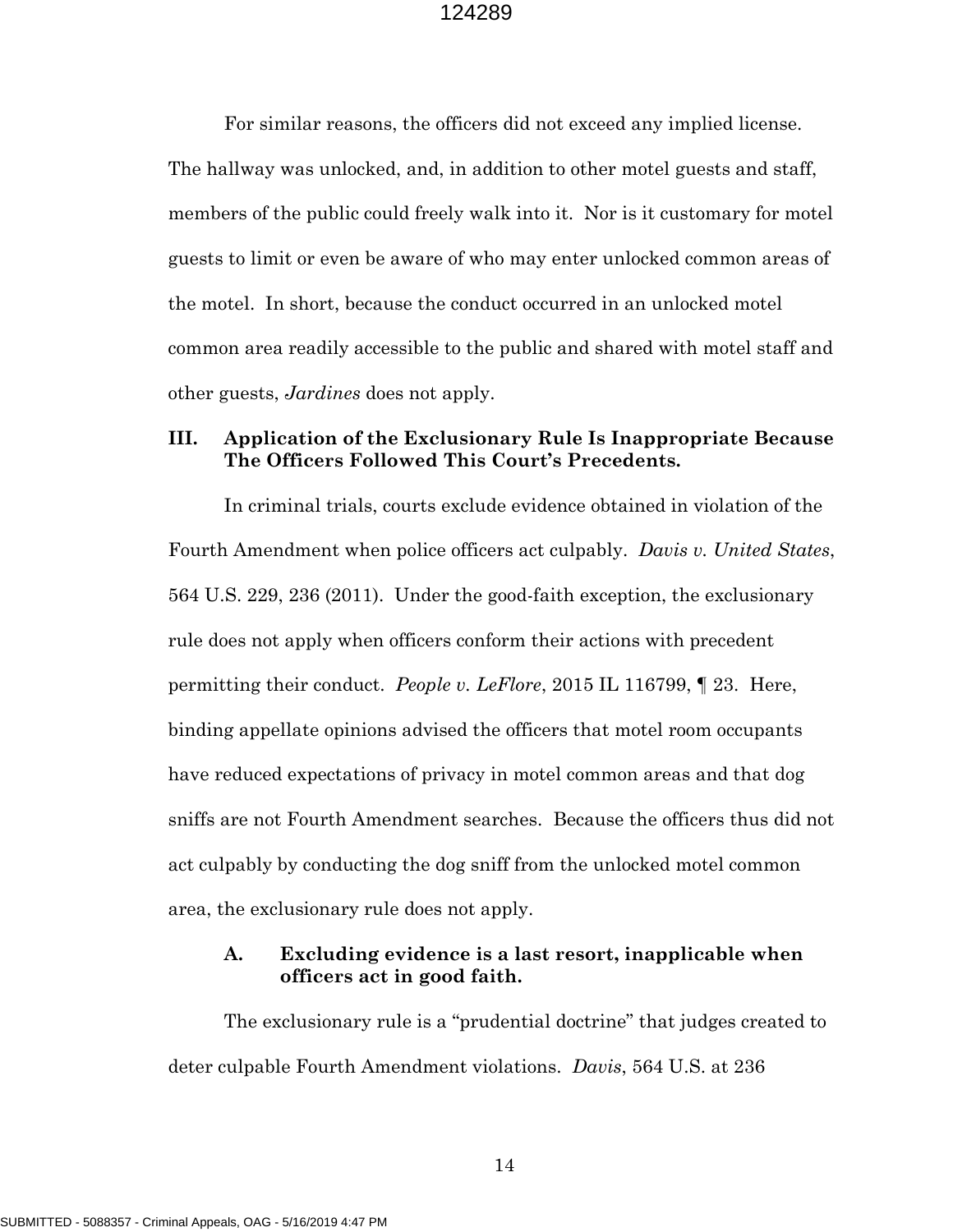(internal quotation marks omitted). "Exclusion exacts a heavy toll on both the judicial system and society at large, because it almost always requires courts to ignore reliable, trustworthy evidence bearing on guilt or innocence" — its "bottom-line effect, in many cases, is to suppress the truth and set the criminal loose in the community without punishment." *LeFlore*, 2015 IL 116799, ¶ 23. Thus, "for exclusion of the evidence to apply, the deterrent benefit of suppression must outweigh the substantial social costs." *Id.* at ¶¶ 22-23 (internal quotation marks omitted). The "Supreme Court has repeatedly stated that 'exclusion has always been our last resort, not our first impulse.'" *Id.* at ¶ 22 (quoting *Herring v. United States*, 555 U.S. 135, 140 (2009)) (additional internal quotation marks omitted).

The "deterrence rationale loses much of its force and exclusion cannot pay its way" when "police acted with an objectively reasonable good-faith belief that their conduct was lawful." *LeFlore*, 2015 IL 116799, ¶ 24 (internal quotation marks omitted and brackets omitted); *see also Heien v. North Carolina*, 135 S. Ct. 530, 540 (2014) (exclusionary rule does not apply when officer makes reasonable mistake of law). In "determining whether the goodfaith exception applies, a court must ask the objectively ascertainable question whether a reasonably well trained officer would have known that the search was illegal in light of all of the circumstances." *LeFlore*, 2015 IL 116799, ¶ 25 (internal quotation marks omitted). Where, as here, binding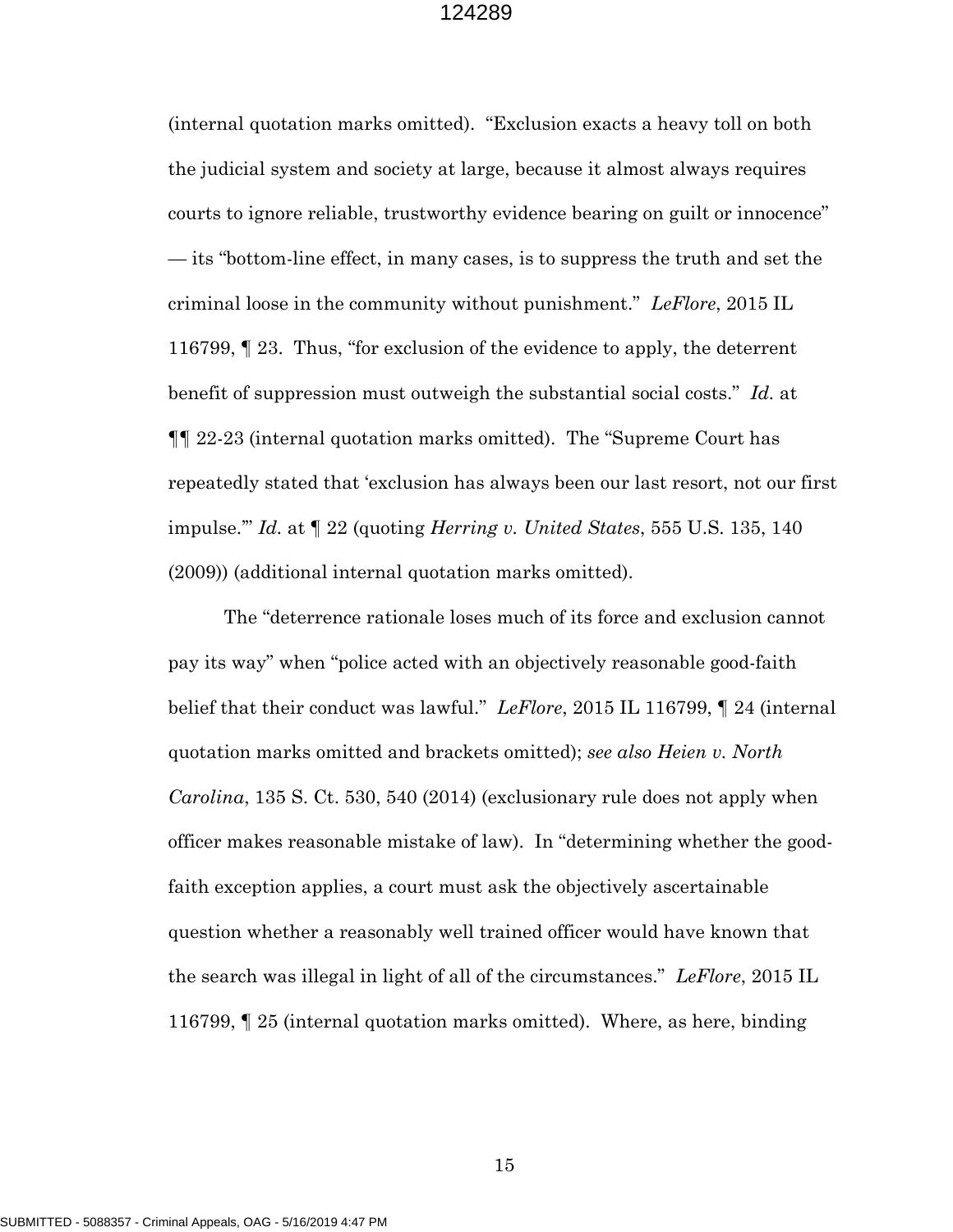appellate precedent held that the activity was not a search or in a constitutionally protected area, the answer to that question is "no."

#### **B. This Court has instructed that motel common areas do not enjoy the same expectation of privacy as homes.**

This Court's precedent is clear: motel guests have reduced expectations of privacy in areas outside of their rooms compared to those outside private residences. *Eichelberger*, 91 Ill. 2d at 366; *see also supra* p. 7. *Eichelberger* cited with approval *United States v. Burns*, 624 F.2d 95 (10th Cir. 1980), which found no Fourth Amendment violation when an officer eavesdropped on a motel room from a hallway. The Tenth Circuit explained that because of "the public, or semipublic, nature of walkways adjoining such rooms, reasonable expectations of privacy are correspondingly lessened." *Id.* at 100.

*Eichelberger* also cited *United States v. Agapito*, 620 F.2d 324 (2d Cir. 1980), in which the Second Circuit found no Fourth Amendment violation when officers pressed their ears to a crack between the door and the doorframe to eavesdrop on an adjoining hotel room. The court explained that "the reasonable expectations of privacy in a hotel room differ from those in a residence." *Id.* at 331. A "transient occupant of a motel must share corridors, sidewalks, yards, and trees with the other occupants," so that while "a tenant has standing to protect the room he occupies, there is nevertheless an element of public or shared property in motel surroundings that is entirely lacking in the enjoyment of one's home." *Id.* (internal quotations omitted).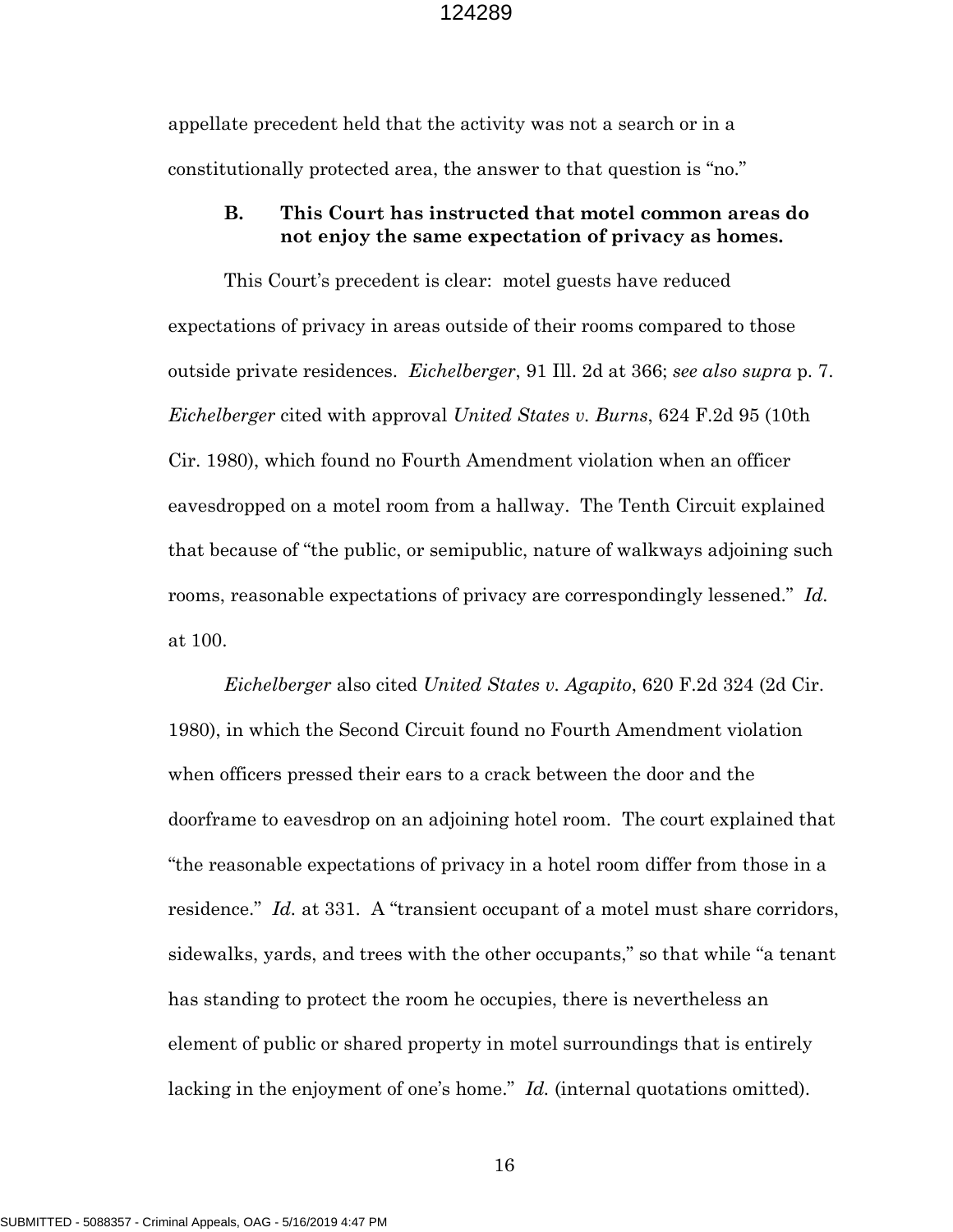Thus, "the extent of the privacy [a motel guest] is entitled to reasonably expect may very well diminish," *id.*, when compared to the privacy reasonably expected in one's home.

#### **C. Under the precedents of the United States Supreme Court and this Court, dog sniffs were not Fourth Amendment searches.**

The United States Supreme Court has long held that a dog sniff is not a Fourth Amendment search or otherwise constitutionally relevant. *See Caballes*, 543 U.S. at 409; *City of Indianapolis v. Edmond*, 531 U.S. 32, 40 (2000) (no Fourth Amendment search when officers conducted dog sniff of automobile at highway checkpoint because sniff "is not designed to disclose any information other than the presence or absence of narcotics"); *United States v. Place*, 462 U.S. 696, 707 (1983) (dog sniff of luggage at an airport "did not constitute a 'search' within the meaning of the Fourth Amendment" because it was "so limited both in the manner in which the information is obtained and in the content of the information revealed by the procedure"). This Court's decisions are in accord. *See*, *e.g.*, *People v. Bartelt*, 241 Ill. 2d 217, 226-27 (2011) ("it is undisputed that the officers had the authority to conduct an exterior dog sniff of defendant's truck during the traffic stop and that the dog sniff itself was not a search subject to the fourth amendment"); *People v. Bew*, 228 Ill. 2d 122, 130 (2008) ("a dog sniff is *sui generis*, as it discloses only the presence or absence of contraband.").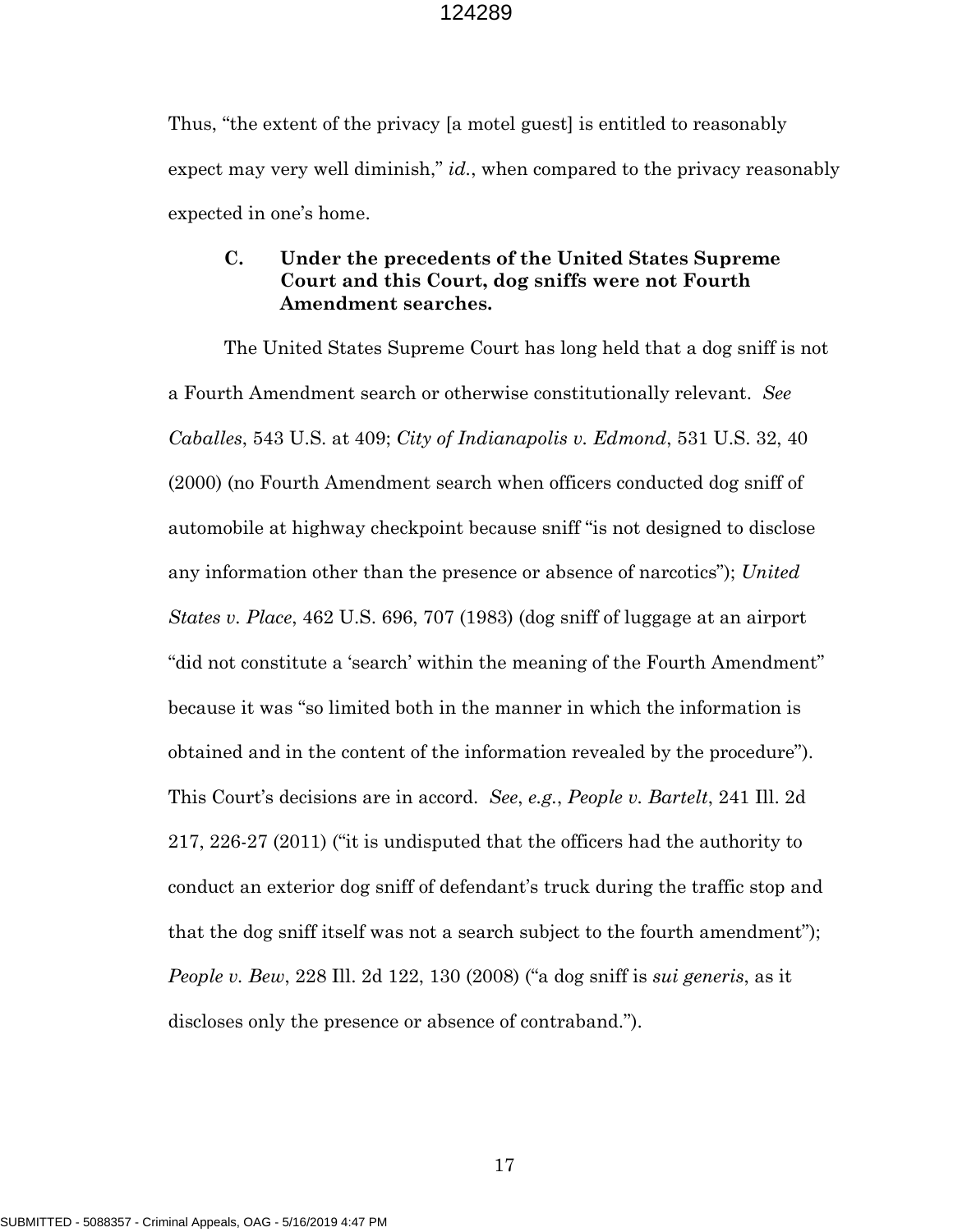Recently, however, the Court for the first time suggested a departure from its previously settled view that dog sniffs are not Fourth Amendment searches. *See Bonilla*, 2018 IL 122484, ¶ 42 ("a drug-detection dog is much different from overhearing a private conversation"). But this Court's decision in *Bonilla* does not impact the good-faith analysis here, because (a) *Bonilla* was decided subsequent to the April 2015 events here, and (b) unlike past dog sniff precedents, it involved a private home, *see id.* ¶ 40, and this Court has instructed that areas outside motel rooms are unlike those outside private residences. *See supra* Sections I.B, III.B.

#### **D. Courts have sanctioned dog sniffs from motel common areas.**

Courts faced with similar factual scenarios have declined to exclude the evidence obtained. In *United States v. Roby*, 122 F.3d 1120, 1124 (8th Cir. 1997), the Eighth Circuit considered "whether a canine sniff in the common corridor of a hotel intrudes upon a legitimate expectation of privacy," and concluded that it did not. Although Roby "had an expectation of privacy in his . . . hotel room, . . . because the corridor outside that room is traversed by many people, his reasonable privacy expectation does not extend so far." *Id.* at 1125; *see also id.* ("Neither those who stroll the corridor nor a sniff dog needs a warrant for such a trip."). "As a result," the Eighth Circuit "h[e]ld that a trained dog's detection of odor in a common corridor does not contravene the Fourth Amendment." *Id.*; *see also Legall,* 585 F. App'x at 5-6 (dog sniff at threshold of hotel room door not unlawful search under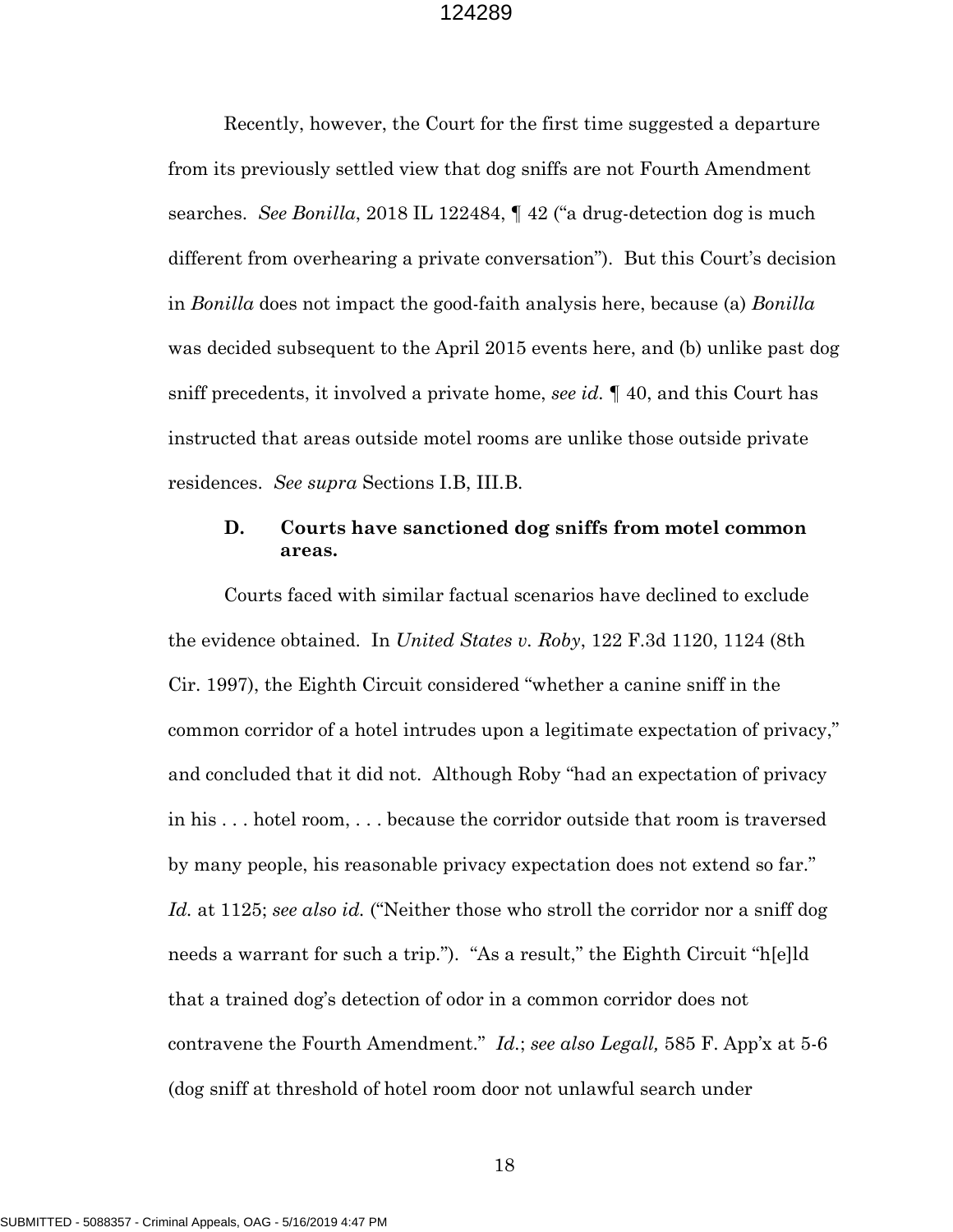*Jardines*); *Lewis*, 2017 WL 2928199, at \*7-8 (dog sniff in external hotel walkway was not within room's curtilage); *Foncette*, 356 P.3d at 331 (no *Jardines* search when sniff performed in hotel hallway because hallway not constitutionally protected area); *Sanders v. Commonwealth,* 772 S.E.2d at 23 (walkway outside motel room not curtilage and dog sniff not search under *Jardines*)).

Given this "legal landscape," the officers here would have had "no reason to suspect that [their] conduct was wrongful under the circumstances." *LeFlore*, 2015 IL 116799, ¶ 51; *see also Blankenship v. State*, 5 N.E.3d 779, 784-85 (Ind. Ct. App. 2014) (good-faith exception applied to dog sniff in hotel hallway despite prior case requiring warrant for sniff of front door of residence). Thus, the exclusionary rule should not apply.

### **E. The appellate majority wrongly faulted officers for failing to follow the** *Jardines* **concurrence and cases not involving motel common areas.**

The appellate court held that the officers should have known that the search invaded defendant's reasonable expectation of privacy based on the reasoning underlying *Kyllo v. United States*, and Justice Kagan's concurrence in *Jardines*. *See* A8-9. The appellate court was incorrect, as *Kyllo* could not have put the officers on notice that their conduct was unlawful (if, in fact, it was), and the officers cannot be faulted for failing to follow an approach that was not adopted by the majority in *Jardines.*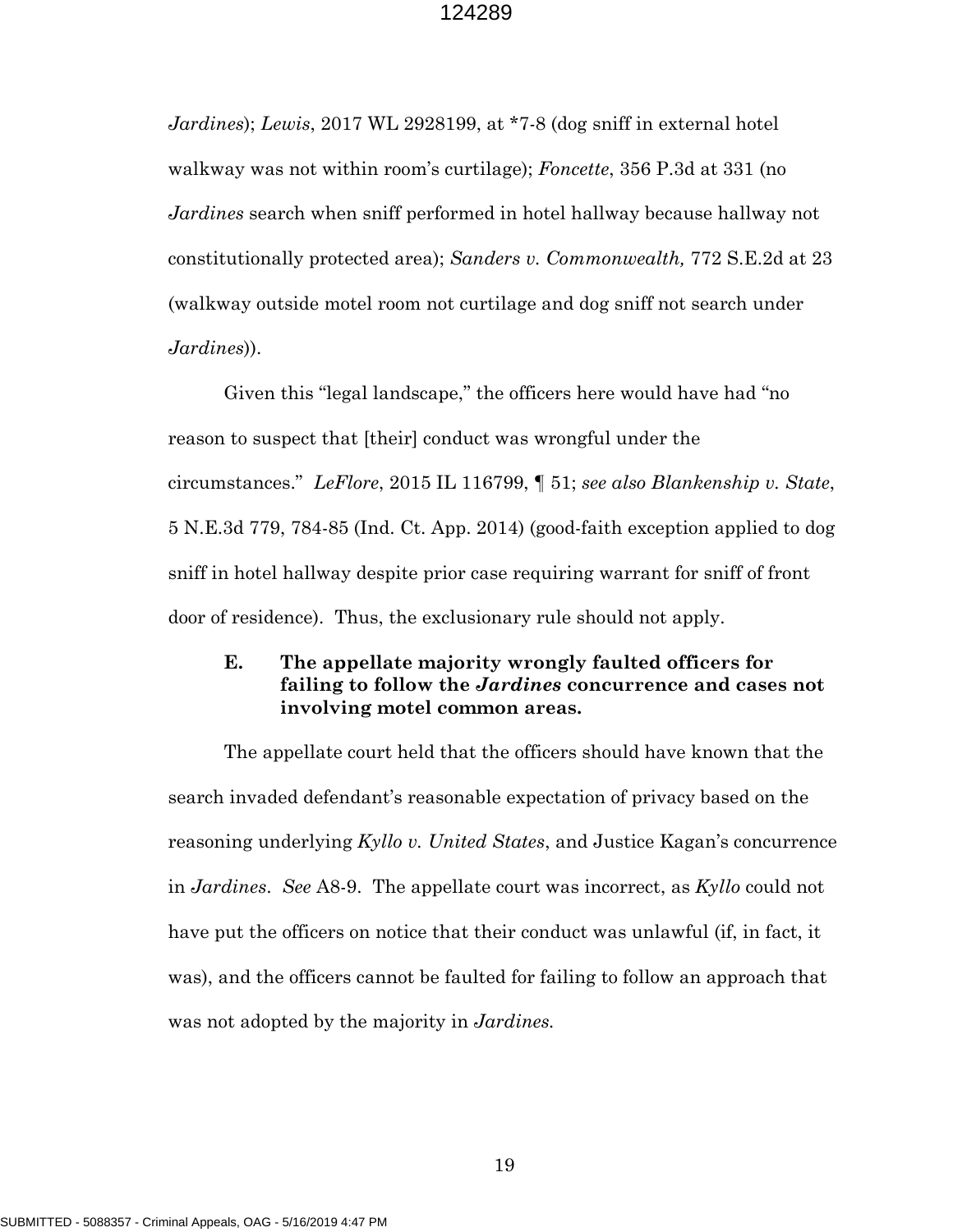*Kyllo* held that the use of a thermal-imaging device that could detect lawful, intimate activity in the home violated a homeowner's reasonable expectation of privacy. 533 U.S. at 40. The appellate majority here maintained that the officers should have known that a dog sniff had a similar effect. But that argument was rejected in *Caballes*, which holds that a dog sniff is not a Fourth Amendment search. 543 U.S. at 409-10. The appellate court thus wrongly found the police officers culpable for following Supreme Court precedent.

Justice Kagan's *Jardines* concurrence did liken dog sniffs to *Kyllo*'s thermal-imaging device. 569 U.S. at 14-15. But the *Jardines* majority, which applied a property-based approach, explicitly declined to decide whether the dog sniff violated that defendant's reasonable expectations of privacy. 569 U.S at 11. Indeed, the majority suggested that the outcome may have been different under the privacy framework. *See id.* (recognizing that dogs, unlike thermal-imaging devices, have been in use for centuries, which fact was relevant to the privacy analysis). Thus, the appellate court here improperly faulted the officers for failing to follow a concurrence not adopted by a majority of justices in *Jardines*.

And while the appellate court was correct that *Stoner v. California,* 376 U.S. 483 (1964), held that officers may not conduct a warrantless search of a hotel room based on the consent of a hotel employee, *see* A13, this Court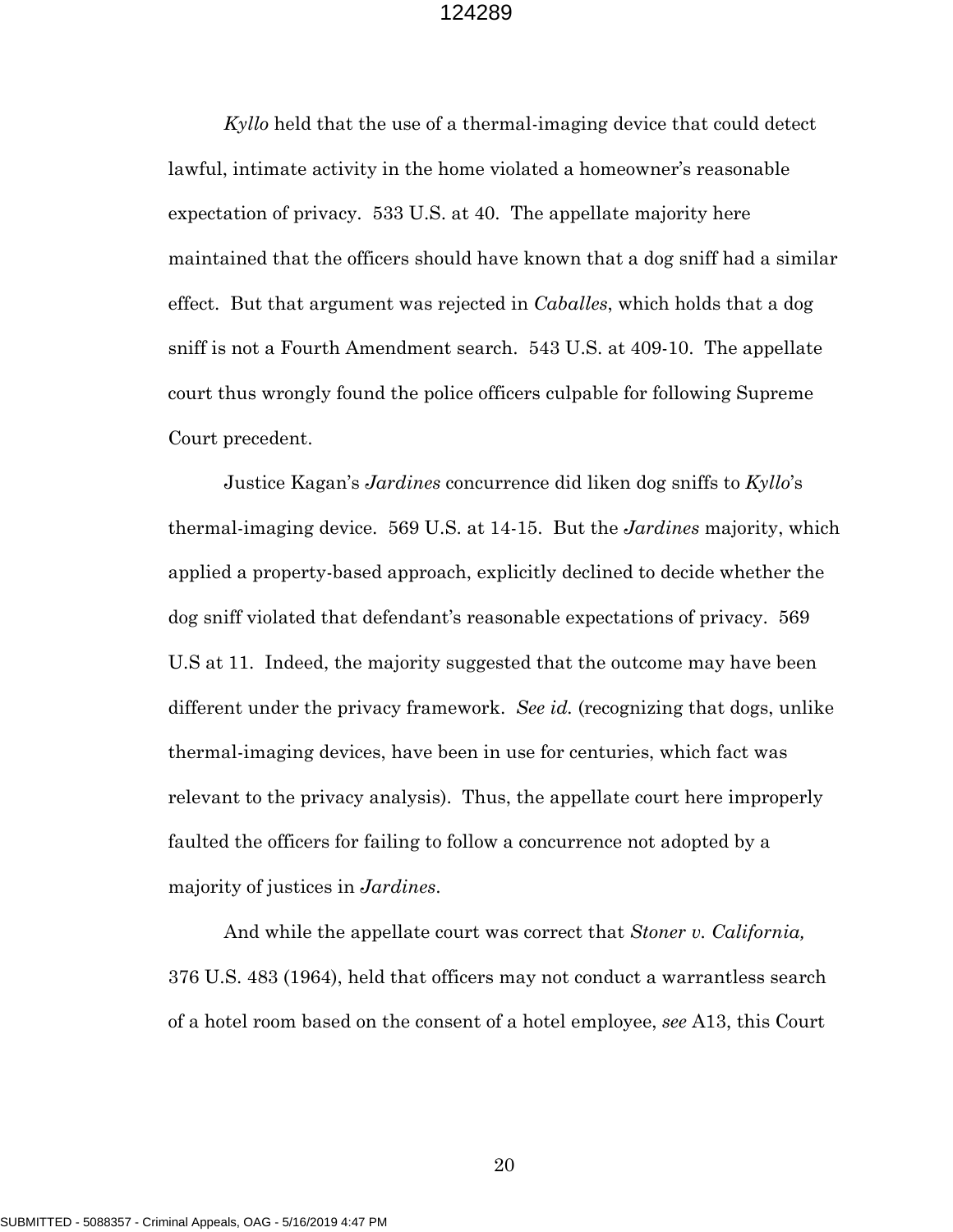explained in *Eichelberger*, 91 Ill.2d at 366, that legitimate expectations of privacy do not extend to the area immediately outside the room.

Finally, the appellate court thought that the officers should have known that a dog sniff would violate reasonable privacy expectations under *Burns*, 2015 IL App (4th) 140006, which held that a dog sniff in a locked apartment building common area was a search pursuant to *Jardines*'s property-based approach. But *Burns* explicitly did "not consider whether defendant had a reasonable expectation of privacy in the common area of the apartment building." *Id.* ¶ 49. And *Burns* — like *Kyllo* and *Jardines* — did not involve hotel or motel hallways, which this Court has instructed are different than the areas surrounding private residences. For this reason, the appellate court also was mistaken in relying on the discussions of the goodfaith exception in *Bonilla*, 2018 IL 122484, and *United States v. Whitaker*, 820 F.3d 849 (7th Cir. 2016), cited A12-13, as those cases involved apartment buildings.

In sum, the officers here were in an area that this Court has instructed enjoy reduced expectations of privacy, conducting activity that the United States Supreme Court and this Court have repeatedly affirmed is not a Fourth Amendment search and is authorized by numerous state and federal courts. Under these circumstances, the good-faith exception applies and exclusion of the drug evidence is inappropriate.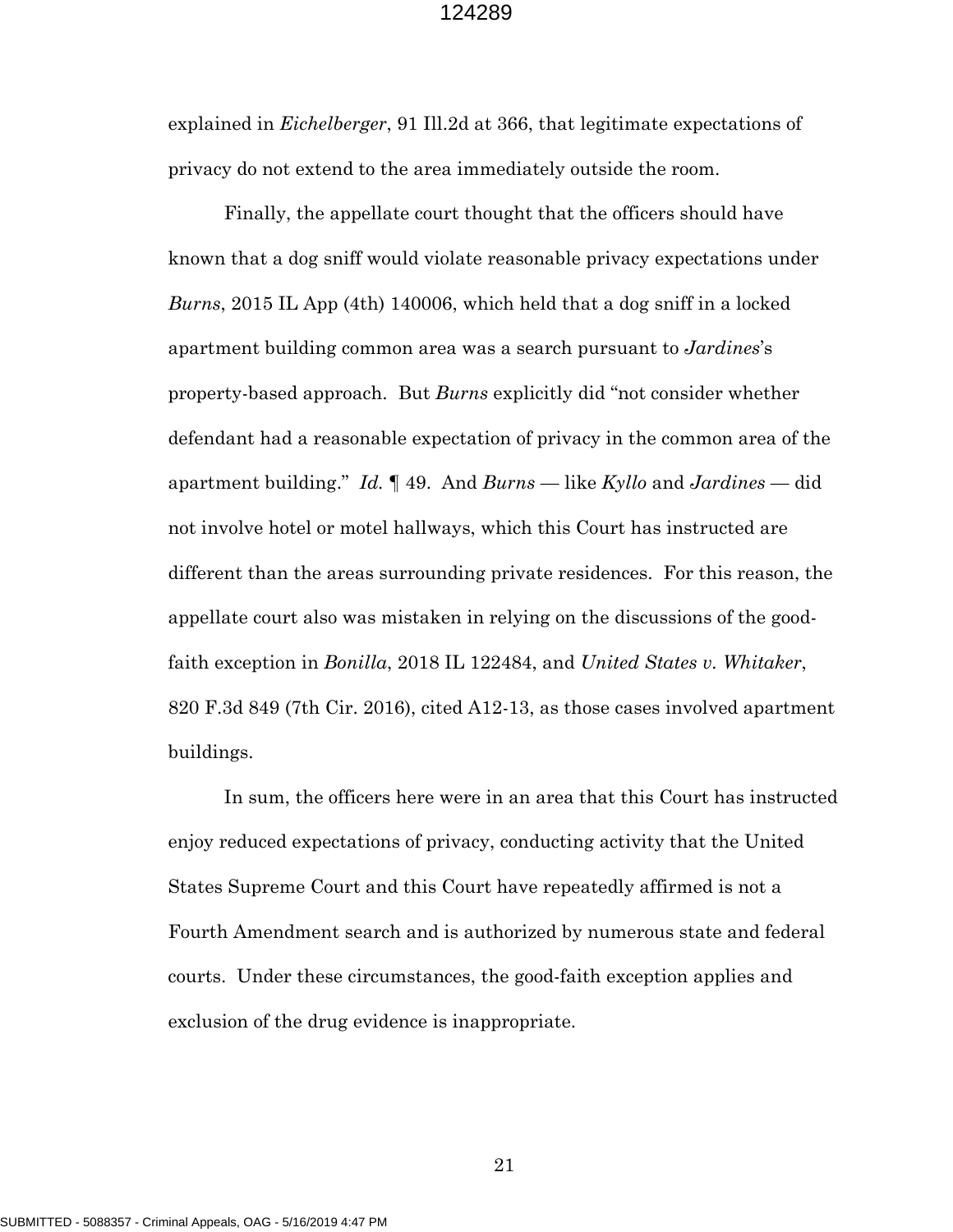#### **CONCLUSION**

This Court should reverse the judgment of the appellate court.

May 16, 2019 Respectfully submitted,

KWAME RAOUL Attorney General of Illinois

JANE ELINOR NOTZ Solicitor General

MICHAEL M. GLICK Criminal Appeals Division Chief

ELDAD Z. MALAMUTH Assistant Attorney General 100 West Randolph Street, 12th Floor Chicago, Illinois 60601-3218 (312) 814-2235 eserve.criminalappeals@atg.state.il.us

*Counsel for Plaintiff-Appellant People of the State of Illinois*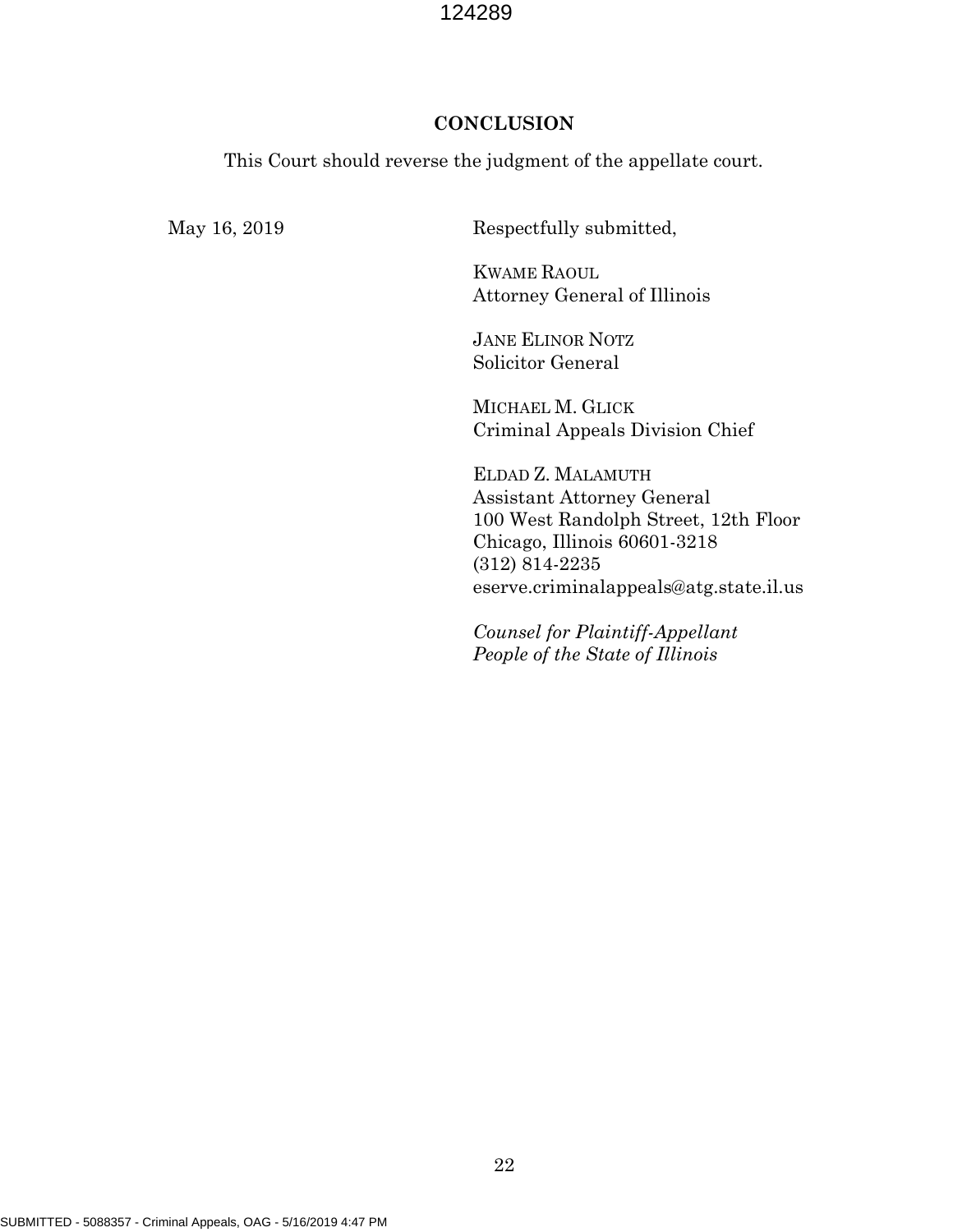# **CERTIFICATE OF COMPLIANCE**

I certify that this brief conforms to the requirements of Rules 341(a) and (b). The length of this brief, excluding the pages containing the Rule 341(d) cover, the Rule 341(h)(1) statement of points and authorities, the Rule 341(c) certificate of compliance, the certificate of service, and those matters to be appended to the brief under Rule 342(a), is twenty-two pages.

> /s/ Eldad Z. Malamuth ELDAD Z. MALAMUTH Assistant Attorney General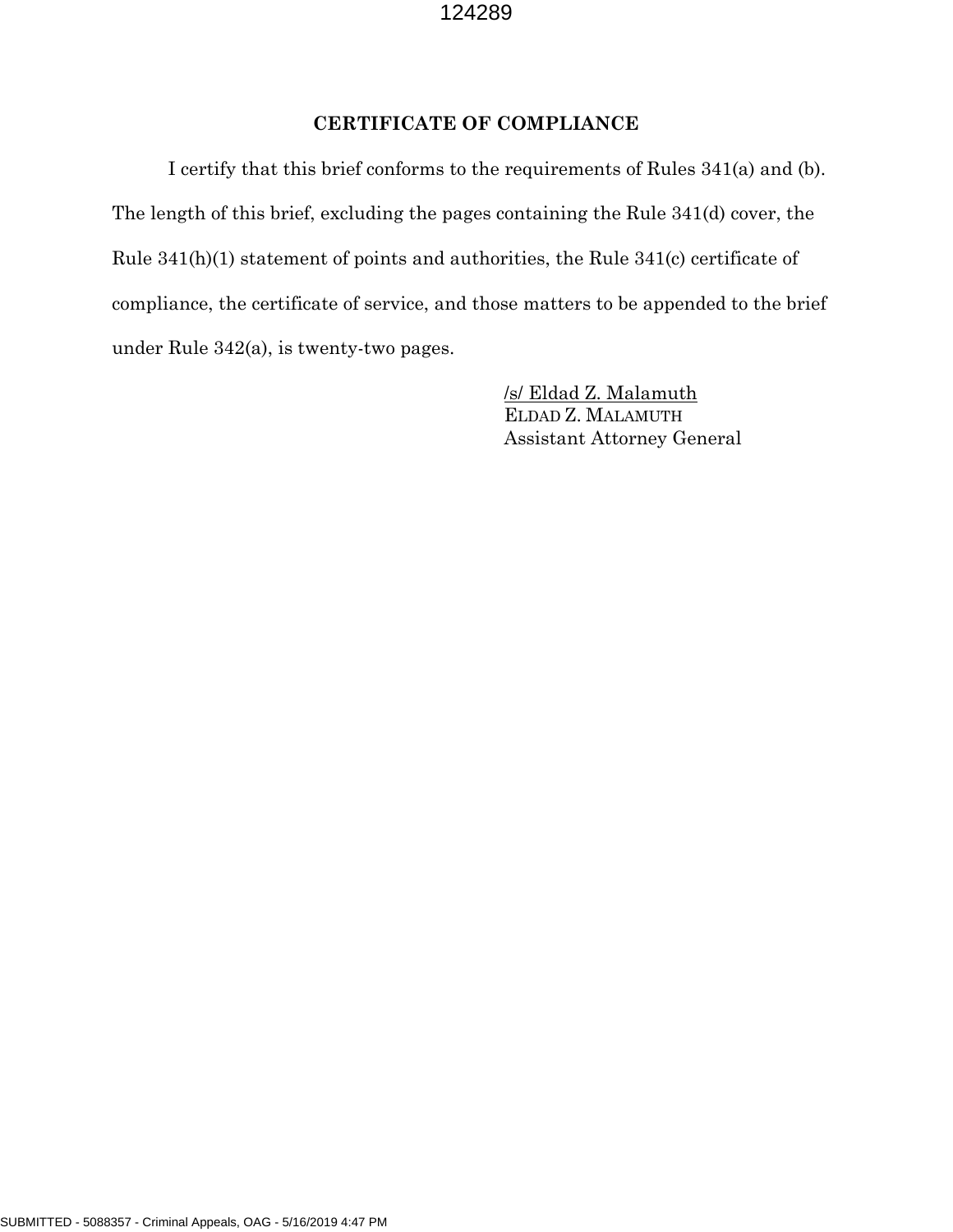#### STATE OF ILLINOIS  $\qquad$ ) ss. COUNTY OF COOK  $\qquad$  )

#### **PROOF OF FILING AND SERVICE**

Under penalties as provided by law pursuant to Section 1-109 of the Code of Civil Procedure, the undersigned certifies that the statements set forth in this instrument are true and correct. On May 16, 2019, the foregoing **Brief and Appendix of Plaintiff-Appellant People of the State of Illinois** was at the same time (1) filed with the Clerk of the Supreme Court of Illinois, using the court's electronic filing system, and (2) served by transmitting a copy from my e-mail address to the e-mail addresses of the persons named below:

| Office of the State Appellate Defender | Office of the State Appellate Defender |
|----------------------------------------|----------------------------------------|
| 203 North LaSalle Street, 24th Floor   | 770 East Etna Road                     |
| Chicago, Illinois 60601                | Ottawa, Illinois 61350                 |
| 1stdistrict.eserve@osad.state.il.us    | 3rddistrict.eserve@osad.state.il.us    |
|                                        |                                        |

Justin A. Nicolosi Staff Attorney State's Attorneys Appellate Prosecutor 628 Columbus Street Ottawa, Illinois 61350 3rddistrict@ilsaap.org

Hon. John McGehee Rock Island County State's Attorney Rock Island County Courthouse 1317 3rd Avenue, Second Floor Rock Island, Illinois 61201 StatesAttorneysOffice@co.rockisland.il.us

Additionally, upon its acceptance by the Court's electronic filing system, the undersigned will mail thirteen copies of the Brief and Appendix to the Clerk of the Supreme Court of Illinois, Supreme Court Building, 200 East Capitol Avenue, Springfield, Illinois 62701.

> /s/ Eldad Z. Malamuth\_ ELDAD Z. MALAMUTH Assistant Attorney General

E-FILED 5/16/2019 4:47 PM Carolyn Taft Grosboll SUPREME COURT CLERK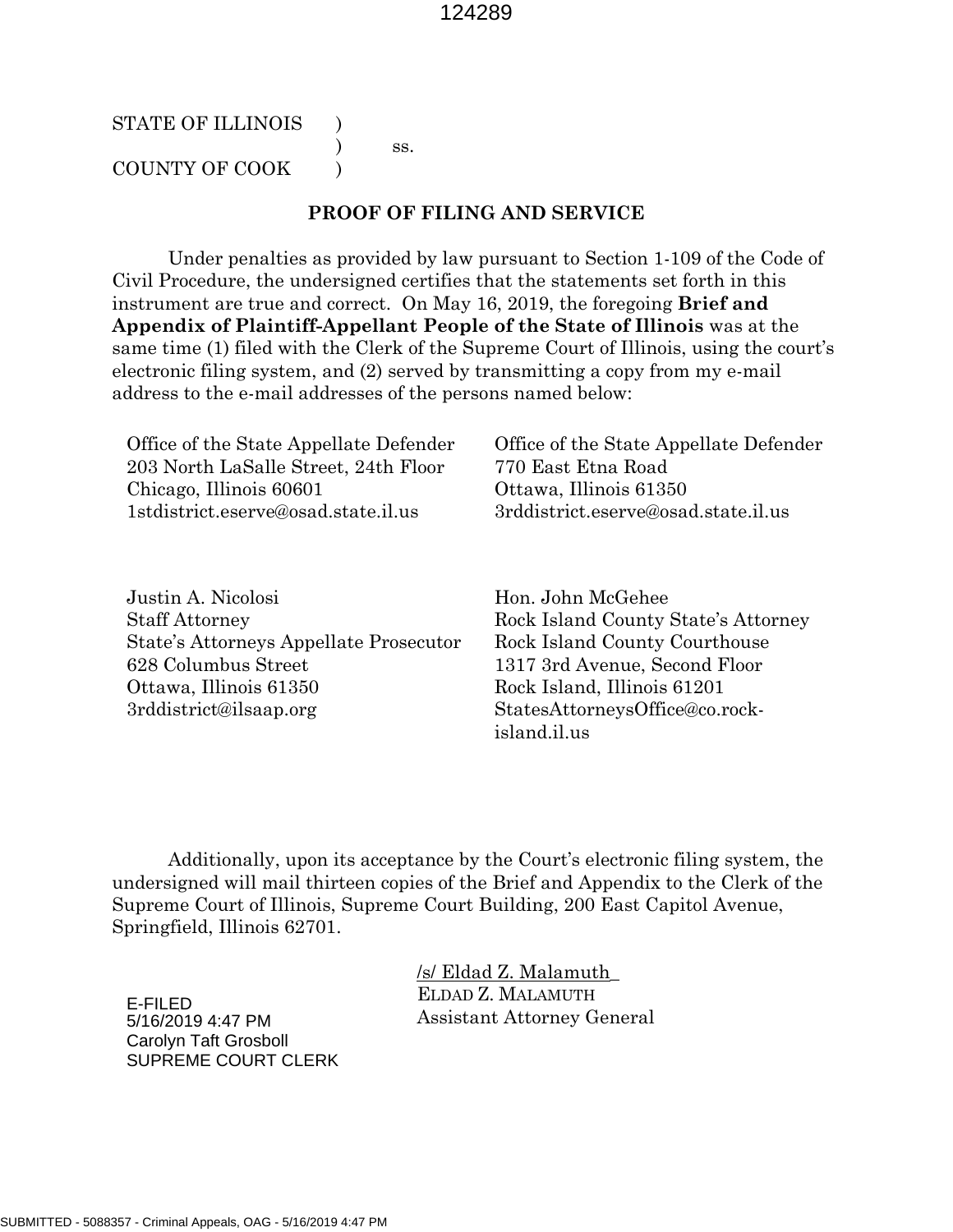# **TABLE OF CONTENTS TO THE APPENDIX**

# **Page(s)**

| Opinion, People v. Lindsey, 2018 IL App (3d) 150877 (Oct. 30, 2018) 1 |
|-----------------------------------------------------------------------|
| Oral Denial of Motion to Suppress,                                    |
| People v. Lindsey, No. 15 CF 290                                      |
|                                                                       |
| Judgment, <i>People v. Lindsey</i> , No. 15 CF 290                    |
|                                                                       |
| Notice of Appeal, <i>People v. Lindsey</i> , No. 15 CF 290            |
|                                                                       |
|                                                                       |
|                                                                       |

E-FILED 5/16/2019 4:47 PM Carolyn Taft Grosboll SUPREME COURT CLERK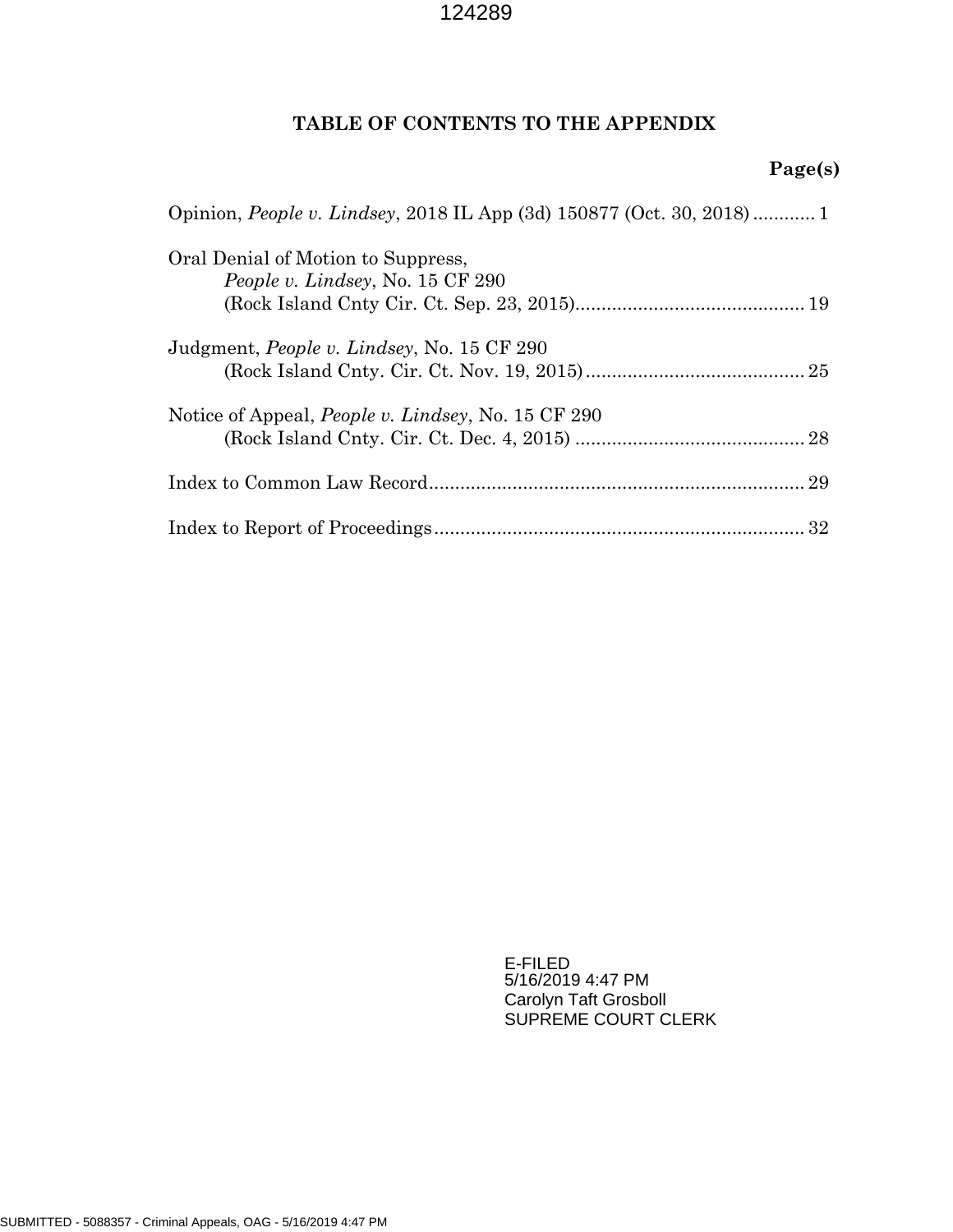#### 2018 IL App (3d) 150877

#### \_\_\_\_\_\_\_\_\_\_\_\_\_\_\_\_\_\_\_\_\_\_\_\_\_\_\_\_\_\_\_\_\_\_\_\_\_\_\_\_\_\_\_\_\_\_\_\_\_\_\_\_\_\_\_\_\_\_\_\_\_\_\_\_\_\_\_\_\_\_\_\_\_\_\_\_ Opinion filed October 30, 2018

#### IN THE

#### APPELLATE COURT OF ILLINOIS

#### THIRD DISTRICT

#### 2018

| THE PEOPLE OF THE STATE OF ILLINOIS, | Appeal from the Circuit Court |
|--------------------------------------|-------------------------------|
|                                      | of the 14th Judicial Circuit, |
| Plaintiff-Appellee,                  | Rock Island County, Illinois. |
|                                      |                               |
| V.                                   | Appeal No. 3-15-0877          |
|                                      | Circuit No. 15-CF-290         |
| <b>JONATHAN LINDSEY,</b>             |                               |
|                                      | The Honorable                 |
| Defendant-Appellant.                 | Michael F. Meersman,          |
|                                      | Judge, presiding.             |
|                                      |                               |

JUSTICE McDADE delivered the judgment of the court, with opinion. Justice O'Brien concurred in the judgment and opinion. Justice Schmidt concurred in part and dissented in part, with opinion.

#### **OPINION**

\_\_\_\_\_\_\_\_\_\_\_\_\_\_\_\_\_\_\_\_\_\_\_\_\_\_\_\_\_\_\_\_\_\_\_\_\_\_\_\_\_\_\_\_\_\_\_\_\_\_\_\_\_\_\_\_\_\_\_\_\_\_\_\_\_\_\_\_\_\_\_\_\_\_\_\_

\_\_\_\_\_\_\_\_\_\_\_\_\_\_\_\_\_\_\_\_\_\_\_\_\_\_\_\_\_\_\_\_\_\_\_\_\_\_\_\_\_\_\_\_\_\_\_\_\_\_\_\_\_\_\_\_\_\_\_\_\_\_\_\_\_\_\_\_\_\_\_\_\_\_\_

¶ 1 In April 2014, the police used a trained drug-detection dog to conduct a free air sniff of the door handle and seams of defendant Jonathan Lindsey's motel room. The dog alerted to the presence of drugs inside the room, and the police obtained a search warrant. During their search, they found 4.7 grams of heroin, and Lindsey was charged with unlawful possession with intent to deliver a controlled substance while being within 1000 feet of a school. Lindsey filed a motion to suppress evidence, arguing that the dog sniff violated his fourth amendment rights. The trial court denied the motion. Ultimately, the court found Lindsey guilty and entered a judgment of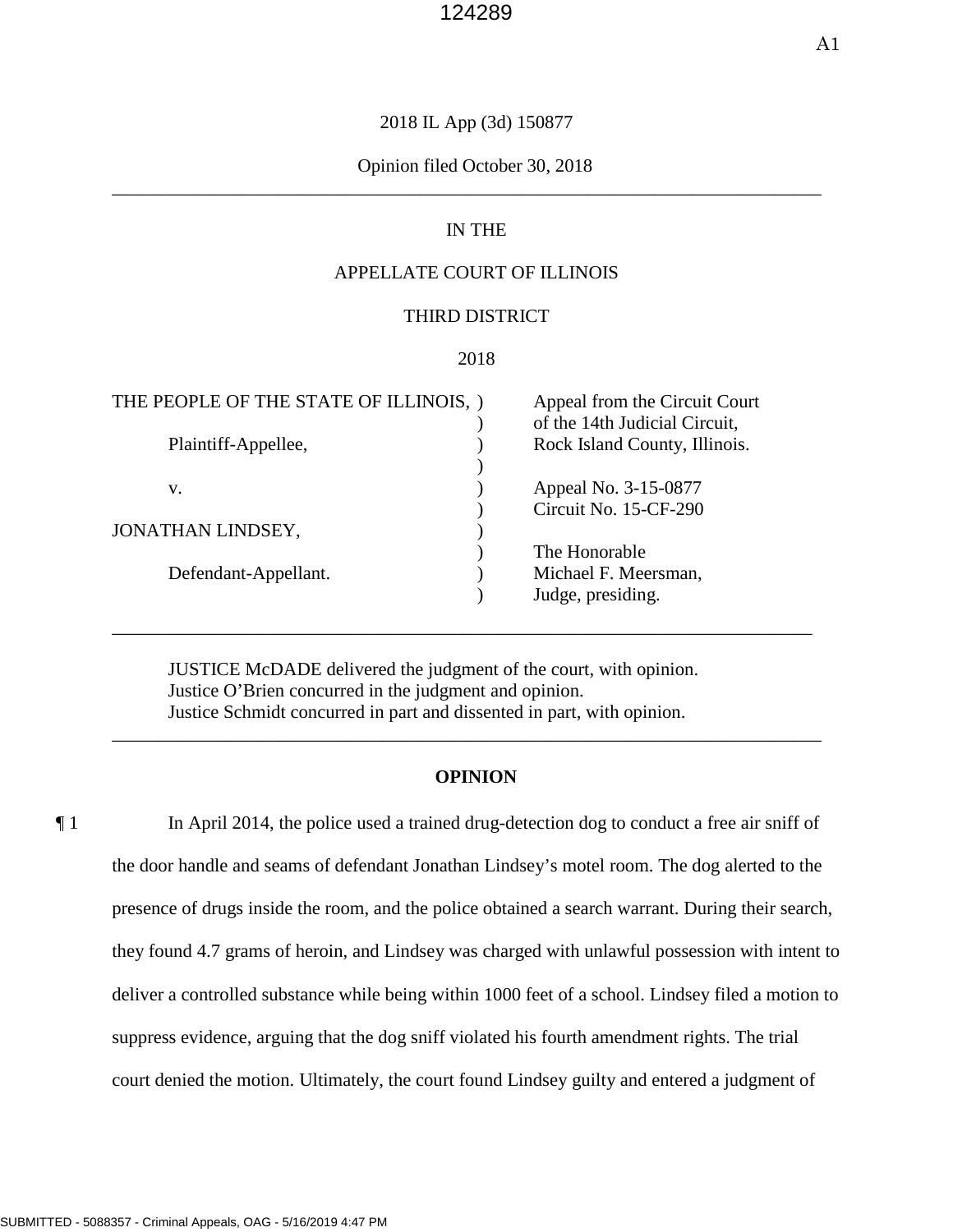A2

 Lindsey appealed, arguing that (1) the trial court erred when it denied his motion to suppress evidence and (2) this court should vacate his fees and fine. We reverse and remand. conviction and a separate second judgment ordering Lindsey to pay a \$3000 drug assessment fee, a \$500 drug street value fine, and a \$250 DNA analysis fee and to submit a DNA sample.

#### ¶ 2 FACTS

 Inn. He did not give the officers consent to search the room. Rock Island County sheriff deputy Jason Pena arrived at the American Motor Inn with a drug-detection dog and performed a free air possession with intent to deliver a controlled substance while being within 1000 feet of a school ¶ 3 On April 27, 2014, Lindsey was arrested for driving while his license was suspended. While Lindsey was in custody, he told police he was staying in a motel room at American Motor sniff on the exterior of Lindsey's motel room door. The dog alerted to the presence of drugs in the room. Rock Island Police Department Detective Timothy Muehler obtained a search warrant and found 4.7 grams of a powdery substance later determined to be heroin. After the search, Lindsey admitted that he possessed the heroin. Lindsey was charged with one count of unlawful (Class X felony).

¶ 4 In July 2015, Lindsey filed a motion to suppress evidence. In the motion, he argued that the dog sniff violated his fourth amendment rights because it constituted an unreasonable search of the corridor of his motel room. He, therefore, claimed that any evidence seized and any statements made to the officers subsequent to the search should be suppressed.

 American Motor Inn. He explained that "the door itself set back in a little alcove and as you ¶ 5 A hearing on the motion was held in September 2015. Rock Island Police Department Sergeant Shawn Slavish testified that a dog sniff was conducted on the door of room 130 at the stepped into the alcove to the right was Room 130 and I believe across the hall to that would be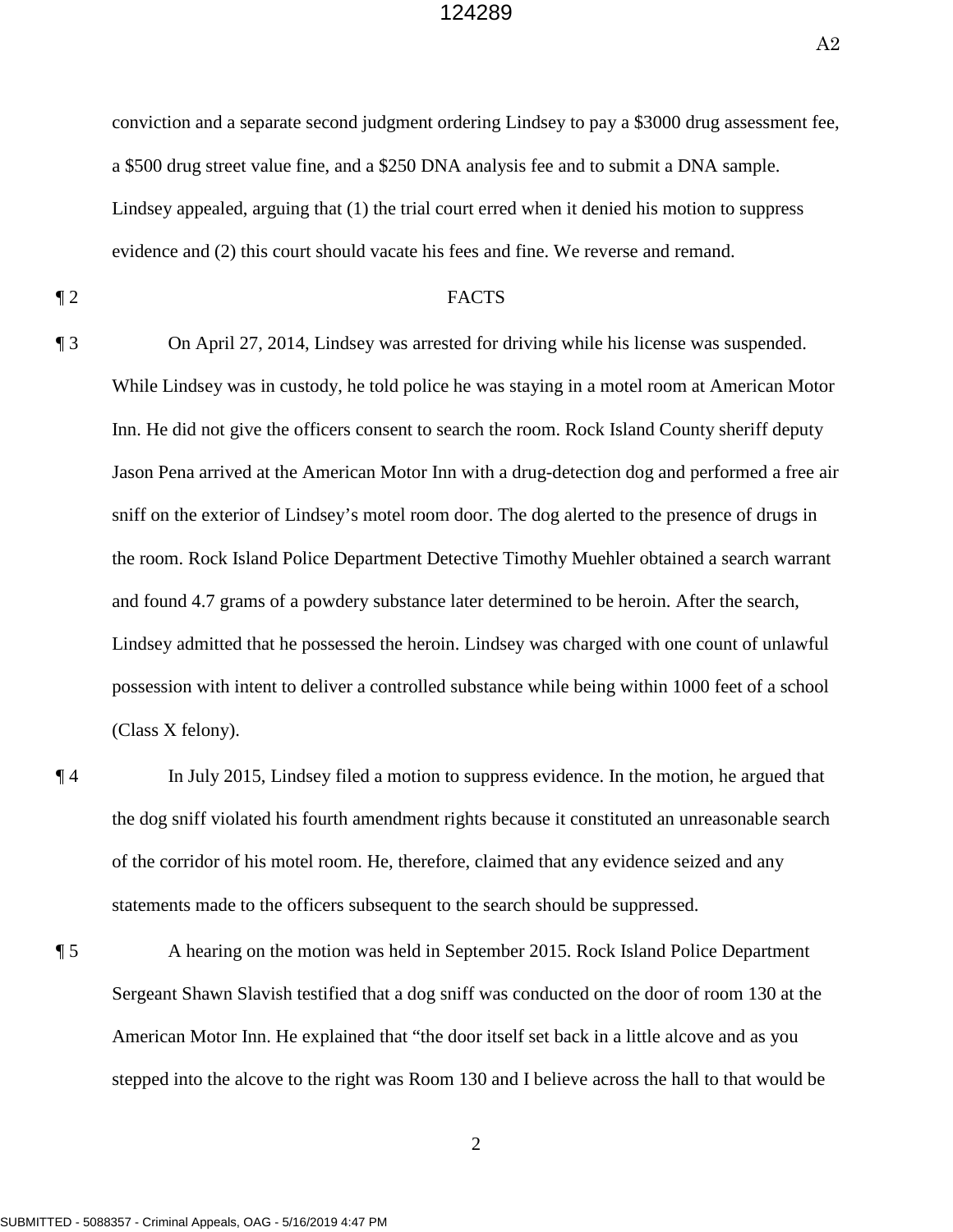Room 131." The door to the alcove was propped open and the area was open to the public. Pena informed Slavish that the dog had alerted the presence of drugs at the door. Afterward, the officers obtained a search warrant and searched the room.

 to conduct a free air sniff of motel room 130. During the dog sniff, Pena explained, ¶ 6 Officer Pena testified that, on April 27, the Rock Island Police Department requested him

> did, indicating that he is in the odor of narcotics." "I let him off lead and basically had him go to that side of the building actually checking for free air sniffs alongside that building. Once you reach Room 130, he changed his behavior, alerting to the odor of narcotics. In this particular instance what he did is he came up around the door handle and its seams and he—an alert would be that he would actually sit and lay down, which he

 searched the general area around the room but did not alert the officer about the presence of The dog was "within inches" of the door when he sniffed the handle and seams. The dog also drugs until he reached room 130.

 passenger seat of her car while Lindsey was driving. The police pulled the car over, arrested American Motor Inn to charge her phone in Lindsey's motel room. When she arrived, she saw a motel room because "the curtains were moving, and you can see like somebody in there" but she ¶ 7 Kylinn Ellis testified that Lindsey was her son's father. On April 27, Ellis was in the Lindsey for driving without a license, and took possession of the car. Afterward, Ellis walked to black Suburban with tinted windows in front of the motel. She also believed someone was in the did not actually see a person in the room. She did not know if anyone besides Lindsey had stayed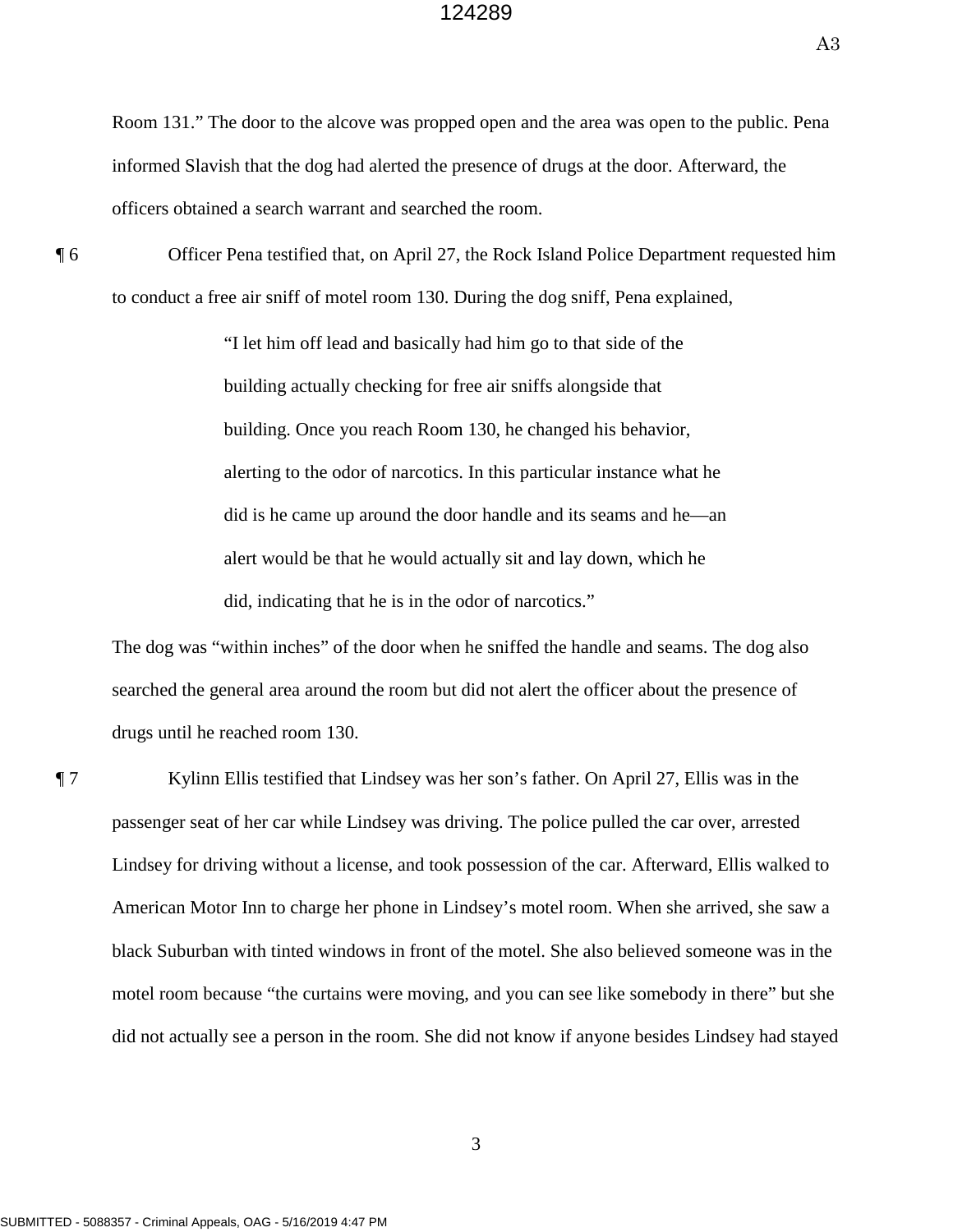in the motel room but she had seen clothes that were not Lindsey's in the room. As she walked up to the motel room, she was stopped by a detective who told her she could not enter the room.

 room after Lindsey was arrested credible because she had testified that she did not see a person the corridor of a motel room "was a public place of accommodation, and it was a public access ¶ 8 The trial court did not find Ellis's testimony that she believed someone was in the motel in the room and there could have been other causes, such as an air conditioning or heating unit, for the movement of the curtains. It also stated that the police had a right to bar Ellis from the motel room to secure the scene. Relying on the Eighth Circuit's decision in *United States v. Roby*, 122 F.3d 1120 (8th Cir. 1997), the court determined that Lindsey did not have a reasonable expectation of privacy in the corridor of his motel room because, unlike an apartment or house, area." The trial judge explained that there were no Illinois cases that addressed this issue, and although he agreed with some of the points discussed in the *Roby* dissent, he was not going to create new case law. Ultimately, the court denied the motion to suppress.

- owing there. The clerk is to take all the monies that is showing [*sic*] owing in these cases and ¶ 9 In October 2015, a stipulated bench trial was held. The court found Lindsey guilty and sentenced him to seven years' imprisonment and three years of mandatory supervised release. At sentencing, the court commented on his fines and fees, stating "I note that there's still monies reduce everything to judgment, including the costs here, because obviously, he doesn't have the ability to pay any of them and it's just silly to keep these files open just for money issues in relation to that."
- ¶ 10 In November 2015, the court entered two separate judgments. The first judgment did not list any fines or fees. The second judgment ordered Lindsey to pay a \$3000 drug assessment and a \$500 drug street value fine. It also ordered him to submit a specimen of his blood, saliva, or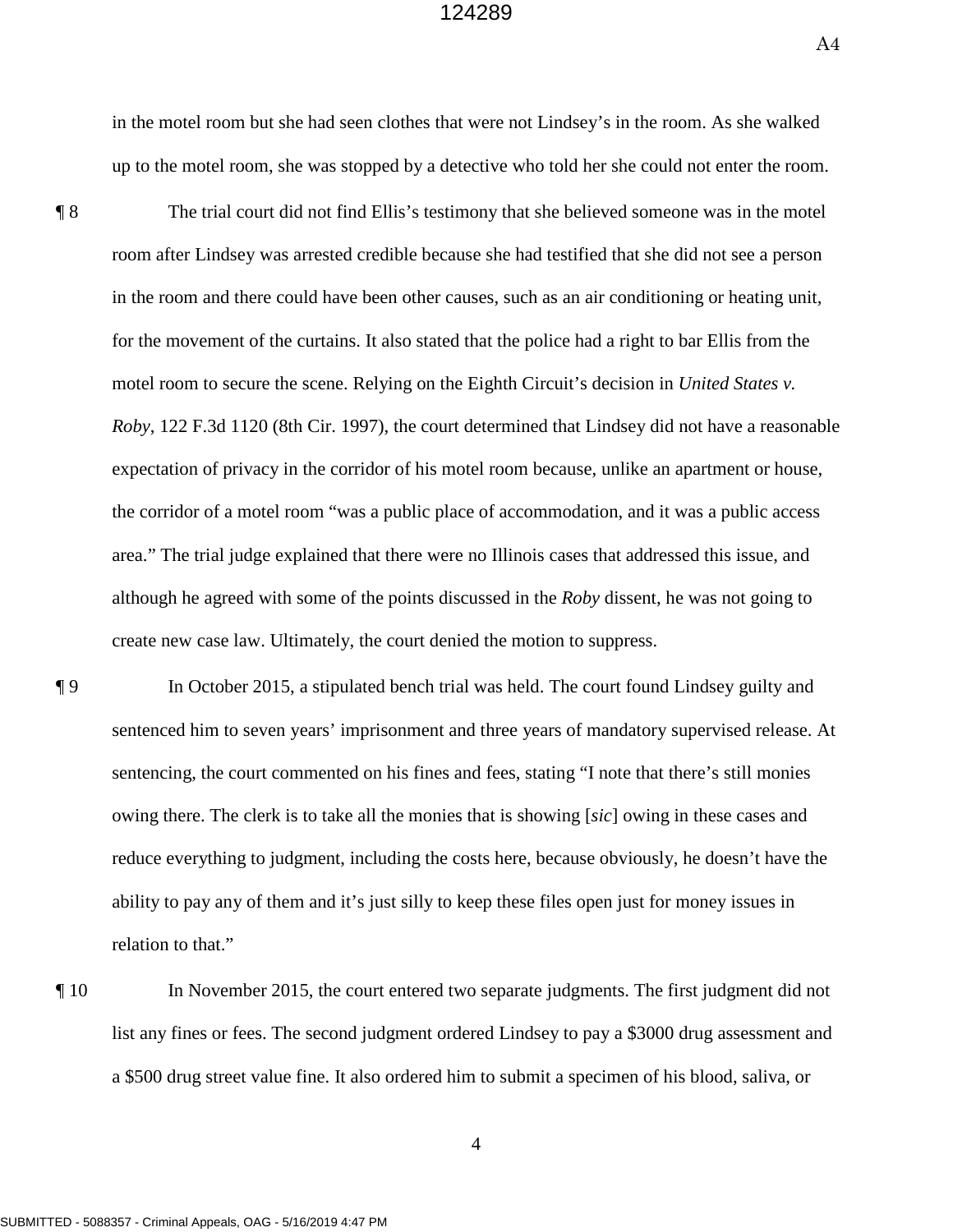A5

 system shows that Lindsey had submitted a swab sample on October 16, 2012. Lindsey appealed other tissue and pay a \$250 DNA analysis fee. The Illinois State Police DNA indexing lab both his conviction and the imposition of fines and fees.

- ¶ 11 ANALYSIS
- ¶ 12 I. Fourth Amendment
- ¶ 13 A. Reasonable Expectation of Privacy
- ¶ 14 Lindsey argues that the trial court's denial of his motion to suppress evidence was error because the police officer's use of a drug-detection dog near his motel room door constituted a warrantless search and, therefore, violated his fourth amendment rights. He claims that case law established that a guest in a motel room is constitutionally protected under the fourth amendment and that this rule also applies to his motel door, which is a part of the structure of the motel room. He also alleges that, pursuant to *Kyllo v. United States*, 533 U.S. 27 (2001), the dog sniff violated his fourth amendment rights because a drug-detection dog was used to explore details of the motel room not previously discernible without physical intrusion.
- *Eichelberger*, 91 Ill. 2d 359 (1982), to support his argument that a guest in a motel room is Supreme Court established that "[n]o less than a tenant of a house, or the occupant of a room in a ¶ 15 To begin, Lindsey references *Stoner v. California*, 376 U.S. 483 (1964), and *People v.*  entitled to constitutional protections under the fourth amendment. In *Stoner*, the United States boarding house, [citation], a guest in a hotel room is entitled to constitutional protections against unreasonable searches and seizures." *Stoner*, 376 U.S. at 490.
- ¶ 16 Our supreme court in *Eichelberger* concluded that a hotel occupant's reasonable expectation of privacy is *reduced* with regard to the area immediately adjoining the room and cites *United States v. Burns*, 624 F.2d 95 (10th Cir. 1980), and *United States v. Agapito*, 620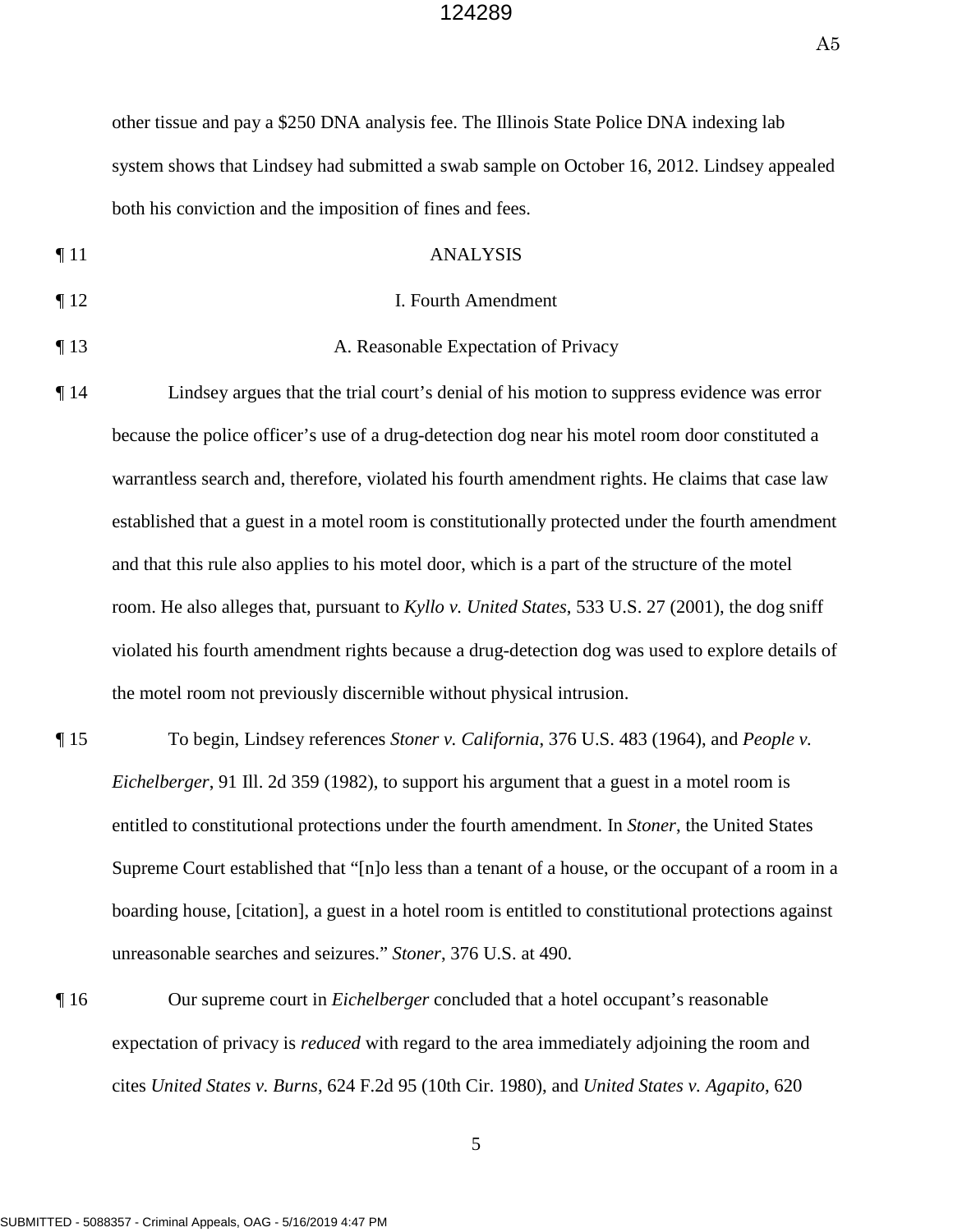A6

F.2d 324 (2nd Cir. 1980), to support its reasoning. In *Burns*, the Tenth Circuit stated that, in the context of conversation,

> insensitive to the public, or semipublic, nature of walkways adjoining such rooms, reasonable expectations of privacy are "[m]otel occupants possess the justifiable expectation that if their conversation is conducted in a manner undetectable outside their room by the electronically unaided ear, that it will go unintercepted. Contrarily, to the extent they converse in a fashion correspondingly lessened." *Burns*, 624 F.2d at 100.

 in the corridor of a hotel room than in the curtilage of a private residence. The court explained: ¶ 17 In *Agapito*, the Second Circuit stated that a person has a different expectation of privacy

> although a motel room shares many of the attributes of privacy of a buildings, and also the area under his home. But a transient " '[D]espite the fact that an individual's Fourth Amendment rights do not evaporate when he rents a motel room, the extent of privacy he is entitled to reasonably expect may very well diminish. For home, it also possesses many features which distinguish it from a private residence: "A private home is quite different from a place of business or a motel cabin. A home owner or tenant has the exclusive enjoyment of his home, his garage, his barn or other occupant of a motel must share corridors, sidewalks, yards, and trees with the other occupants. Granted that a tenant has standing to protect the room he occupies, there is nevertheless an element of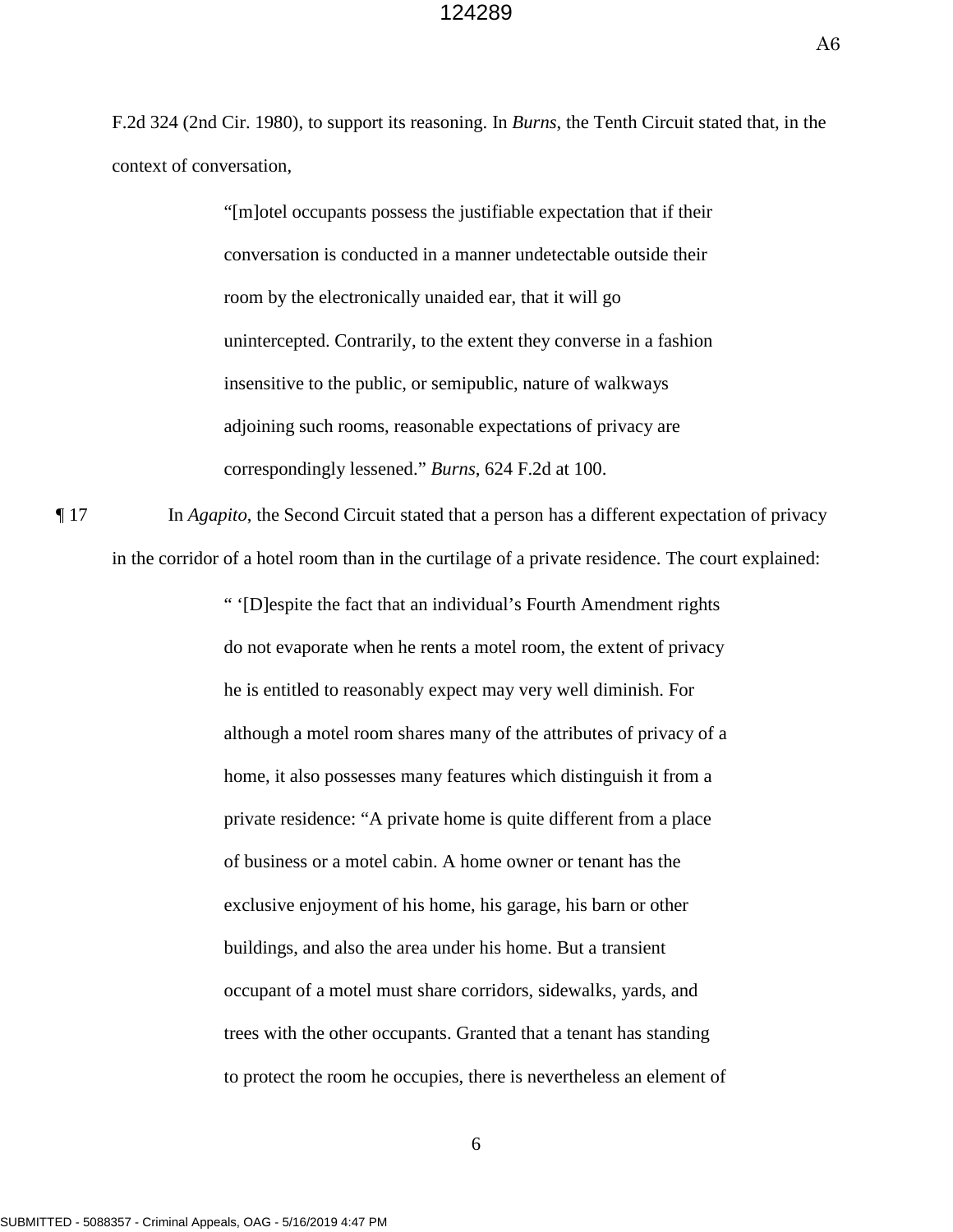A7

public or shared property in motel surroundings that is entirely lacking in the enjoyment of one's home." ' " *Agapito*, 620 F.2d at 331 (quoting *United States v. Jackson*, 588 F.2d 1046, 1052 (5th Cir. 1979), quoting *Marullo v. United States*, 328 F.2d 361, 363 (5th Cir. 1964)).

 ¶ 18 Lindsey also cites multiple cases with varying fact patterns to support the proposition that front porch of Jardines's private home. When the dog sniffed the front door, he gave a positive response for drugs, and the police obtained a search warrant. *Id.* at 4. The officers found license to approach the home for a brief moment, a resident does not give a police officer a evidence. *Id.* at 8-9. The court declined to discuss whether the dog sniff violated Jardines's the use of a drug-sniffing dog in the common area of a motel constitutes a fourth amendment search. In *Florida v. Jardines*, 569 U.S. 1, 3-4 (2013), the police conducted a dog sniff on the marijuana during the search, and Jardines was charged with trafficking. *Id.* Our Supreme Court stated that the curtilage, or area immediately surrounding and associated with the home, was the "constitutionally protected extension" of the home and determined that Jardines's front porch was considered curtilage. *Id.* at 6-8. It also found that, although a visitor would have an implied "customary invitation" to use a trained police dog to investigate the area to find incriminating reasonable expectation of privacy. *Id.* at 11 ("The *Katz* [*v. United States*, 389 U.S. 347 (1967)] reasonable-expectations test has been *added to*, not *substituted for*, the traditional property-based understanding of the Fourth Amendment, and so is unnecessary to consider when the government gains evidence by physically intruding on constitutionally protected areas." (Emphases in original and internal quotation marks omitted.)).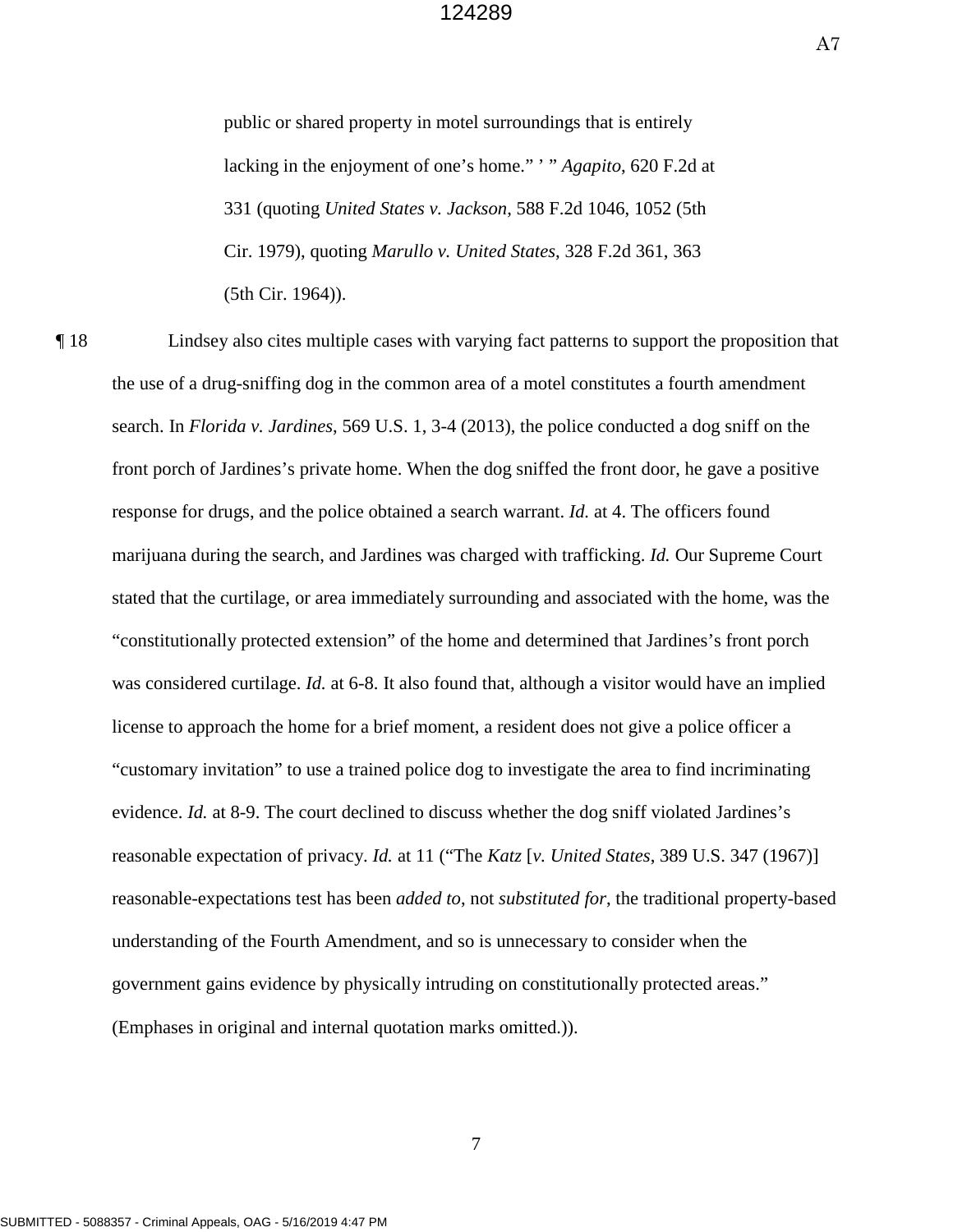A8

 J., concurring, joined by Ginsburg and Sotomayor, JJ.). In *Kyllo*, wherein the Court held that the without a warrant.' " *Id.* at 14 (quoting *Kyllo*, 533 U.S. 27 at 40). Justice Kagan opined that the "device that is not in general public use," to explore details of Jardines's home they would not ¶ 19 Justice Kagan concurred, stating that if the case had reviewed Jardines's reasonable expectation of privacy, the Court's decision in *Kyllo*, would provide guidance. *Id.* at 14 (Kagan, police officers' use of a thermal-imaging device to detect heat from a private home constituted a search, the Court established that " 'Where, as here, the Government uses a device that is not in general public use, to explore details of the home that would previously have been unknowable without physical intrusion, the surveillance is a "search" and is presumptively unreasonable police officers conducted a search because the officers used a trained drug-detection dog, or a have otherwise discovered without entering the home. *Id.* at 14-15.

 officers obtained a search warrant, found incriminating evidence, and charged Whitaker with device not available to the general public." *Id.* at 853. "The dog here detected something (the ¶ 20 In *United States v. Whitaker*, 820 F.3d 849, 850 (7th Cir. 2016), police officers obtained permission from an apartment manager to conduct a dog sniff in a locked, shared hallway of an apartment building. The dog alerted the presence of drugs at Whitaker's apartment. *Id.* The various drug and firearm offenses. *Id.* On appeal, Whitaker argued that the use of a drugdetection dog violated his privacy interests under *Kyllo*. *Id.* at 852. The Seventh Circuit determined that, under the *Kyllo* rule, a "trained drug-sniffing dog is a sophisticated sensing presence of drugs) that otherwise would have been unknowable without entering the apartment." *Id.* The court noted that Whitaker did not have "complete" reasonable expectation of privacy in his apartment hallway. *Id.* However, "Whitaker's lack of a reasonable expectation of complete privacy in the hallway does not also mean that he had no reasonable expectation of privacy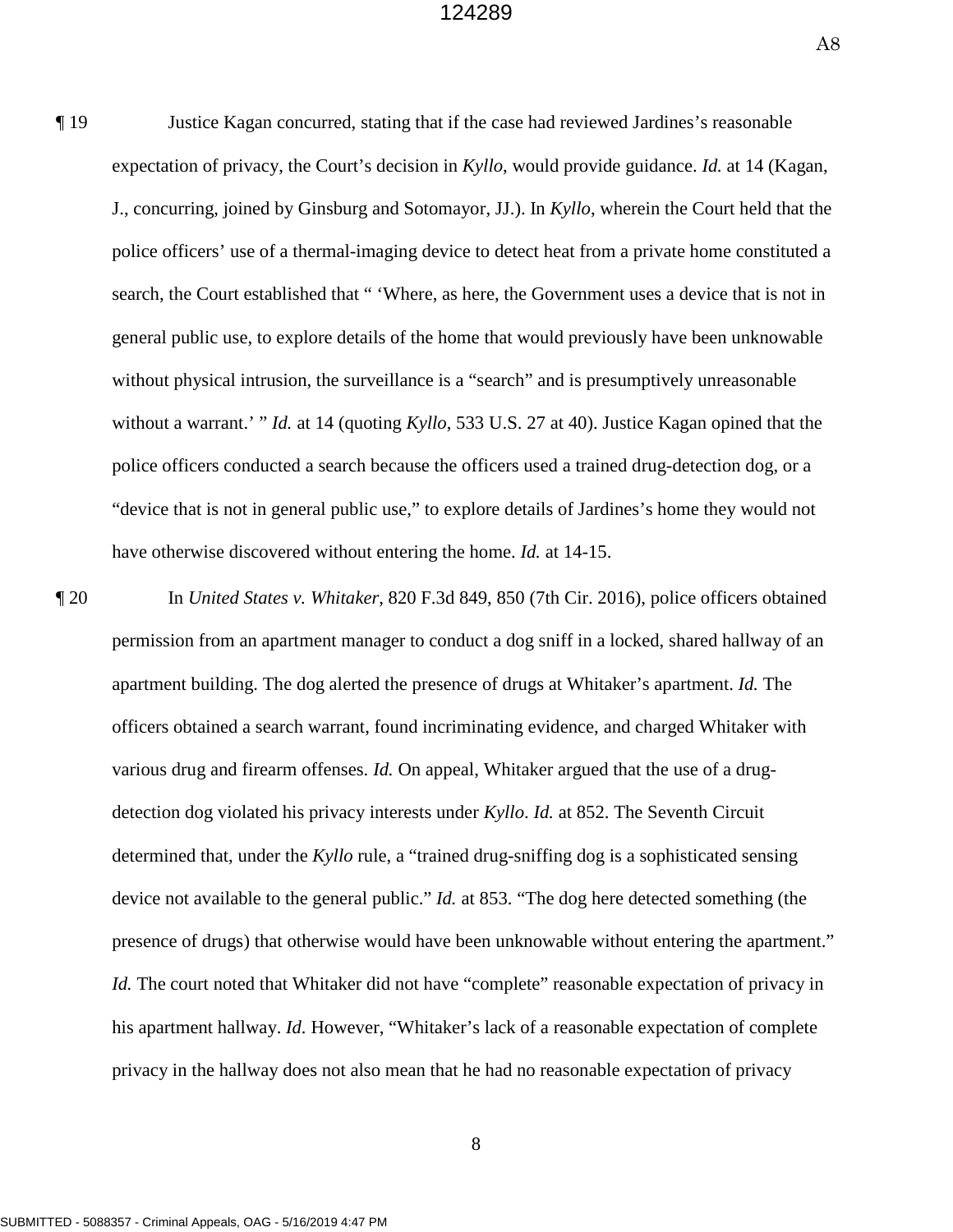A9

against persons in the hallway snooping into his apartment using sensitive devices not available to the general public." *Id.* The court also stated:

> put a stethoscope to the door to listen to all that is happening "Whitaker's lack of a right to exclude did not mean he had no right to expect certain norms of behavior in his apartment hallway. Yes, other residents and their guests (and even their dogs) can pass through the hallway. They are not entitled, though, to set up chairs and have a party in the hallway right outside the door. Similarly, the fact that a police officer might lawfully walk by and hear loud voices from inside an apartment does not mean he could inside. Applied to this case, this means that because other residents might bring their dog though the hallway does not mean the police can park a sophisticated drug-sniffing dog outside an apartment door, at least without a warrant." *Id.* at 853-54 (citing *Jardines*, 569 U.S. at 9).

 and that Whitaker's rights were violated when the officers conducted a warrantless search in the The court concluded that the facts presented constituted a search under the fourth amendment hallway of his apartment. *Id.* at 854.

 the police officers' warrantless use of a sniff dog at the defendant's apartment door in a locked ¶ 21 In a similar analysis, our supreme court in *People v. Burns*, 2016 IL 118973, found that apartment building violated the defendant's fourth amendment right because the locked apartment building was a constitutionally protected area pursuant to *Jardines*. In *People v. Bonilla*, 2017 IL App (3d) 160457, *pet. for leave to appeal allowed*, No. 122484 (Sept. 27,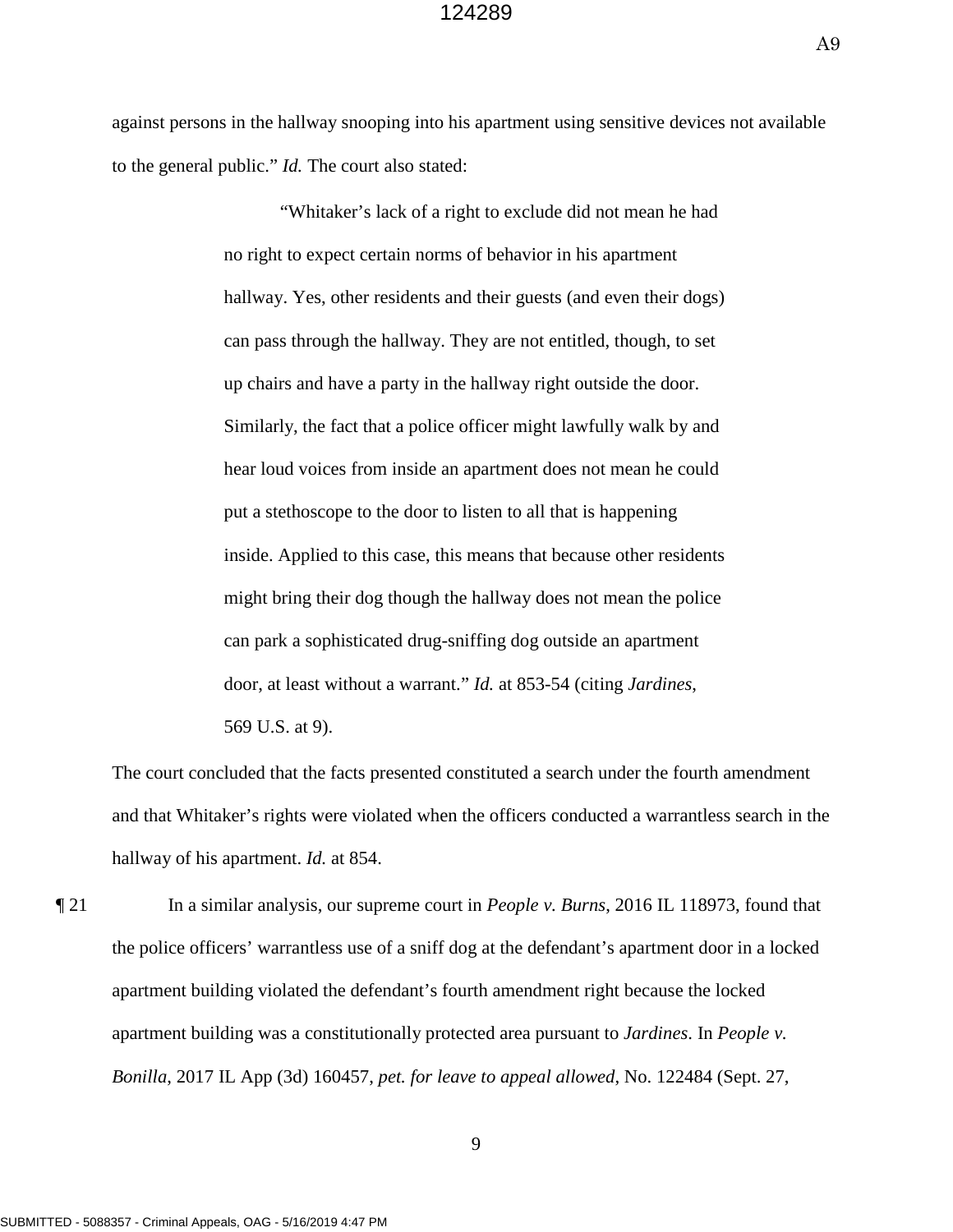A10

 conducted a dog sniff of the defendant's front door. The court reached that conclusion because 2017), this court determined that the police officer's actions constituted a search under the fourth amendment when he entered the common area hallway of an unlocked apartment building and the common area hallway constituted curtilage under *Jardines* and *Burns*. However, both courts declined to apply the privacy-based approach because the government in both cases intruded onto constitutionally protected areas.

 *Roby*, 122 F.3d 1120 , as the trial court did in its decision. In *Roby*, police officers conducted a  obtained during the search of his hotel room because, *inter alia*, the dog sniff violated his fourth ¶ 22 The State argues that case law establishes that a guest in a motel room is entitled to a reduced expectation of privacy. Furthermore, it claims that this court should adopt the ruling in dog sniff on the floor of Roby's hotel room. *Id.* at 1122. The officers walked the dog down the hall two or three times, and the dog alerted to Roby's room. *Id.* The officers obtained a search warrant and found cocaine, and Roby was charged with possessing cocaine with intent to distribute. *Id.* at 1123. On appeal, Roby challenged the denial of his motion to suppress evidence amendment rights. *Id.* The Eighth Circuit held that a trained dog's detection of odor in a common corridor did not violate the fourth amendment. *Id.* at 1125. It reasoned that Roby's expectation of privacy was limited in a hotel corridor because people can access the area and "[n]either those who stroll the corridor nor a sniff dog needs a warrant for such a trip." *Id.* It further noted that the fact that the dog was more skilled than a human at detecting odor does not make the dog sniff illegal. *Id.* at 1124-25. Furthermore, it stated that evidence of plain smell—similar to evidence in plain view—may be detected without a warrant. *Id.* at 1125.

¶ 23 We find that the reasoning in *Whitaker* and *Jardines* is more persuasive. Similar to a sense-enhancing technology, a trained drug-detection dog is a sophisticated sensing device not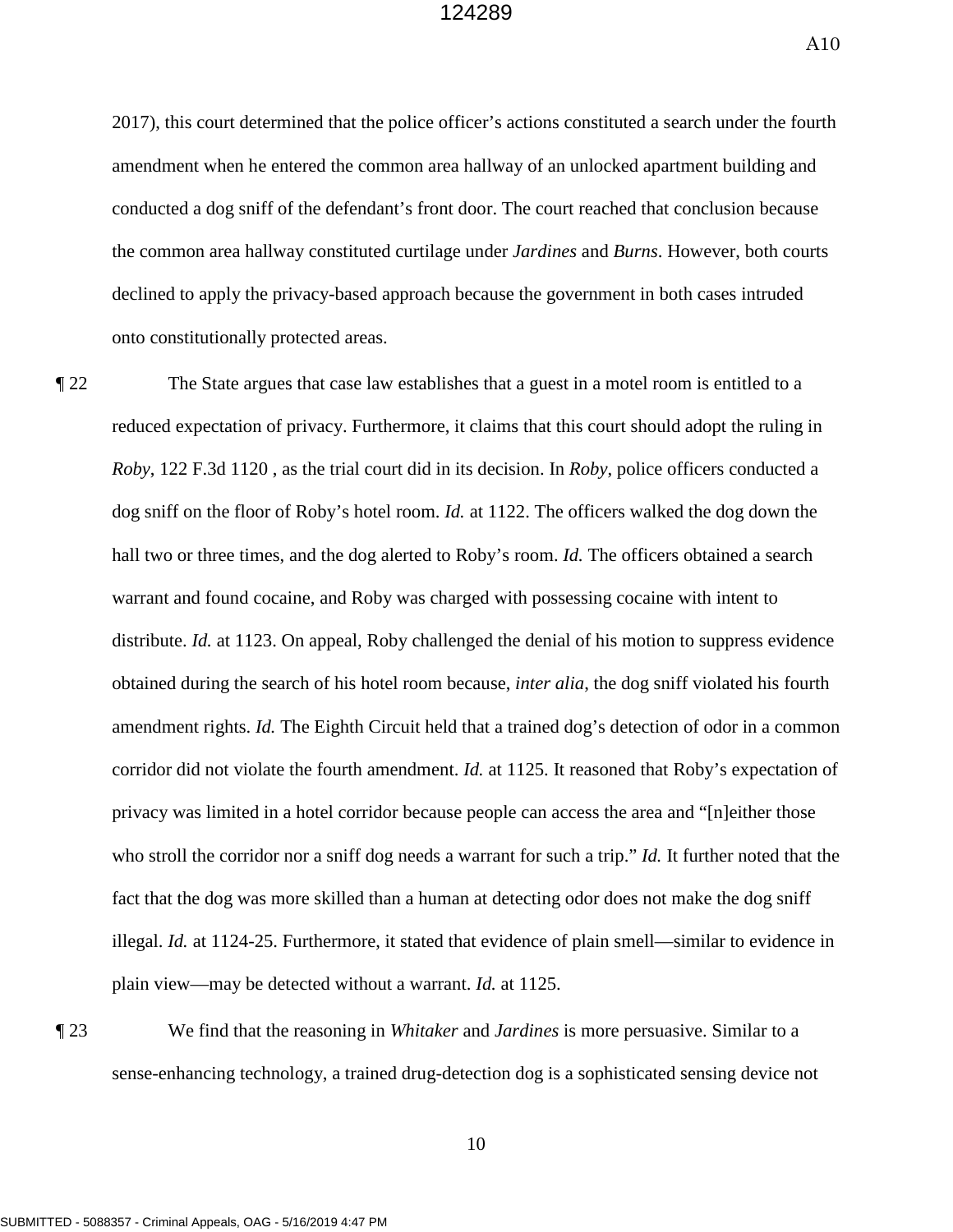A11

available to the general public. See *Jardines*, 569 U.S. at 14-15 (Kagan, J., concurring, joined by Ginsburg and Sotomayor, JJ.); *Whitaker*, 820 F.3d at 853. In this case, the drug-detection dog was used to explore the details previously unknown in Lindsey's motel room, which the Supreme Court established was entitled to constitutional protections. See *Stoner*, 376 U.S. at 490.

 *Whitaker*, 820 F.3d at 853. Furthermore, in *Burns*, 624 F.2d at 100—the case our supreme court violation of Lindsey's fourth amendment rights. ¶ 24 The State argues that Lindsey's reasonable expectation of privacy is reduced with regard to the area immediately adjoining the motel room. In *Whitaker*, the court recognized that the defendant did not have a complete expectation of privacy in his apartment hallway; however, this did not mean he had "no reasonable expectation of privacy against persons in the hallway snooping into his apartment using sensitive devices not available to the general public." in *Eichelberger* relies on—the court stated that a motel guest has a *justifiable* expectation that "if their conversation is conducted in a manner undetectable outside their room by the electronically unaided ear, that it would go unintercepted." Lindsey had a justifiable expectation of privacy because, until Pena focused the free air sniff on the motel door and seams to detect the odor of drugs inside Lindsey's motel room, the smell was undetectable outside of the room. Therefore, we reject the State's argument and find that the dog sniff constituted a warrantless search in

#### ¶ 25 B. Exclusionary Rule

¶ 26 Next, we address whether Pena's violation meets the good faith exception to the exclusionary rule. The State contends that it has met the good faith exception because the officer had no reason to believe that he was violating Lindsey's fourth amendment rights. Although the State acknowledges that the police could not rely on any binding precedent to *authorize* the dog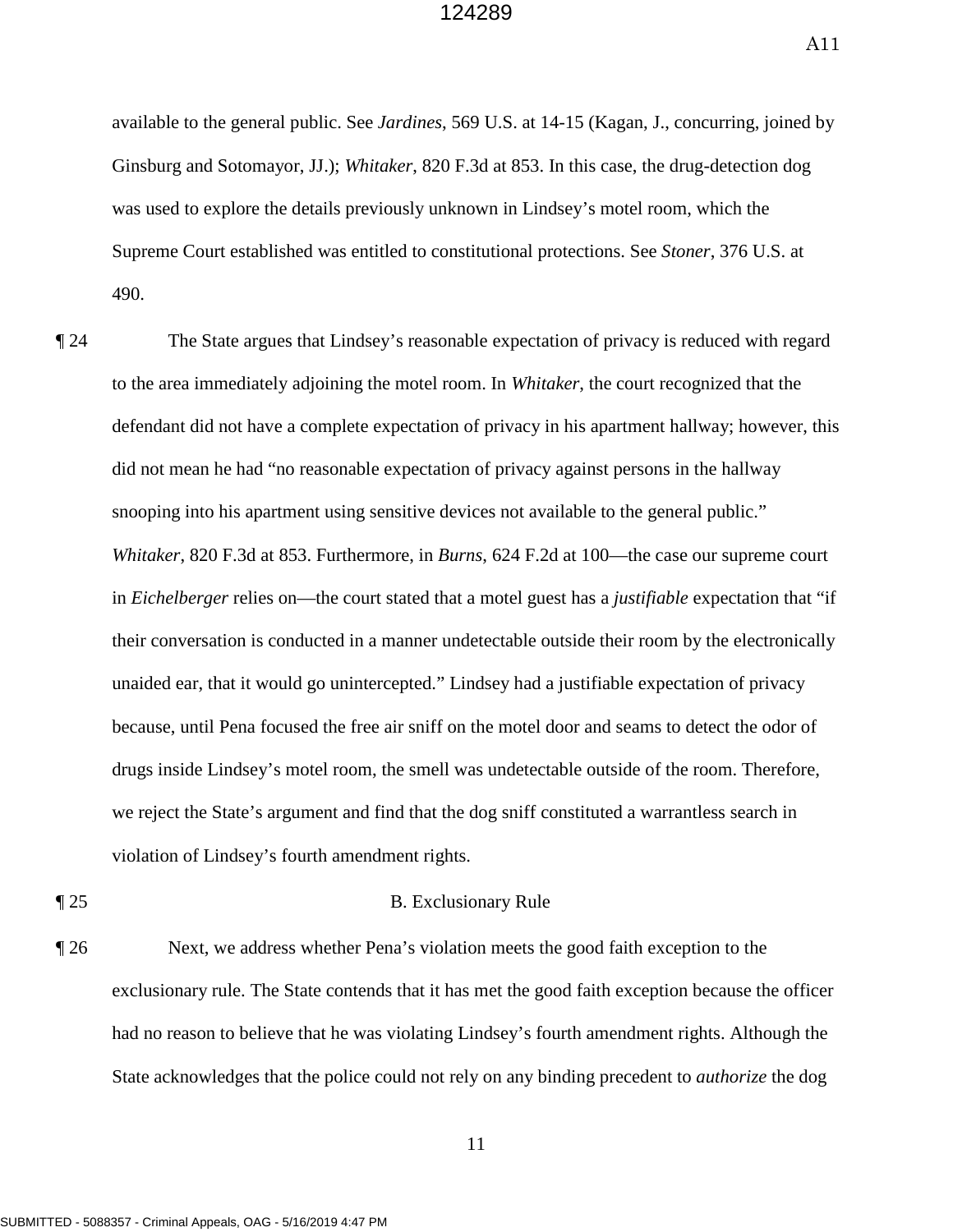A12

 sniff or the search warrant, it argues, however, there is no precedent *prohibiting* the officers' cases as guidance. actions in a hotel hallway and, if anything, the officers would have relied on *Roby* and similar

- amendment against unreasonable searches and seizures. *Id.* ¶ 27 Generally, courts will not admit evidence obtained in violation of the fourth amendment. *Burns*, 2016 IL 118973, ¶ 47. "The fruit-of-the-poisonous-tree doctrine is an outgrowth of the exclusionary rule providing that the fourth amendment violation is deemed the poisonous tree, and any evidence obtained by exploiting that violation is subject to suppression as the fruit of that poisonous tree." (Internal quotation marks omitted.) *Id.* The main purpose of the exclusionary rule is to deter future unlawful police conduct and fulfill the guarantee of the fourth
- ¶ 28 The exclusionary rule is applied only in unusual cases when its application will deter Exclusion of evidence is a court's last resort, not its first impulse. *Id.* In considering the good faith exception to the exclusionary rule applies in any case, the inquiry is "whether a reasonably practice but was subsequently overruled." *Id.* ¶ 49 (citing *Davis v. United States*, 564 U.S. 229, future fourth amendment violations. *Id.* ¶ 49 (citing *People v. LeFlore*, 2015 IL 116799, ¶ 22). well trained officer would have known that the search was illegal in light of all the circumstances." (Internal quotation marks omitted.) *Id.* ¶ 52 (quoting *LeFlore*, 2015 IL 116799, ¶ 25). "The Supreme Court expanded the good-faith exception to the exclusionary rule to include good-faith reliance upon binding appellate precedent that specifically authorized a particular 241 (2011)).
- ¶ 29 Illinois courts have addressed the good faith exception in the context of binding authority. *Bonilla*, 2017 IL App (3d) 160457, ¶ 24 (finding that, similar to *Burns* and *Whitaker*, United States Supreme Court and Illinois Appellate Court already ruled that a dog sniff of the front door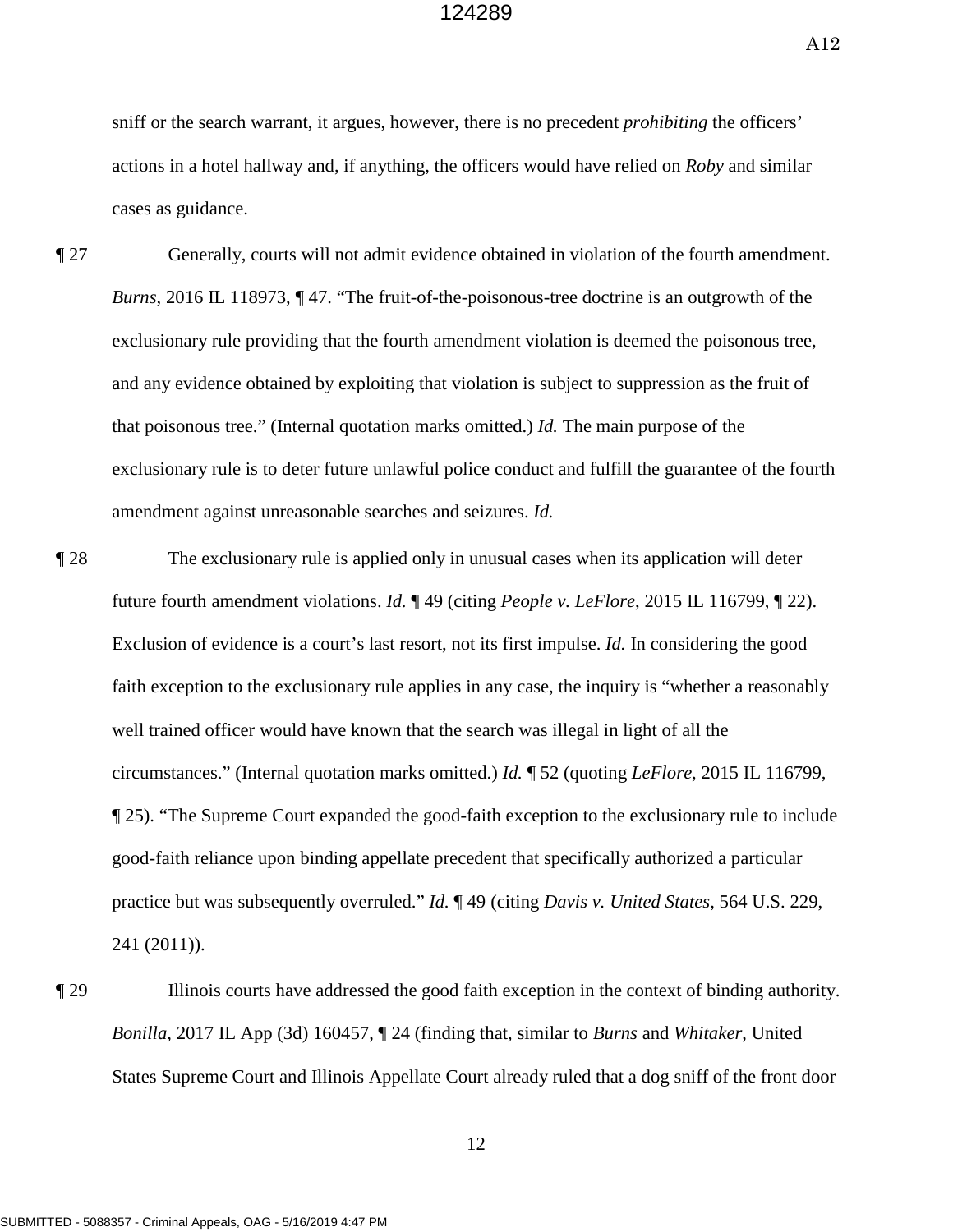A13

 District case prohibiting the conduct); See also *Whitaker*, 820 F.3d at 854-55 (ruling that "no of a residence was a fourth amendment search, and therefore, police could not rely on the good faith exception); *Burns*, 2016 IL 118973, ¶ 68 (holding that the good faith exception does not apply because there was no binding precedent authorizing officers' conduct except for a Fourth appellate decision specifically authorizes the use of a super-sensitive instrument, a drugdetecting dog, by the police outside an apartment door to investigate the inside of the apartment without a warrant," and therefore, good faith exception did not apply).

- ¶ 30 Here, the parties concede, and we agree, that there was no binding appellate precedent in effect at the time but subsequently overruled that Pena could have relied on to justify the dog sniff. In fact, there *was* sufficient binding precedent for him, as a reasonably well-trained officer, to know the dog sniff required a warrant. The dog sniff in this case occurred on April 27, 2015. At least four, and arguably five, cases decided prior to this dog sniff establish the proposition sufficiently that a reasonably well-trained officer should have known that conducting a warrantless air sniff to detect contents *inside* a hotel room violates the fourth amendment.
- amendment. ¶ 31 Fifty-one years prior to the search in this case, the United States Supreme Court decided, in *Stoner*, 376 U.S. at 490, that guests in hotel rooms, tenants in apartments, and residents in homes all have the same expectation of privacy in their personal space and are all entitled to the same constitutional protections against unreasonable search and seizure under the fourth
- **1** 32 Thirty-three years prior to this search, the Illinois Supreme Court decided *Eichelberger*, 91 Ill. 2d 359, recognizing a hotel occupant's reasonable expectation of privacy in the hotel room—as had *Stoner*—but explicitly finding that expectation reduced with regard to the common area adjoining the room. In reaching that conclusion, our supreme court expressly relied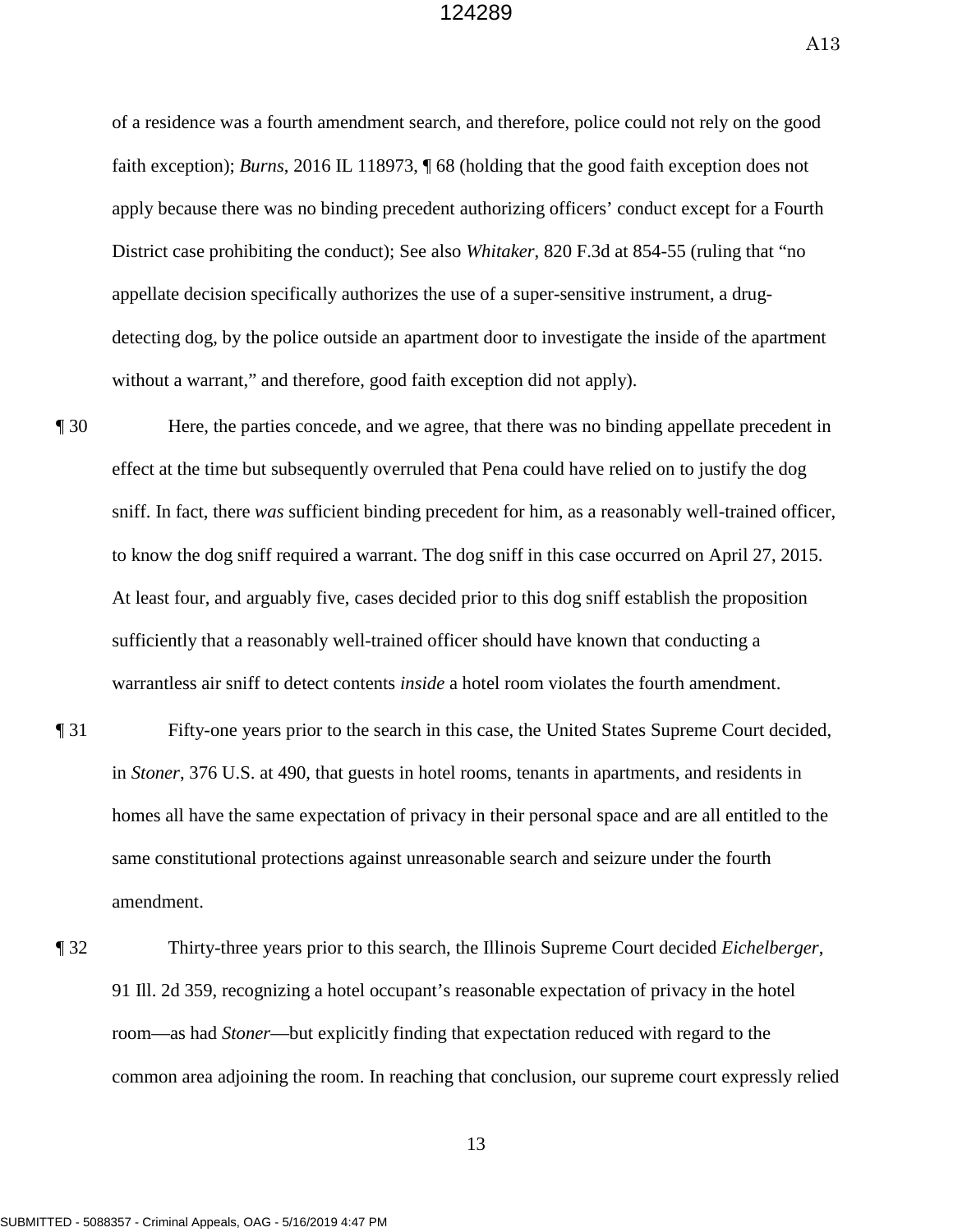A14

marks omitted.) on two federal appeals court decisions, *Burns*, 624 F.2d at 100 ("Motel occupants possess the justifiable expectation that *if their conversation is conducted in a manner undetectable outside their room by the electronically unaided ear*, that it would go unintercepted." (Emphasis added.)), and *Agapito*, 620 F.2d at 331 ("*Granted that a tenant has standing to protect the room he occupies*, there is nevertheless an element of public or shared property in *motel surroundings*  that is entirely lacking in the enjoyment of one's home." (Emphases added and internal quotation

 enhancing technology not available to the general public to obtain information about activities **The 33** Fourteen years prior to Pena's search, in *Kyllo*, the Supreme Court, in a case involving the use of thermal imaging to detect activity inside a home, decided that the use of a senseinside a home that are not visible to the naked eye and that could not be obtained without physical intrusion into the home is a search entitled to fourth amendment protection.

 and would similarly constitute a fourth amendment search under a privacy analysis. *Jardines*, 569 U.S. at 14-15 (Kagan, J., concurring, joined by Ginsburg and Sotomayor, JJ.). Privacy is the ¶ 34 Two years prior to the Pena search, the United States Supreme Court decided in *Jardines*, 569 U.S. at 9-11, that the use of a trained drug-detection dog to sniff the area outside the defendant's private home was a fourth amendment search entitled to fourth amendment protections. The *Jardines* majority decided the case on property grounds. However, as three concurring judges noted, a trained drug-detection dog is also a sense-enhancing detection tool and its use to detect details of and activities inside a protected space that would not have been discovered without entering the home violated the defendant's reasonable expectation of privacy basis of Lindsey's argument in this case.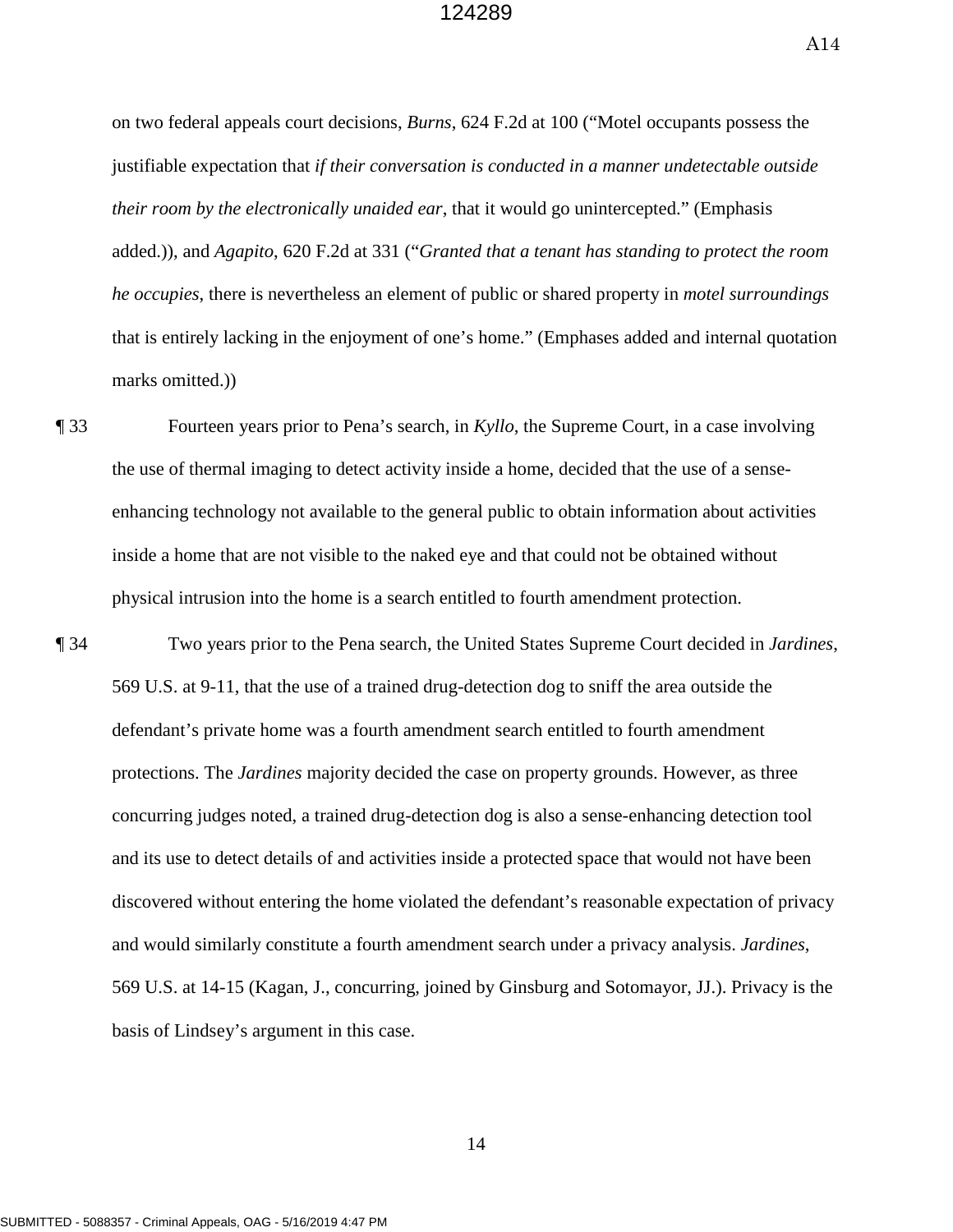A15

- ¶ 35 Finally, in *People v. Burns*, 2015 IL App (4th) 140006, the appellate court opinion, issued shortly before Pena's search, found that a dog sniff of the frame around an apartment door—the same type of sniff as that in this case—was a search under the fourth amendment entitled to constitutional protection.
- ¶ 36 In sum, these decisions had clearly established at the time of Pena's dog's sniff of the door to Lindsey's motel room that the sniff violated his reasonable expectation of privacy in his motel room and could not have been undertaken without a warrant. The fact that subsequent decisions of the Illinois Supreme Court and our appellate courts have restated this fact with additional specificity and clarity does not undermine the fact that the earlier cases were quite sufficient to have apprised a reasonably well-trained officer that the execution of the Pena dog sniff without a warrant violated the fourth amendment. The evidence seized as a result of the sniff should have been suppressed on this basis.

 ¶ 37 Second, the evidence shows that the dog sniff was not merely "simple, isolated the door handle and seam of Lindsey's motel room to detect narcotics. Under these negligence," as argued by the State, but was a deliberately executed attempt to find drugs inside Lindsey's motel room. See *LeFlore*, 2015 IL 116799, ¶ 24 ("[w]here the particular circumstances of a case show that police acted with an objectively reasonable good-faith belief that their conduct was lawful, or when their conduct involved only simple, isolated negligence, there is no illicit conduct to deter" (internal quotation marks omitted)). The police were suspicious of Lindsey's activities because a confidential informant stated that Lindsey was selling drugs in the motel and that Lindsey had a criminal history. Subsequently, the police conducted a surveillance of Lindsey's motel. After Lindsey was arrested, the police spoke with motel staff to inquire about Lindsey's motel room. Pena and his K-9 arrived at the motel and conducted an air sniff of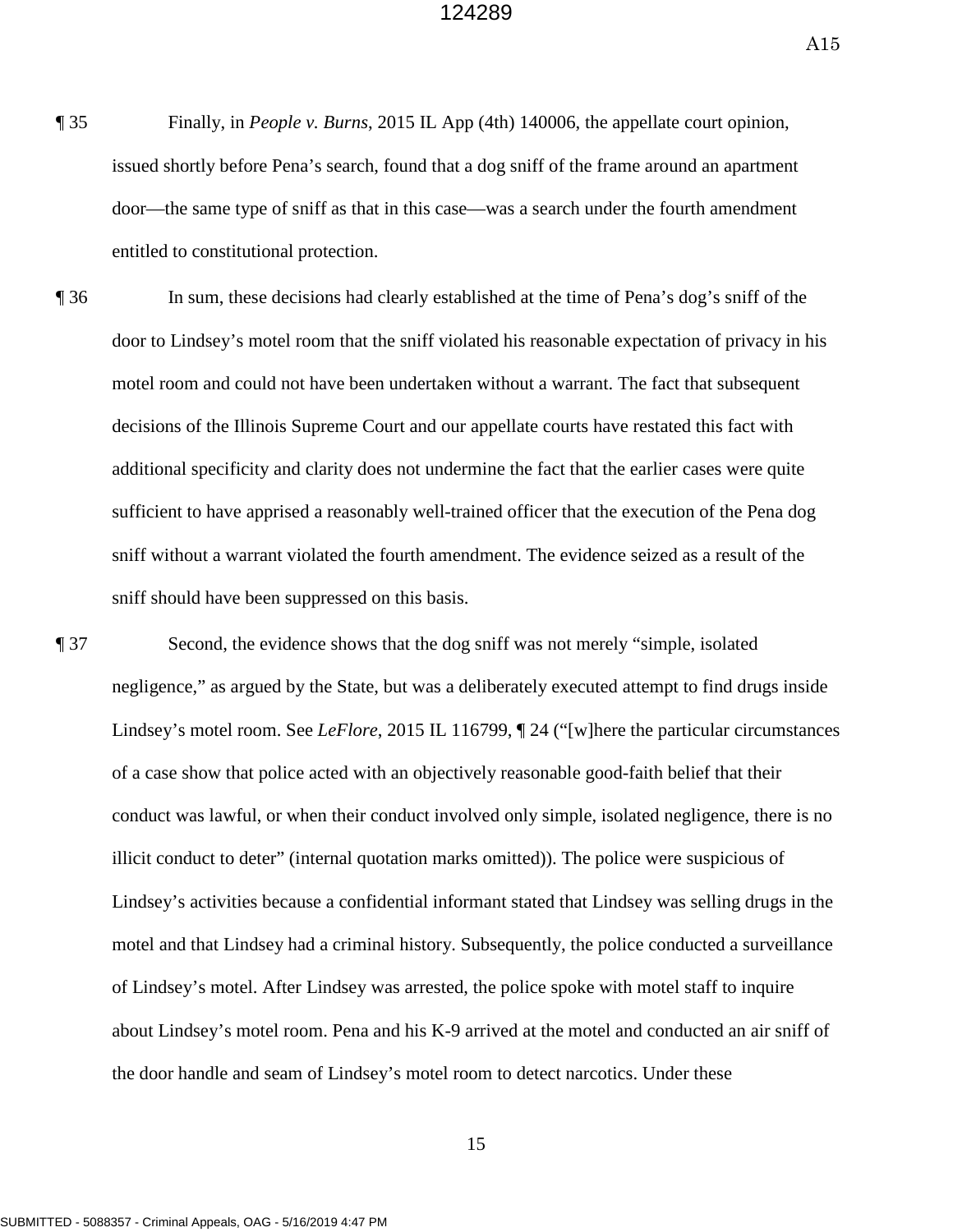A16

 suppression." (Internal quotation marks omitted.) *Id.* We, therefore, hold that suppression of the evidence was necessary. The denial of defendant's motion to suppress is reversed, the evidence circumstances, Pena's conduct, as required by *LeFlore*, was "sufficiently deliberate that deterrence is effective and sufficiently culpable that deterrence outweighs the cost of is suppressed, his conviction is vacated, and the matter is remanded for further proceedings consistent with this decision.

#### ¶ 38 II. Court Fines

- and fees issues raised by the defendant are moot. However, in the event that a petition for leave erred when it assessed a \$3000 drug assessment and \$500 street value fine in its written ¶ 39 Because Lindsey's conviction has been vacated and this case is being remanded, the fines to appeal is filed and granted, we briefly address those issues. Lindsey argues that the trial court judgment because the court stated that it would not impose any fines at sentencing. He asks this court to vacate the drug assessment and street value fine. The State concedes that both fees should be vacated.
- ¶ 40 "When the oral pronouncement of the court and the written order conflict, the oral pronouncement of the court controls." *People v. Roberson*, 401 Ill. App. 3d 758, 774 (2010). Illinois Supreme Court Rule 615(b) allows a court to modify a written judgment to bring it into conformity with the oral pronouncement of the trial court. *People v D'Angelo*, 223 Ill. App. 3d 754, 784 (1992). Questions regarding the appropriateness of fines, fees, and costs imposed by a sentencing court are reviewed *de novo*. *People v. Ackerman*, 2014 IL App (3d) 120585, ¶ 26.
- ¶ 41 At sentencing, the trial court instructed the clerk to remove Lindsey's fines. However, the second judgment showed that the court assessed a \$3000 drug assessment and \$500 street value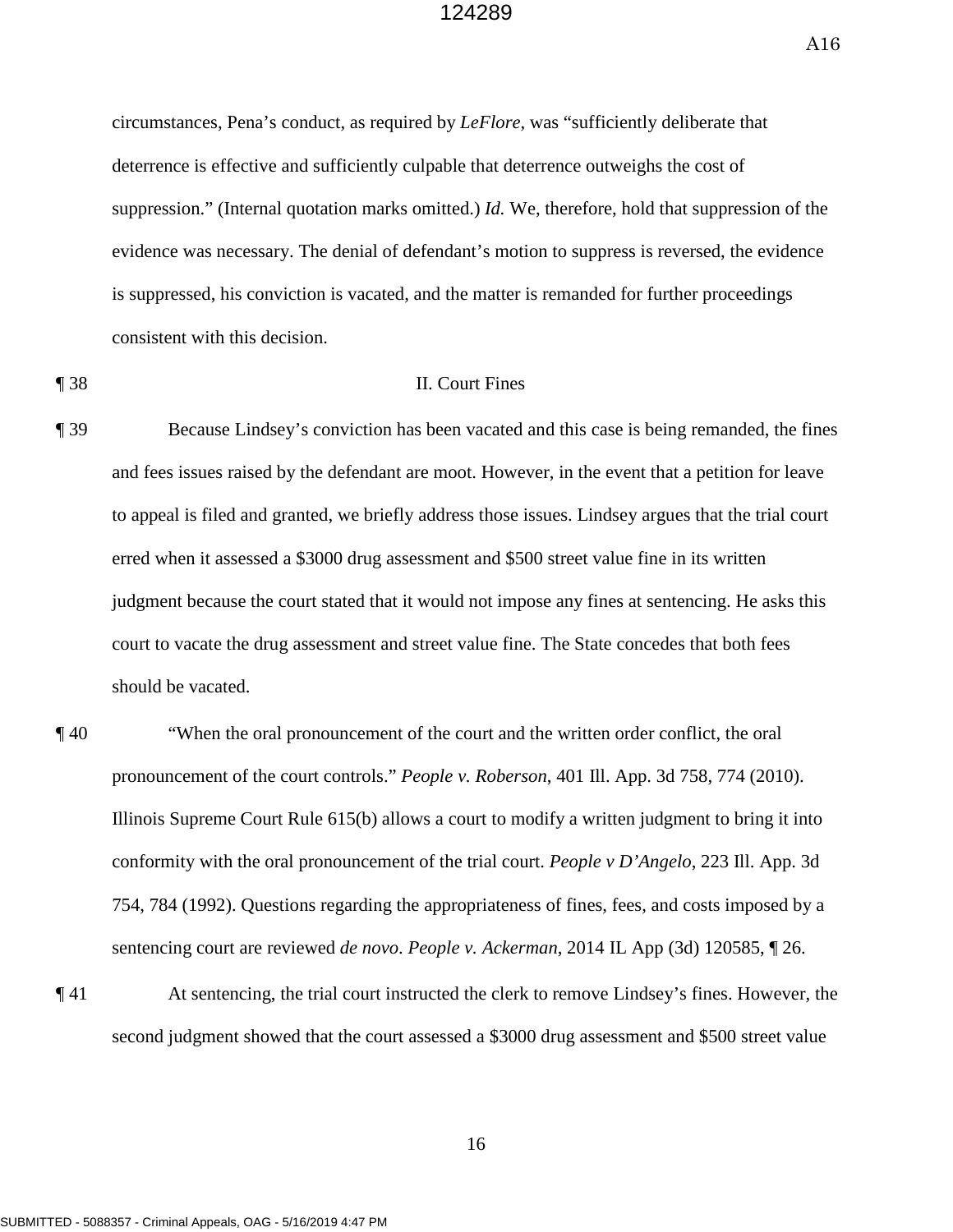A17

fine. Based on the evidence presented, we vacate the \$3000 drug assessment and \$500 street value fine.

#### ¶ 42 III. DNA Analysis Fee

- ¶ 43 Lindsey also alleges that the trial court erred when it ordered him to submit a DNA sample and pay a \$250 DNA analysis fee although he previously submitted a DNA sample and paid the fee. He asks this court to vacate the DNA analysis fee. The State concedes that this fee should be vacated.
- ¶ 44 Section 5-4-3(a) of the Unified Code of Corrections provides that any person convicted of felony offense must submit specimens of blood, saliva, or tissue to the Illinois Department of State Police. 730 ILCS 5/5-4-3(a) (West 2016). Section 5-4-3(j) states that if someone submits specimens of blood, saliva, or tissue, he must pay a \$250 analysis fee. *Id*. § 5-4-3(j). Our supreme court has established that section 5-4-3 authorizes the \$250 analysis fee only when the defendant is not currently registered in the DNA database. *People v. Marshall*, 242 Ill. 2d 285, 303 (2011). Questions regarding the appropriateness of fines, fees, and costs imposed by a sentencing court are reviewed *de novo*. *Ackerman*, 2014 IL App (3d) 120585, ¶ 26.
- *Williams*, 193 Ill. 2d 306, 347 (2000) ("the State may waive an argument that the defendant waived an issue by failing to argue waiver in a timely manner"). Based on the Lindsey's Illinois ¶ 45 Lindsey states that he failed to preserve this issue for review. However, the State does not argue that he waived this issue and concedes to the vacatur of the analysis fee. *People v.*  State Police DNA form and prior convictions, it is presumed that he was previously ordered to submit a DNA sample and pay the \$250 analysis fee, and therefore, the subsequent order is improper. See *People v. Leach*, 2011 IL App (1st) 090339, ¶ 38 (determining that because a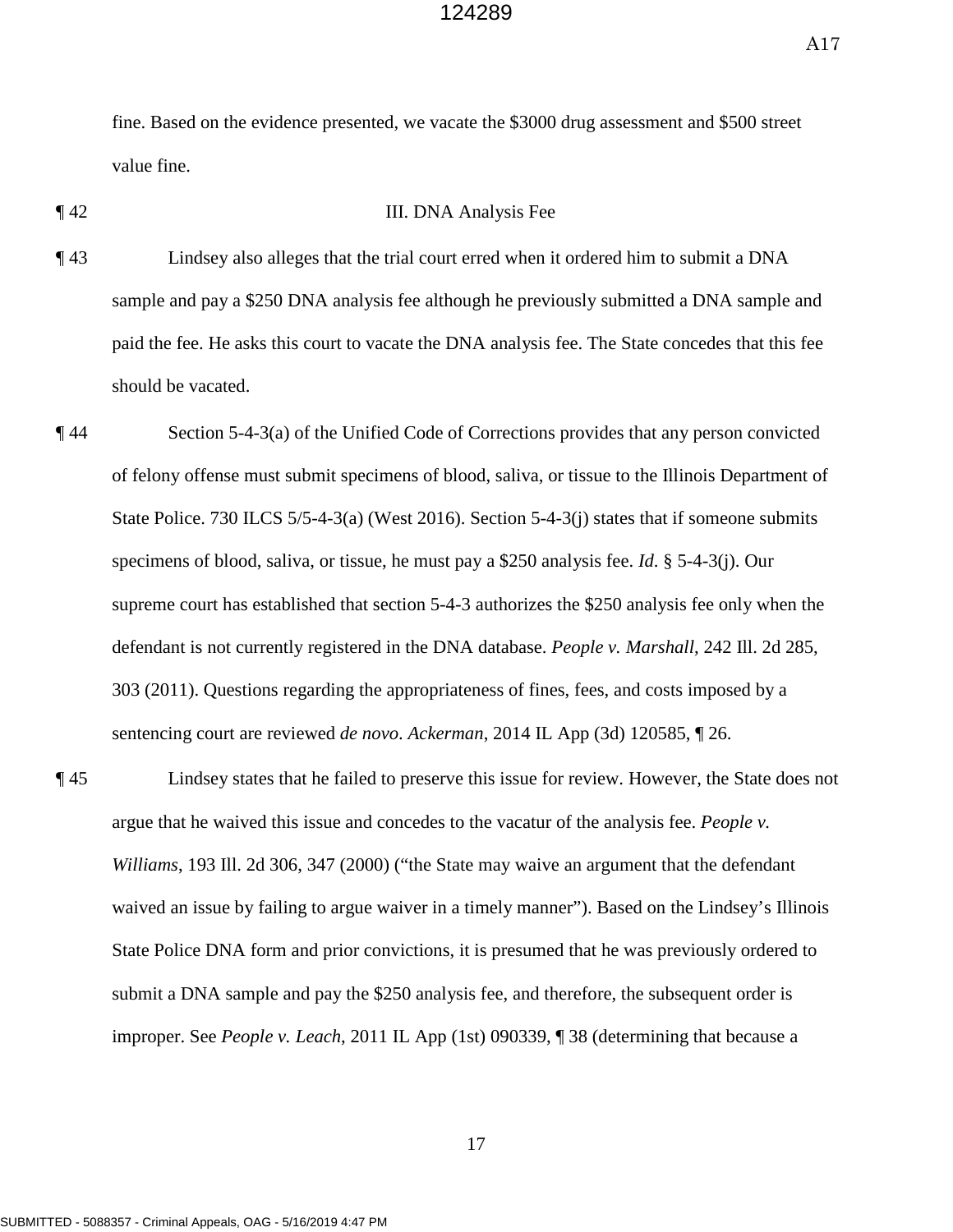A18

|         | convicted felon is required to submit a DNA sample, it is presumed that the trial court imposed      |
|---------|------------------------------------------------------------------------------------------------------|
|         | the requirement on a prior conviction). Therefore, we vacate the DNA analysis fee.                   |
| $\P$ 46 | <b>CONCLUSION</b>                                                                                    |
| $\P$ 47 | The judgment of the circuit court of Rock Island County is reversed and remanded.                    |
| $\P$ 48 | Reversed and remanded; fines and fees vacated.                                                       |
| $\P$ 49 | JUSTICE SCHMIDT, concurring in part and dissenting in part:                                          |
| $\P 50$ | Even assuming that the majority correctly determined that the dog sniff in this case                 |
|         | violated the fourth amendment (it did not), the good faith exception to the exclusionary rule        |
|         | applies.                                                                                             |
| $\P 51$ | Up to this point, courts have determined that canine sniffs of residential and apartment             |
|         | doors constitute fourth amendment searches. See Jardines, 569 U.S. 1; Burns, 2016 IL 118973;         |
|         | Bonilla, 2017 IL App (3d) 160457; Whitaker, 820 F.3d 849. No similar holding has been made           |
|         | regarding canine sniffs of hotel room doors. In fact, until now the relevant authority indicates     |
|         | that canine sniffs in the common corridors of hotels are not fourth amendment searches because       |
|         | a hotel tenant possesses a reduced expectation of privacy. See Roby, 122 F.3d 1120 (8th Cir.         |
|         | 1997); Eichelberger, 91 Ill. 2d 359; Agapito, 620 F.2d 324. Based on the facts of this case and      |
|         | the state of the law, no one can reasonably argue that the officers acted in bad faith. Accordingly, |
|         | I would find the good faith exception to the exclusionary rule applies.                              |

¶ 52 With respect to the fines and fees issues, I agree that we should accept the State's concession and vacate them. Otherwise, I would affirm.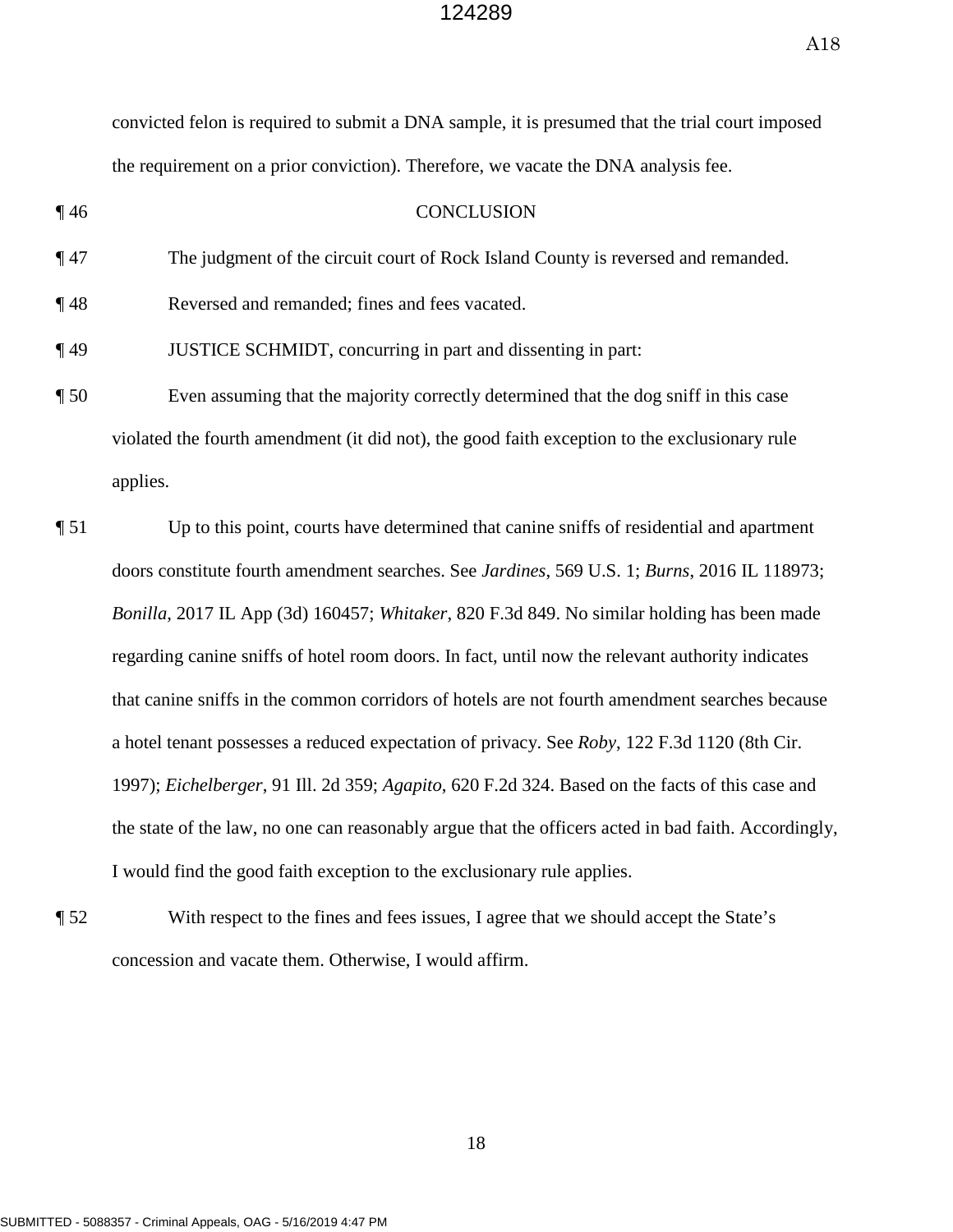$\hat{\mathcal{A}}$ 

ï

 $\,$   $\,$ 

A19

 $\ddot{\phantom{a}}$ 

 $\hat{\mathbf{v}}$ 

| $\mathbf{1}$             | They do say: "However, in contrast to the occupant of   |
|--------------------------|---------------------------------------------------------|
| $\overline{2}$           | a private dwelling who has exclusive enjoyment to the   |
| 3                        | land he possesses immediately surrounding his home, the |
| 4                        | hotel occupant's reasonable expectations of privacy are |
| 5                        | reduced with regard to the area immediately adjoining   |
| 6                        | his room." Judge, reduced, not eliminated.              |
| $\overline{\phantom{a}}$ | And, Judge, I would argue that even -- even             |
| 8                        | in this reduced version of expectations of privacy      |
| 9                        | outside of a hotel room, there's still enough there     |
| 10                       | that a dog sniff, which is using an instrumentality     |
| 11                       | which is not commonly available to the public, that     |
| 12                       | still constitutes an impermissible intrusion, even in   |
| 13                       | this reduced view, Judge.                               |
| 14                       | Mr. Umlah does make a point that the                    |
| 15                       | legislature has said nothing specific to suggest that   |
| 16                       | they want the ceiling higher. However, Judge, the       |
| 17                       | cases that I have shown to the Court, taken together, I |
| 18                       | believe, show that that's the natural result from       |
| 19                       | looking at the result of these cases. So, I, again      |
| 20                       | affirm the contents of my motion, Your Henor, and ask   |
| 21                       | that this be evidence be stricken -- or, excluded,      |
| 22                       | rather.                                                 |
| 23                       | THE COURT: Well, as far as the two issues.<br>The       |
| 24                       | first issue, I'll -- of Miss Ellis' testimony, I have   |

 $20$ 

 $\overline{\phantom{a}}$ 

R000059

 $\mathsf{L}$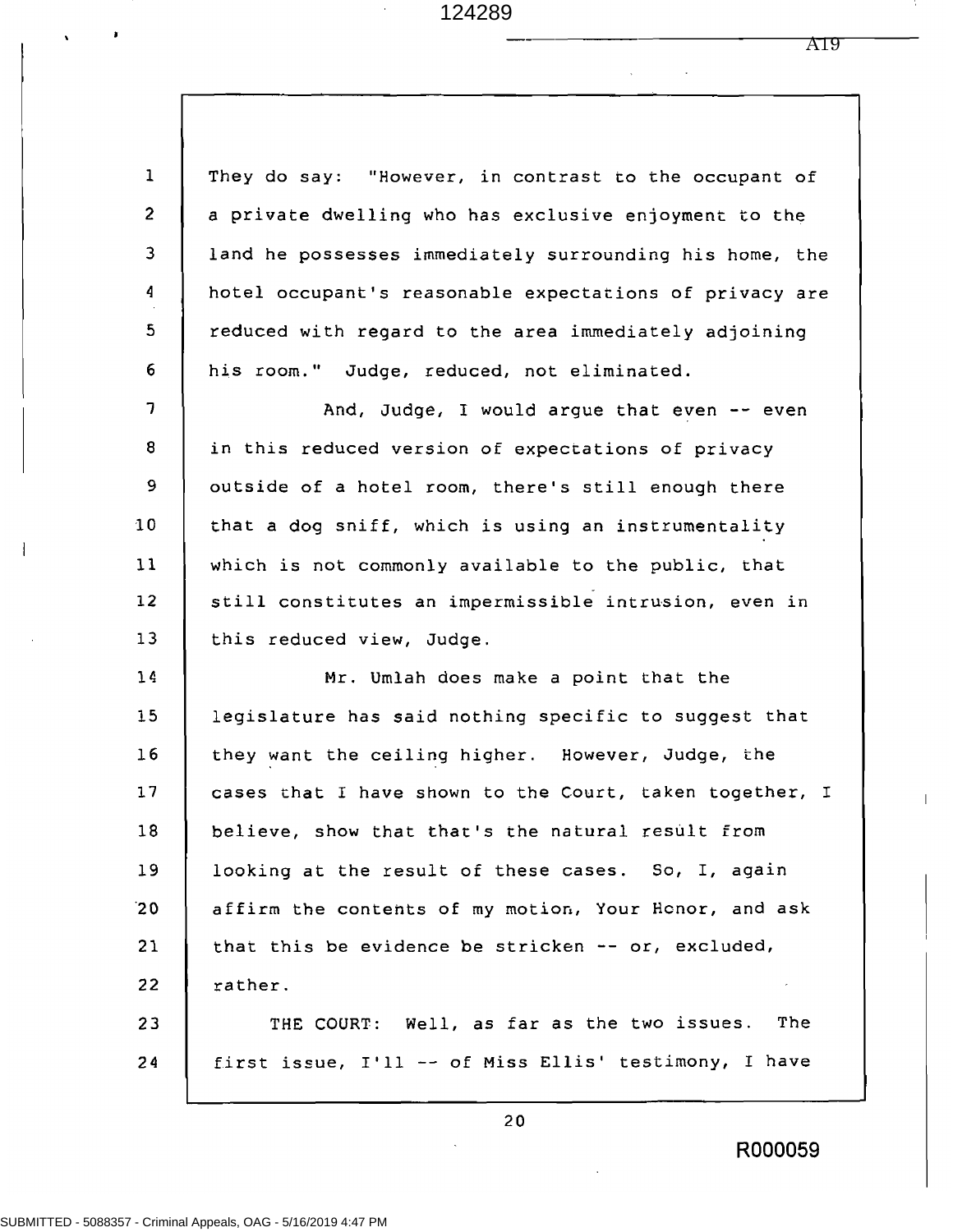$\mathcal{A}$ 

 $A20$ <sup>--</sup>

| $\mathbf{1}$             | no doubt -- believe what she said. I have a question    |
|--------------------------|---------------------------------------------------------|
| $\overline{2}$           | as far as the timing, though, because I don't know if   |
| 3                        | you guys have a copy of the traffic ticket, but it's in |
| $\overline{4}$           | this file, and it shows it was -- that the actual time  |
| $5\phantom{.}$           | of the ticket is 16:44, which would make it about       |
| $6\phantom{1}$           | quarter to five.                                        |
| $\overline{\mathcal{L}}$ | I think, Miss Ellis, you said it was like               |
| 8                        | three to 3:30. I don't know, because, obviously -- All  |
| 9                        | I know as far as the time -- because I don't know all   |
| 10                       | the facts, Mr. Lindsey, because I never looked at the   |
| 11                       | police reports, but if you look at the traffic ticket,  |
| 12                       | it says it was written at 16:44, which, military time,  |
| 13                       | is 4:44.                                                |
| 14                       | But, in relation to what she saw, she didn't            |
| 15                       | indicate she saw anybody in the room. She saw the       |
| 16                       | curtains moving, and if you look at Picture 1, right    |
| 17                       | beneath the drapes and the curtains is the air          |
| 18                       | conditioning and heating unit, which when they turn on, |
| 19                       | like in most rooms, is directly underneath the          |
| 20                       | curtains, and if the air is pointing up, which I would  |
| 21                       | believe -- most do, still do -- then, those curtains    |
| 22.                      | are going to be moving in relation to the movement of   |
| 23                       | the air in the room. I don't know if the windows were   |
| 24                       | open or not, but if the air conditioner or the fan or   |

 $21$ 

R000060

 $\pmb{\ell}$ 

 $\hat{\mathbf{x}}$ 

 $\begin{array}{c} \begin{array}{c} \end{array} \end{array}$  $\overline{1}$ 

 $\mathbf i$  $\overline{\phantom{a}}$ 

 $\bar{1}$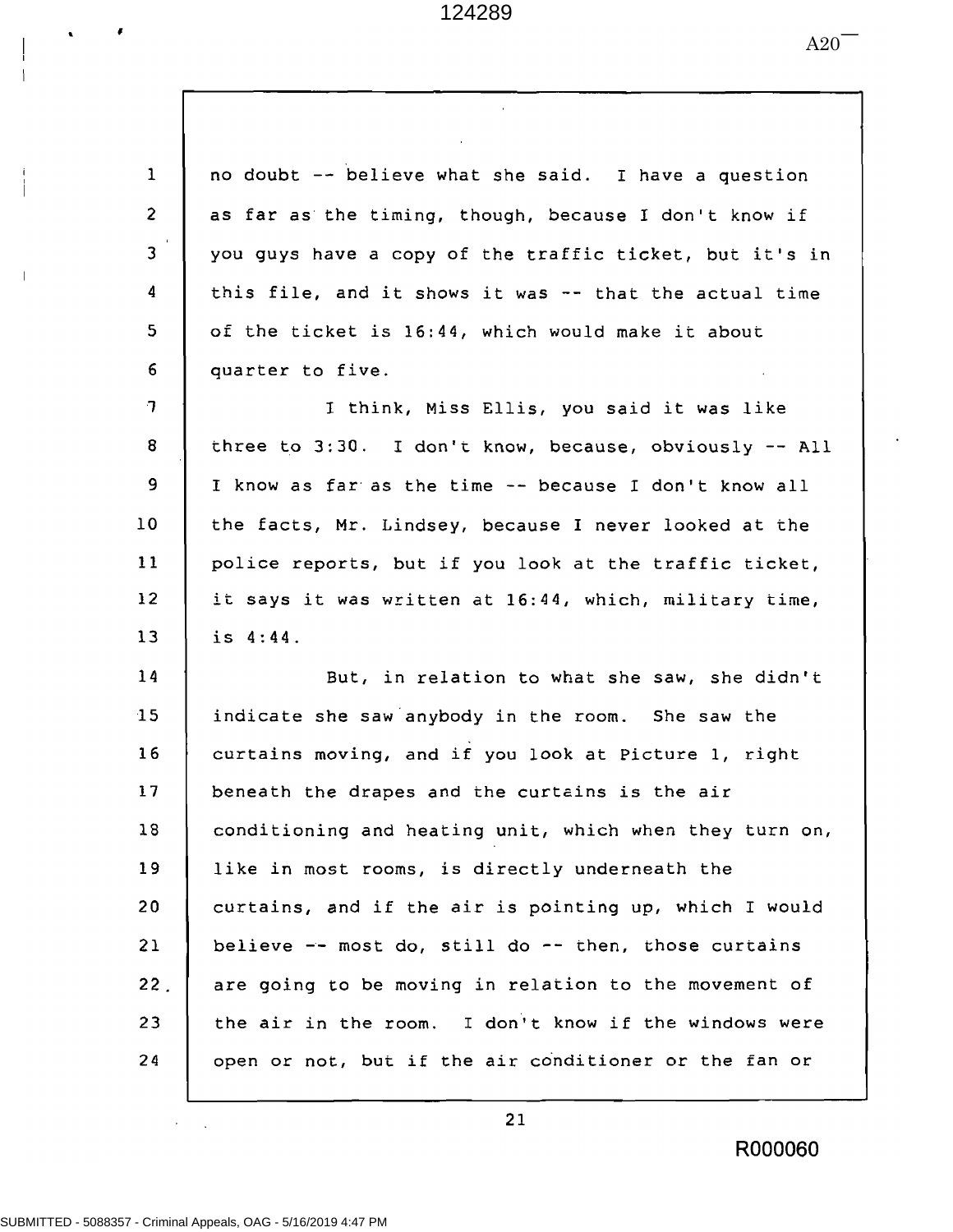| $\mathbf{1}$ . | the heater, whatever $--$ I don't know what the         |
|----------------|---------------------------------------------------------|
| $\overline{z}$ | temperature was on that date and time, but if it's --   |
| 3              | if that thing is on, it's -- those curtains are going   |
| 4              | to move, because they're right under -- they're         |
| 5              | right -- the unit's right underneath the curtains.      |
| 6              | And in relation to the detective not letting            |
| 7              | her in, well, that's obvious, that, obviously, they     |
| 8              | have the right to secure the premises. Again, I don't   |
| 9              | know that she -- if she would have said somebody was    |
| 10             | actually in there, then, you're going have to have a    |
| 11             | hearing as to find out who it actually was in there,    |
| 12             | whether it was an officer or whether it was the maid.   |
| 13             | But, like Mr. Umlah said, you can't believe it would be |
| 14             | the maid if they were trying to secure the premises.    |
| 15             | Not that she be hiding evidence, but, obviously, you    |
| 16             | don't want anybody at all in there.<br>$\pmb{\cdot}$    |
| 17             | And, like I said, because she didn't actually           |
| 18             | see anybody, then, you can't just presume somebody's in |
| 19             | there, because again, that's where the air is flowing.  |
| 20             | And in relation to the first argument, there            |
| 21             | is a new case out. There is new case in Illinois,       |
| 22             | People versus Burns, 25 Northeast 3d 1244, 369 Illinois |
| 23             | Decisions 218, and it's a January case of this year.    |
| 24             | And it's not a motel case, and it's not a               |
|                |                                                         |

 $22$ 

R000061

 $\pmb{\mathfrak{p}}$ 

 $\mathbf{r}$ 

 $A21$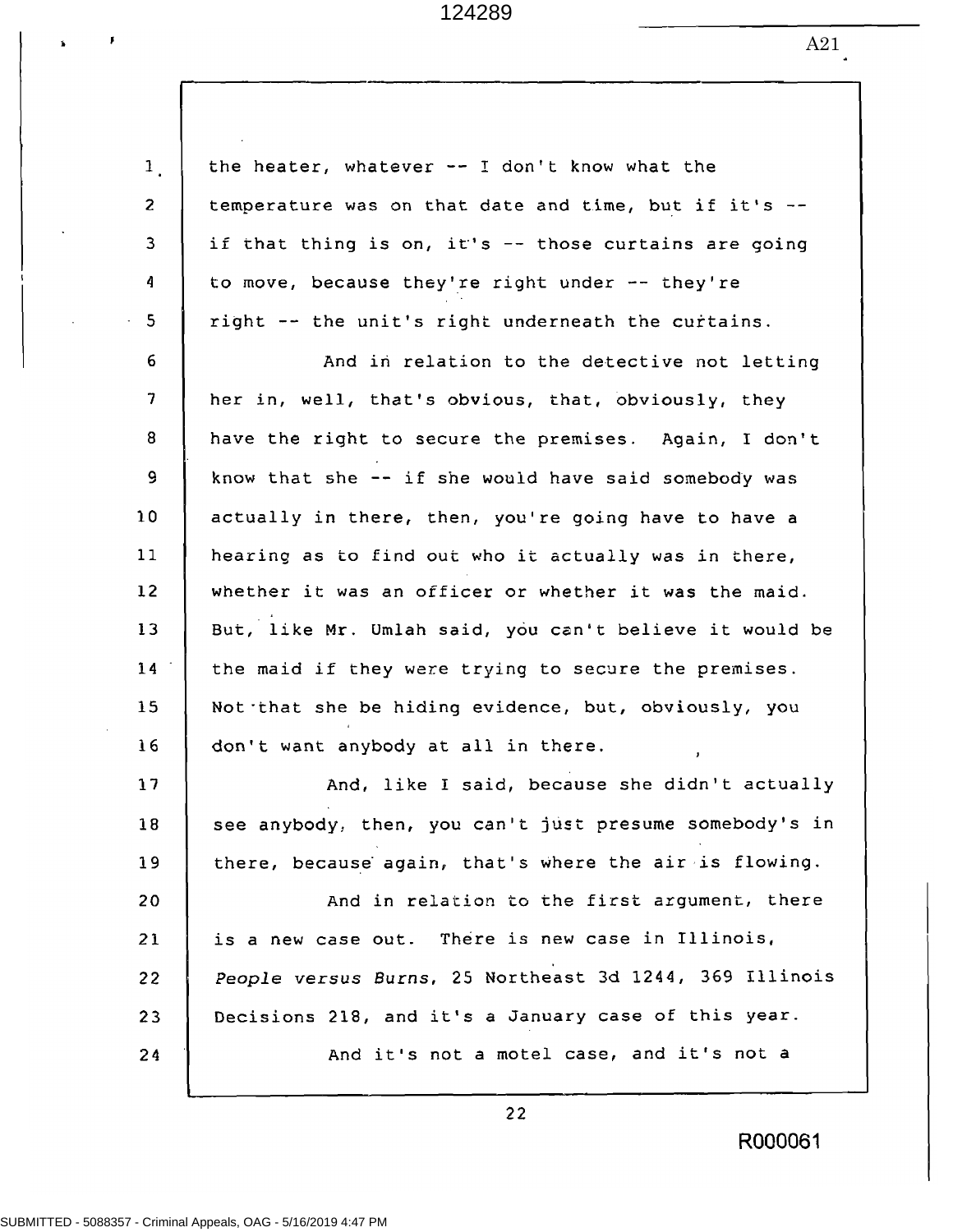A22

| $\mathbf{1}$   | house case. Rather, it is an apartment within a        |
|----------------|--------------------------------------------------------|
| $\overline{2}$ | building, an apartment building. And the gist of it    |
| 3              | is, is that they allowed the dog detection to go       |
| 4              | through -- up and down the halls of this place. And    |
| 5              | the appellate court said no.                           |
| 6              | And the reason is, is that $--$ I'll just $--$         |
| 7              | I'm looking through the sub headings here -- that even |
| 8              | though the defendant had a landing rather than a front |
| 9              | porch outside or front door, as a home front door was  |
| 10             | part of the home, and its immediate surroundings,      |
| 11             | entrance to defendant's apartment building was locked  |
| 12             | every time police attempted to enter.                  |
| 13             | Apartment building hallway in which entrance           |
| 14             | to defendant's apartment was located was not a public  |
| 15             | thoroughfare. There was no invitation for the dog to   |
| 16             | explore the area around the home in terms of           |
| 17             | discovering anything, and there was no implicit        |
| 18             | invitation for visitors to come to the front door in   |
| 19             | the middle of the night, all because the fact that it  |
| 20             | was a locked apartment building. So, apartment         |
| 21             |                                                        |
|                | buildings are protected now if they are locked.        |
| 22             | The issue still remains as far as the motel            |
| 23             | because, as Mr. Umlah said, the only case I found was  |
| 24             | the Roby case, and unfortunately for you, Mr. Lewis,   |

 $23$ 

 $\bullet$ 

R000062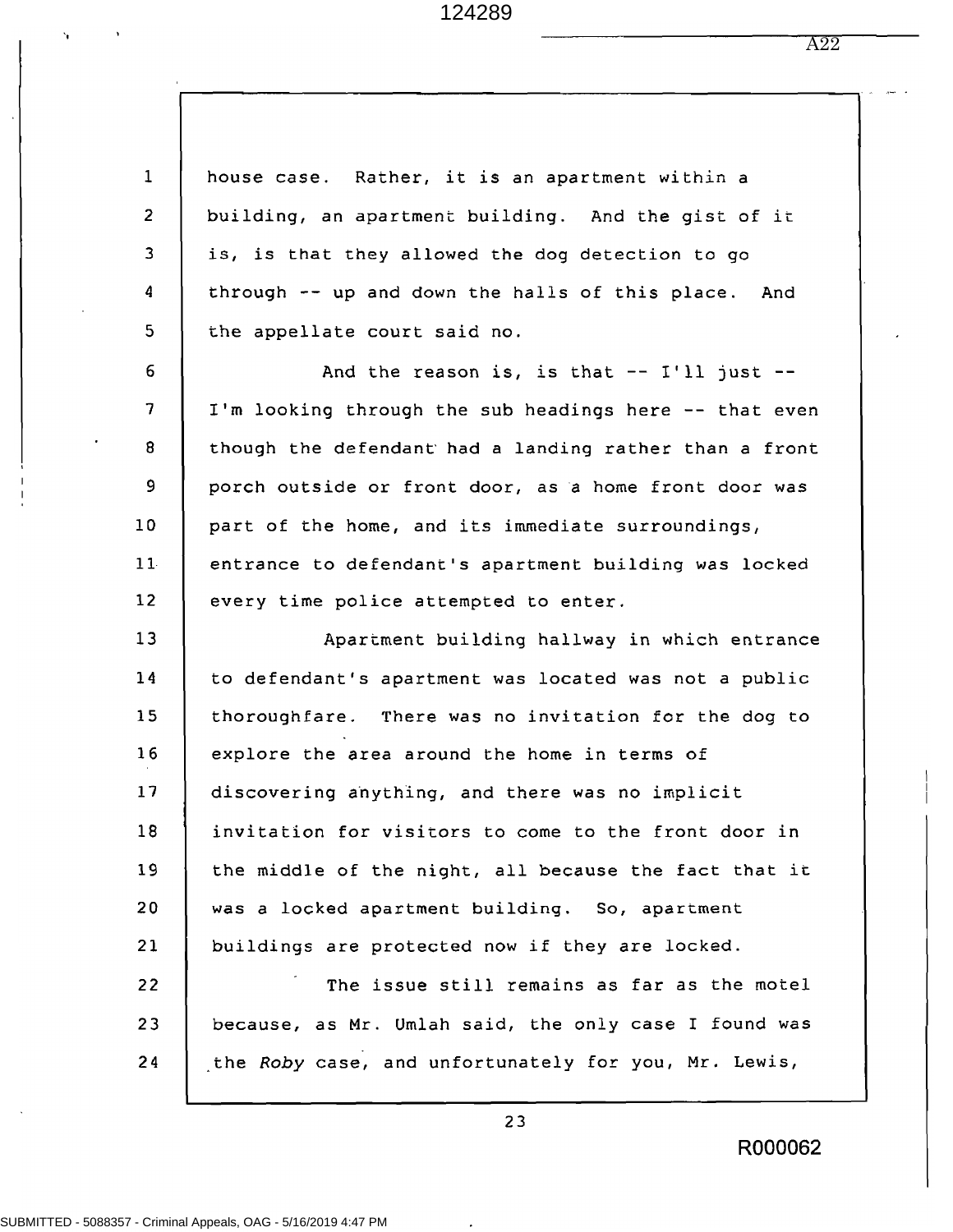$\mathbf{1}$ basically, that still appears to be good law, that  $\overline{2}$ there is no reasonable expectation of privacy. 3 In fact, in Roby, just looking at it here, 4 the -- quoting now: "Mr. Roby had an expectation of 5 privacy in his Hampton Inn hotel room."  $6\phantom{1}$ And you had an expectation, Mr. Lindsey,  $\overline{7}$ inside that motel room. 8 "But because of the corridor outside of that 9 room is traversed by many people, his reasonable  $10$ expectation of privacy does not extend so far. Neither  $11$ those who stroll the corridor, nor a sniff dog needs a warrant for such a trip." And basically, they hold  $12$  $13$ that's why they allowed the drug search, because  $14$ they -- they ruled that it was a public place of  $15$ accommodation, and it was a public access area.  $16$ And at this point, Illinois has not done  $17$ anything to divest itself of that case law, and appears  $18$ to be to still be good federal case law, and, as such, 19 I'm not going to create new case law, even though some 20 of the issues that were brought up by the dissent, I 21 would agree with, Mr. Lewis. But there is a way to 22 preserve that issue and appeal it and maybe you get 23 some case law on it, since there doesn't seem to be 24 any.

24

R000063

A23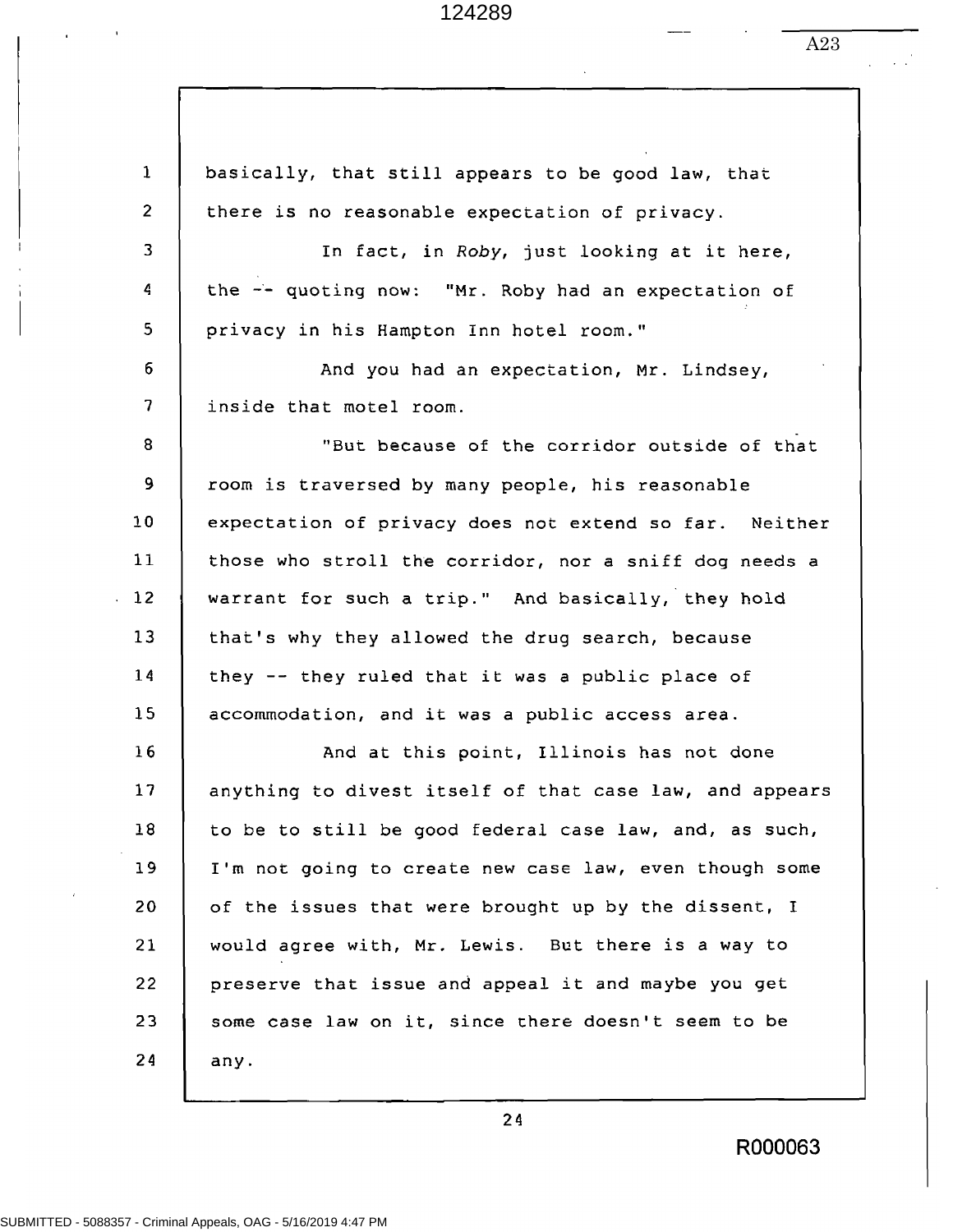| $\mathbf{1}$            | But at this point, Roby is still apparently               |
|-------------------------|-----------------------------------------------------------|
| $\mathbf{2}$            | good law, and the other cases haven't gone so far as      |
| 3                       | motel rooms. They've gone to locked apartment             |
| 4                       | buildings and houses, which I totally agree with, but     |
| 5                       | at this point in time, the motel room corridor is a       |
| $6\phantom{a}$          | public place of accommodation, and, as such, they have    |
| $\overline{\mathbf{z}}$ | the right to walk that dog down there, and, as such,      |
| 8                       | the Motion to Suppress is denied.                         |
| 9                       | The question becomes: Where do you want to                |
| 10                      | move the case to now?                                     |
| 11                      | MR. LEWIS: Judge, I know that the pre-trial list          |
| 12                      | for October 9th is getting a little bit busy, if I'm      |
| 13                      | not mistaken.                                             |
| 14                      | THE COURT: It's actually not that bad. I mean,            |
| 15                      | it's not as bad as some of them. Because, $I - - I$ guess |
| 16                      | $my$ --                                                   |
| 17                      | Off the record a second.                                  |
| 18                      | (A discussion was held off the record.)                   |
| 19                      | ************                                              |
| 20                      | (End of proceedings.)                                     |
| 21                      |                                                           |
| 22                      |                                                           |
| 23                      |                                                           |
| 24                      |                                                           |
|                         |                                                           |

 $25$ 

R000064

 $\mathbf{f}$ 

A24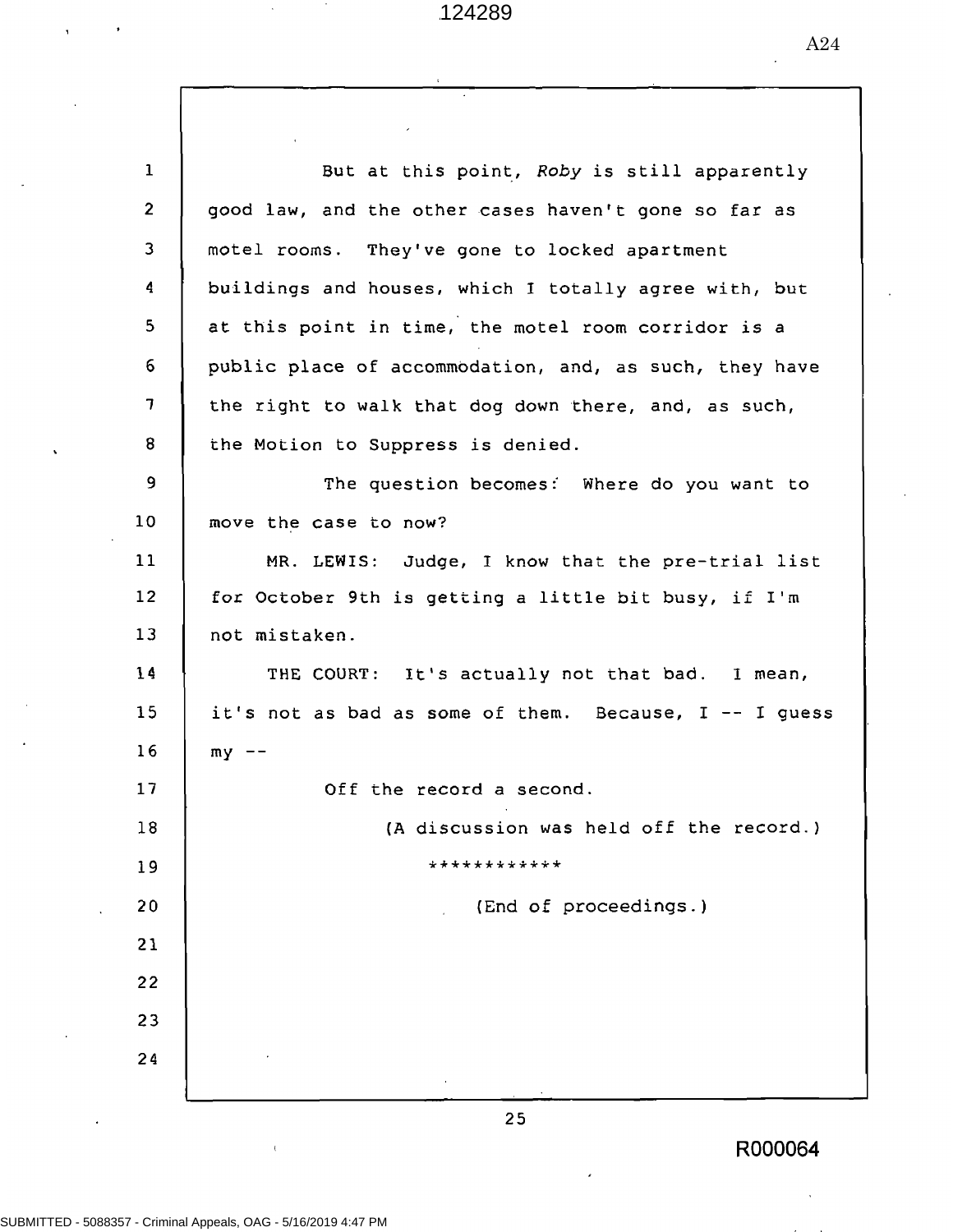A25

#### IN THE CIRCUIT COURT OF ROCK ISLAND COUNT T, ILLINOIS FOURTEENTH JUDICIAL CIRCUIT **CRIMINAL DIVISION**

#### Date of Sentence: 11-16-2015

| THE PEOPLE OF THE STATE OF ILLINOIS,    |     |                                                                                                                                           |                        |                                                                                                                            |
|-----------------------------------------|-----|-------------------------------------------------------------------------------------------------------------------------------------------|------------------------|----------------------------------------------------------------------------------------------------------------------------|
| JONATHAN A. LINDSEY,<br>DOB: 05-24-1986 | VS. | Plaintiff<br>FILED in the CIRCUIT COURT<br>of ROCK ISLAND COUNTY<br><b>CRIMINAL DIVISION</b><br>NOV 19 2015<br>Clerk of the Circuit Court | NO.<br>CT <sub>1</sub> | 15-CF-00290<br>UNLAWFUL POSSESSION WITH<br><b>INTENT TO DELIVER A</b><br><b>CONTROLLED SUBSTANCE</b><br>(Class - X Felony) |

#### JUDGEMENT - SENTENCE TO ILLINOIS DEPARTMENT OF CORRECTIONS

WHEREAS the above-named defendant Jonathan A. Lindsey, DOB: 05-24-1986 has been adjudged guilty of the offenses enumerated below.

IT IS THEREFORE ORDERED that the defendant be and hereby is sentenced to confinement in the Illinois Department of Corrections for the term of years and months for each offense

**CNT OFFENSE** 

DATE OF **STATUTORY OFFENSE** 

1 UNLAWFUL POSSESSION WITH **INTENT TO DELIVER A CONTROLLED SUBSTANCE** 

**CITATION CLASS** 04-27-2015 720 ILCS 570/407(b)(1) X Felony 7 YEARS

**SENTENCE** 

**MSR** 3 YEARS

THE COURT FINDS that the defendant is entitled to receive credit for time actually served in custody of Rock Island County Sheriff's Department from 4/27/15 until the arrival to the Department of Corrections.

IT IS FURTHER ORDERED that the Clerk of the Court deliver a copy of this order to the Sheriff

IT IS FURTHER ORDERED that the Sheriff take the defendant into custody and deliver the defendant to the Department of Corrections which shall confine said defendant until expiration of the defendant's sentence or until the defendant is otherwise released by operation of law.

IT IS FURTHER ORDERED that the defendant's MSR shall run concurrent with MSR violation in 12CF270

This order is effective immediately.

**ORDERED:** 

HONORABLE F. MICHAEL MEERSMAN

**JJU/jc**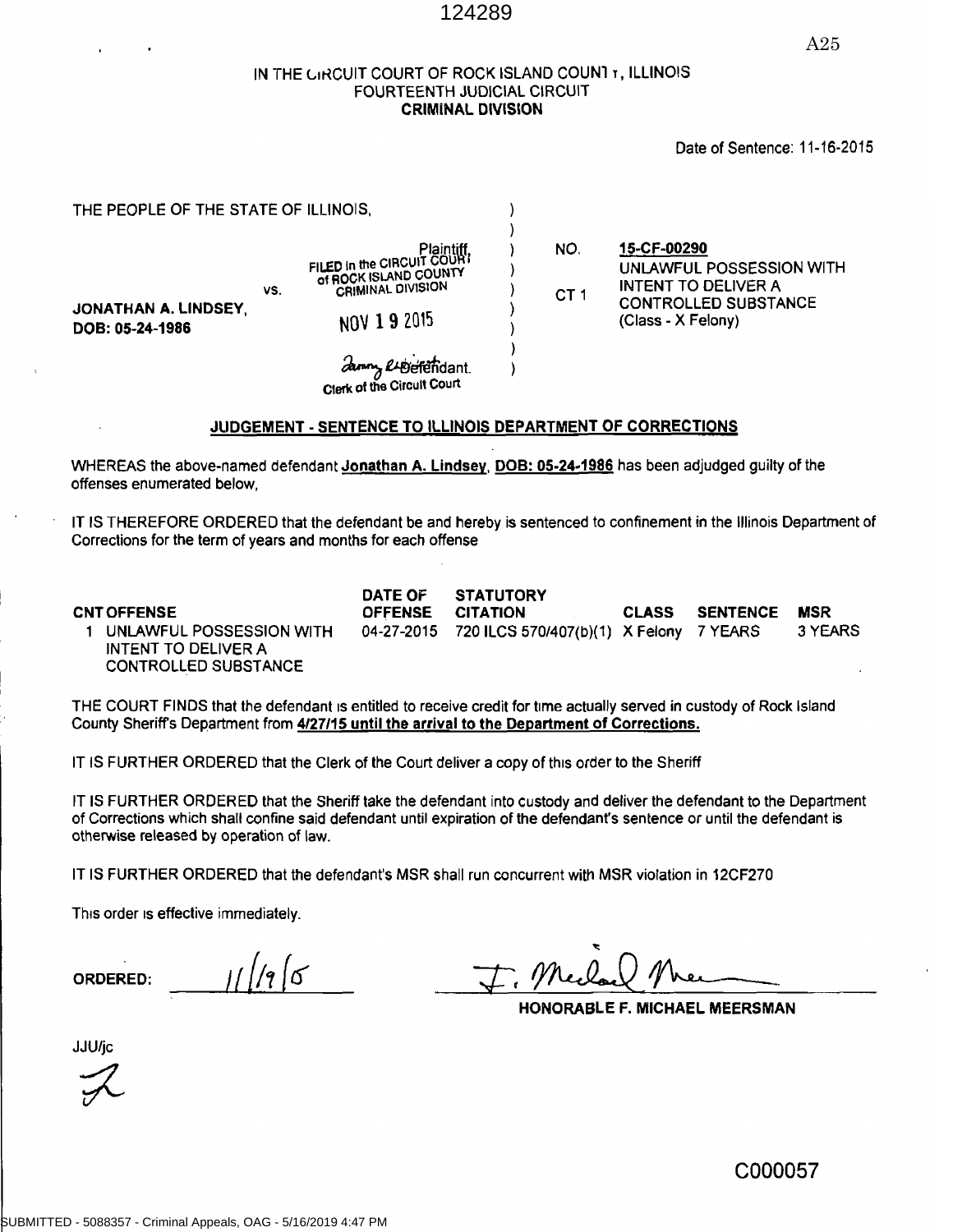#### IN THE GIRCUIT COURT OF ROCK ISLAND COUNT 1, ILLINOIS FOURTEENTH JUDICIAL CIRCUIT **CRIMINAL DIVISION**

#### Date of Sentence: 11-16-2015

| THE PEOPLE OF THE STATE OF ILLINOIS,    |                                                                                                                                                                                     |                        |                                                                                                                     |
|-----------------------------------------|-------------------------------------------------------------------------------------------------------------------------------------------------------------------------------------|------------------------|---------------------------------------------------------------------------------------------------------------------|
| JONATHAN A. LINDSEY,<br>DOB: 05-24-1986 | Plaintiff.<br>FILEN In the CIRCUIT COURT<br>OF ROCK ISLAND COUNTY<br><b>CRIMINAL DIVISION</b><br>٧S<br>NOV 1 9 2015<br>amon <i>Cadacud</i> Defendant.<br>Clerk of the Circuit Court | NO.<br>CT <sub>1</sub> | 15-CF-00290<br>UNLAWFUL POSSESSION WITH<br>INTENT TO DELIVER A<br><b>CONTROLLED SUBSTANCE</b><br>(Class - X Felony) |

#### **JUDGEMENT - SENTENCE TO ILLINOIS DEPARTMENT OF CORRECTIONS**

WHEREAS the above-named defendant Jonathan A. Lindsey, DOB: 05-24-1986 has been adjudged guilty of the offenses enumerated below.

IT IS THEREFORE ORDERED that the defendant be and hereby is sentenced to confinement in the Illinois Department of Corrections for the term of years and months for each offense.

**DATE OF STATUTORY CNT OFFENSE OFFENSE CITATION CLASS SENTENCE MSR** 720 ILCS 570/407(b)(1) X Felony 1 UNLAWFUL POSSESSION WITH 04-27-2015 7 YEARS 3 YEARS -INTENT TO DELIVER A **CONTROLLED SUBSTANCE** 

THE COURT FINDS that the defendant is entitled to receive credit for time actually served in custody of Rock Island County Sheriff's Department from 4/27/15 until the arrival to the Department of Corrections.

IT IS FURTHER ORDERED that the Clerk of the Court deliver a copy of this order to the Sheriff.

IT IS FURTHER ORDERED that the Sheriff take the defendant into custody and deliver the defendant to the Department of Corrections which shall confine said defendant until expiration of the defendant's sentence or until the defendant is otherwise released by operation of law.

- 1. That the defendant shall pay a \$100.00 Laboratory Analysis fee to the Illinois State Police pursuant to 730 ILCS 5/5- $9 - 14$
- 2. That the defendant shall pay a mandatory drug assessment in the amount of \$3000.00 pursuant to 720 ILCS 570.411.2.
- 3. That the defendant shall pay a Drug Street Value Fine in the amount of \$500.00, pursuant to statute, \$62.50 shall be forwarded to the Illinois Juvenile Drug Abuse Fund, \$250.00 forwarded to Rock Island Police Department, and \$187.50 forwarded to the County General Fund.
- 4. IT IS FURTHER ORDERED that specimens of the defendant's blood, saliva, or other tissue, as directed by the Illinois State Police, shall be collected within 45 days at a place and time designated by the Illinois State Police for genetic marker analysis pursuant to 730 ILCS 5/5-4-3(b). The defendant shall pay an analysis fee of \$250 00.
- 5. IT IS FURTHER ORDERED that the defendant is ordered to pay the costs of prosecution herein. These fees, costs, and restitution (if applicable) are reduced to judgement against the defendant and are declared a lien upon the defendant's property.

IT IS FURTHER ORDERED that the defendant's MSR shall run concurrent with MSR violation in 12CF270.

C000058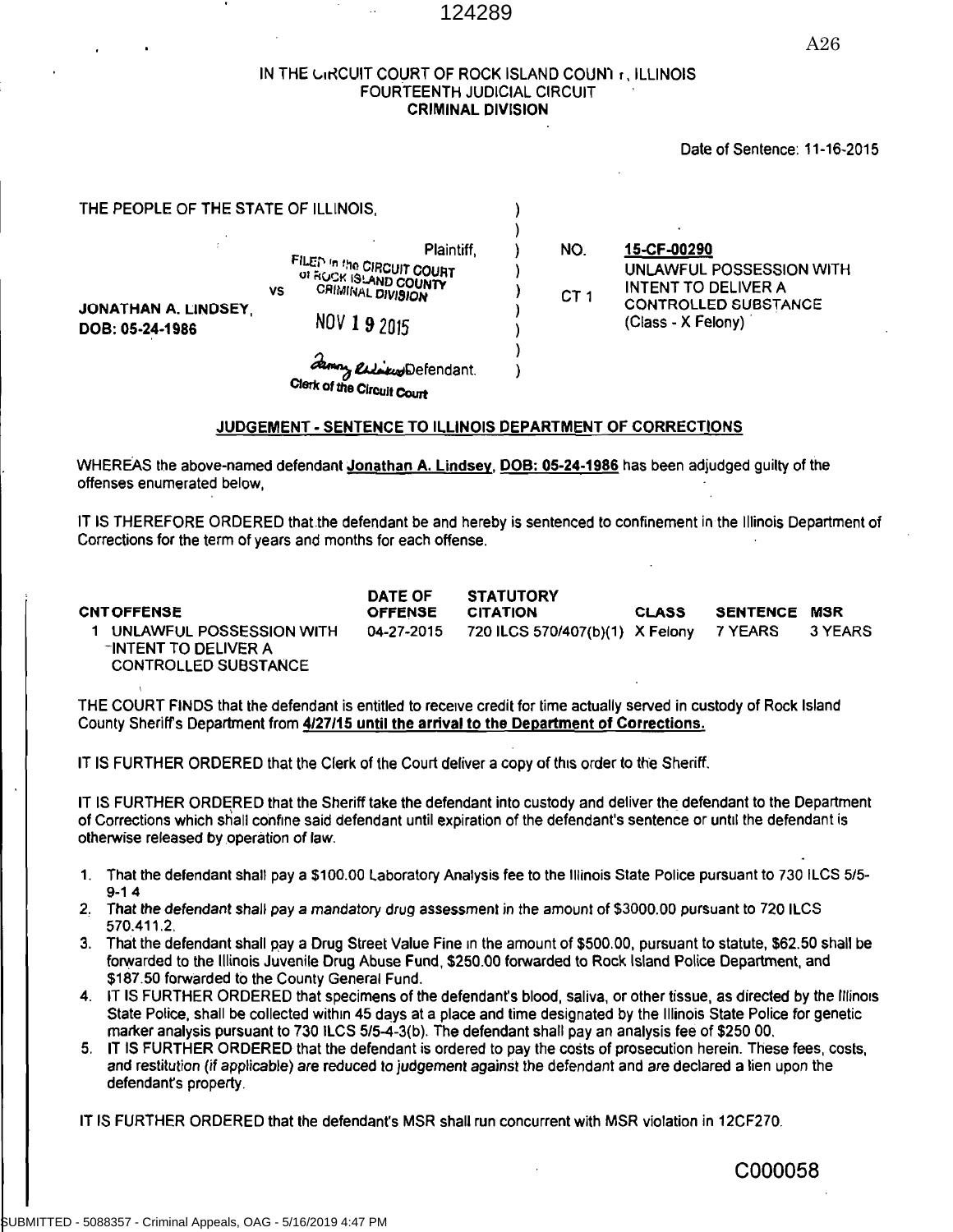This order is effective immediately.

 $11 |18|15$ ORDERED:

HONORABLE F. MICHAEL MEERSMAN

**JJU/jc**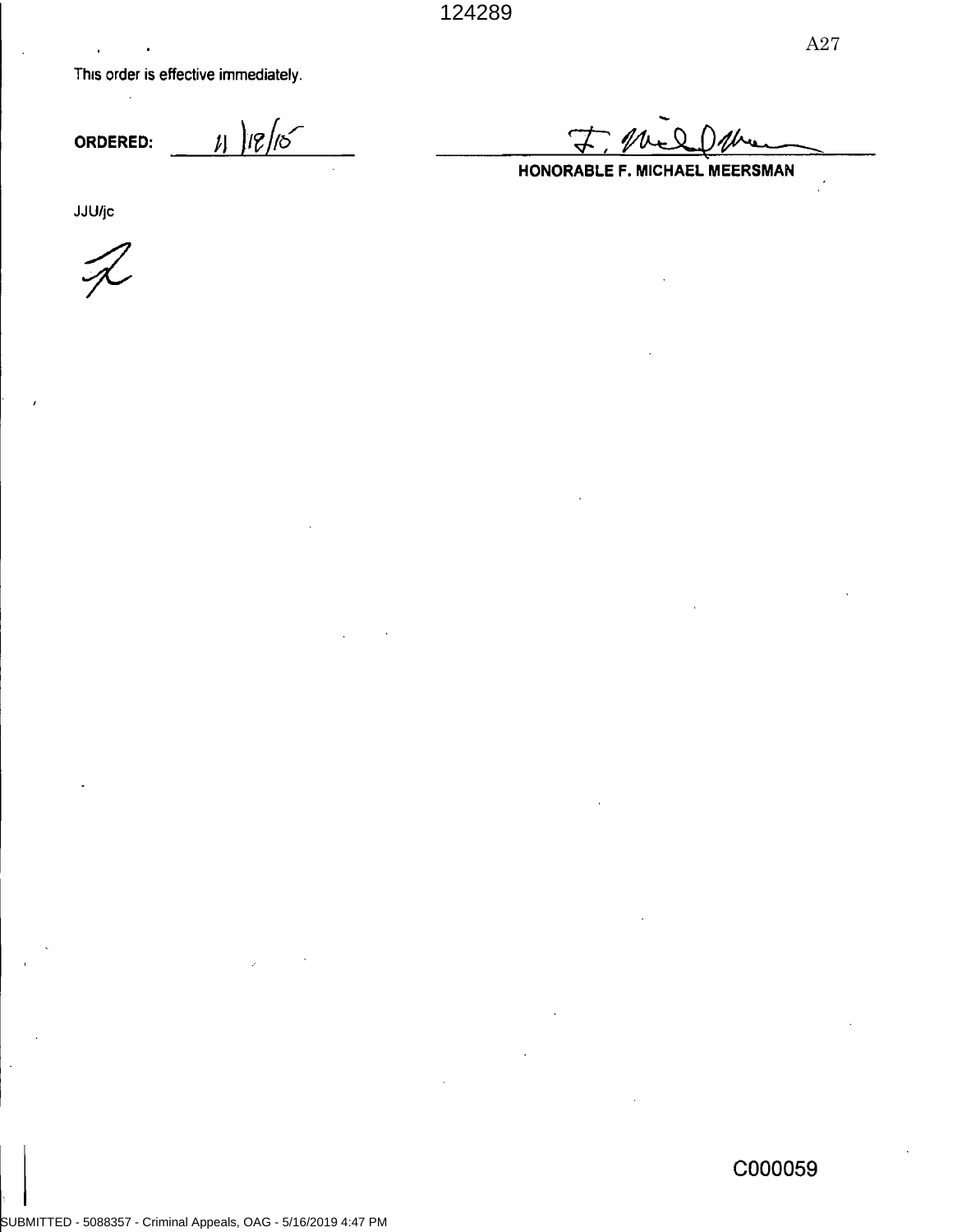#### IN THE CIRCUIT COURT OF THE FOURTEENTH JUDICIAL CIRCUIT ROCK ISLAND COUNTY, ILLINOIS **GENERAL DIVISION**

PEOPLE OF THE STATE OF ILLINOIS,

Plaintiff,

VS.

JONATHAN LINDSEY,

NO. 15 CF 290

Defendant.

#### **NOTICE OF APPEAL**

An appeal is taken from the Order of Judgment and sentence as described below:

1. Court to which appeal is taken:

**Third Judicial District** 1100 Columbus Street Ottawa, Illinois 61350

2. Name of Appellant and address to which Notices shall be sent: JONATHAN LINDSEY #M31694 **Stateville Correctional Center** 16830 IL-53 Crest Hill, Illinois 60403

3. Name and address of Appellant's attorney on appeal:

Peter A. Carusona Deputy Defender Office of the Illinois Appellate Defender Third Judicial District 1100 Columbus Street Ottawa, Illinois 61350 (\$15) 434-5531, Ext. 202

If Appellant is indigent and has no attorney, does he/she want one appointed? YES

4. Date of Judgment or Order: Sentencing 11/16/2015

Guilty: Unlawful Possession with Intent to Deliver a Controlled Substance Offense of which convicted: 5.

Sentence: 6.

7 years in the Illinois Department of Corrections

7. Appellant is appealing:

1) the denial of defendant's motion to suppress evidence 2) the conviction

**LOGAN LEWIS** ASSISTANT PUBLIC DEFENDER

C000062

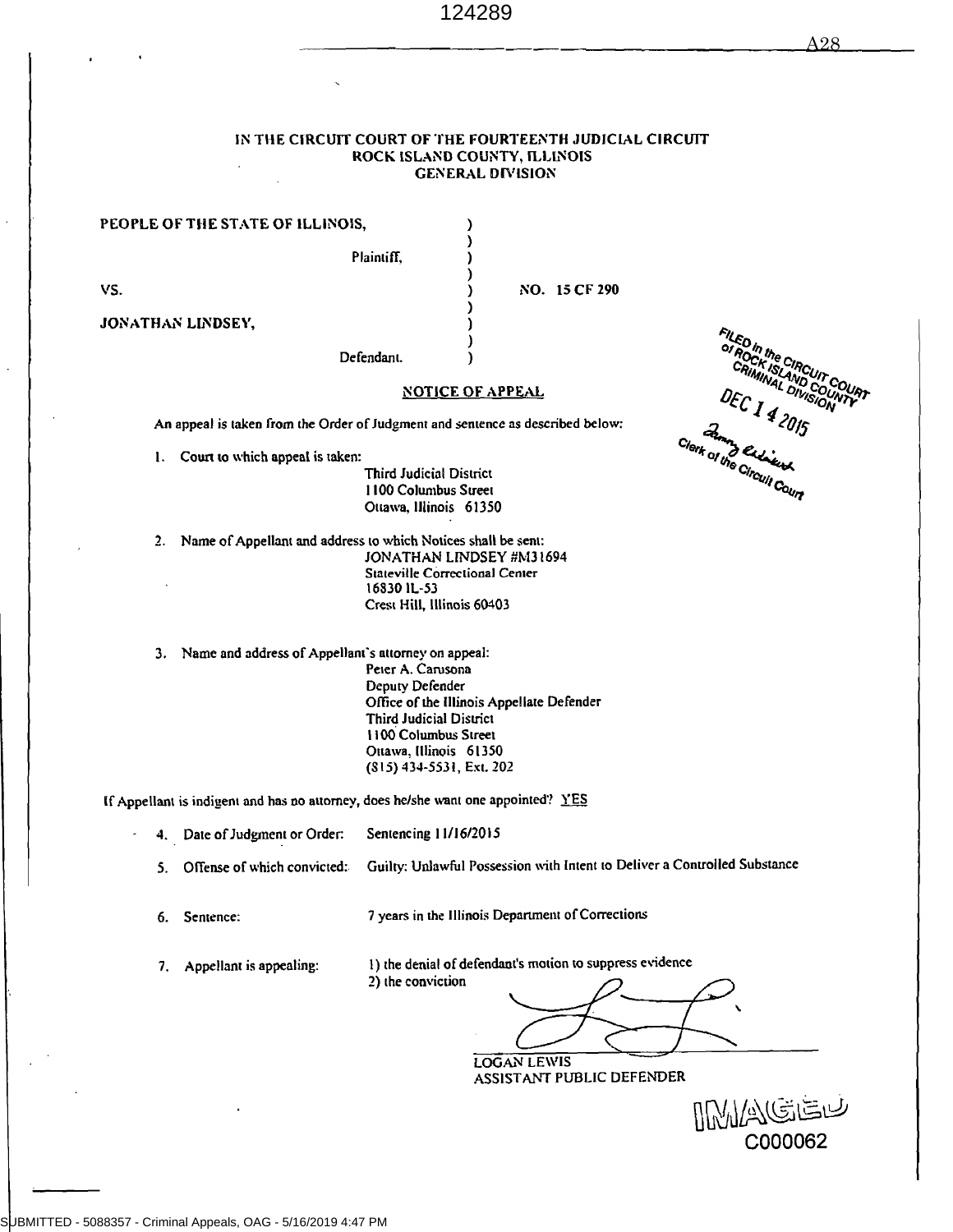# People v. Lindsey, No. 15 CF 290 (Rock Island County)<br>Index to the Common Law Record

# Page(s)